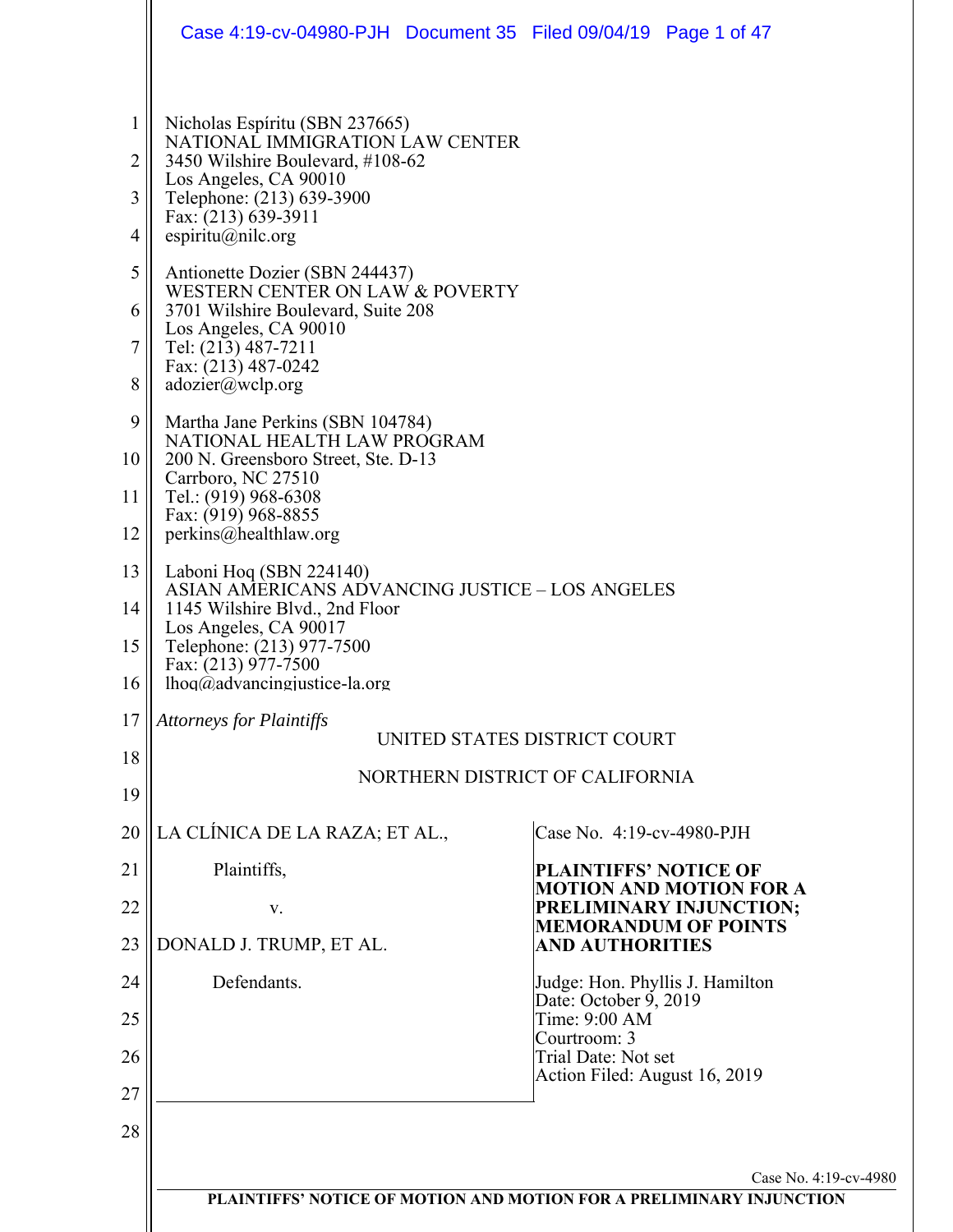#### 1 2 **NOTICE OF MOTION FOR A PRELIMINARY INJUNCTION TO THE DEFENDANTS AND THEIR COUNSEL OF RECORD:**

3 4 5 6 7 8 9 10 11 12 13 14 15 16 17 18 19 20 **PLEASE TAKE NOTICE** that on October 9, 2019 at 9:00 AM, or as soon thereafter as the matter may be heard, in Courtroom 3 of the above-entitled Court, located at 1301 Clay Street, Oakland, California, Plaintiffs LA CLÍNICA DE LA RAZA; CALIFORNIA PRIMARY CARE ASSOCIATION; MATERNAL AND CHILD HEALTH ACCESS; FARMWORKER JUSTICE; COUNCIL ON AMERICAN ISLAMIC RELATIONS-CALIFORNIA; AFRICAN COMMUNITIES TOGETHER; LEGAL AID SOCIETY OF SAN MATEO COUNTY; CENTRAL AMERICAN RESOURCE CENTER, and KOREAN RESOURCE CENTER, will and hereby do move under Federal Rule of Civil Procedure 65 and Local Rules 7-2 and 65-2 for a preliminary injunction enjoining implementation of Defendants' Regulation, "Inadmissibility on Public Charge Grounds," 84 Fed. Reg. 41,292 (Aug. 14, 2019) (to be codified at 8 C.F.R. Parts 103, 212-14, 245, 248). Because the Regulation violates the Administrative Procedure Act and will cause irreparable harm, and the equities and public interest weigh in Plaintiffs' favor, Plaintiffs seek a nationwide preliminary injunction against enforcement the Regulation and an order postponing the effective date of the Regulation pending judicial review pursuant to 5 U.S.C. § 705. This Motion is based on this Notice, the following Memorandum of Points and Authorities, the Declarations of Leighton Ku, Danilo Trisi, Jennifer Van Hook, Thu Quach, Hope Nakamura, Lynn Kersey, Jenny Seon, Hussam Ayloush, Bruce Goldstein, Daniel Sharp, Amaha Kassa, Jane

21 22 23 García, and Carmela R. Castellano-Garcia, and any Exhibits attached thereto, the pleadings and records in this action, and such further papers and arguments of counsel that the Court may consider.

| 24<br>25 | Dated: September 4, 2019 | Respectfully submitted,                             |                       |
|----------|--------------------------|-----------------------------------------------------|-----------------------|
| 26       |                          | /s/ Nicholas Espíritu                               |                       |
| 27       |                          | NICHOLAS ESPIRITU<br><b>Attorney for Plaintiffs</b> |                       |
| 28       |                          |                                                     |                       |
|          |                          |                                                     | Case No. 4:19-cv-4980 |

**PLAINTIFFS' NOTICE OF MOTION AND MOTION FOR A PRELIMINARY INJUNCTION**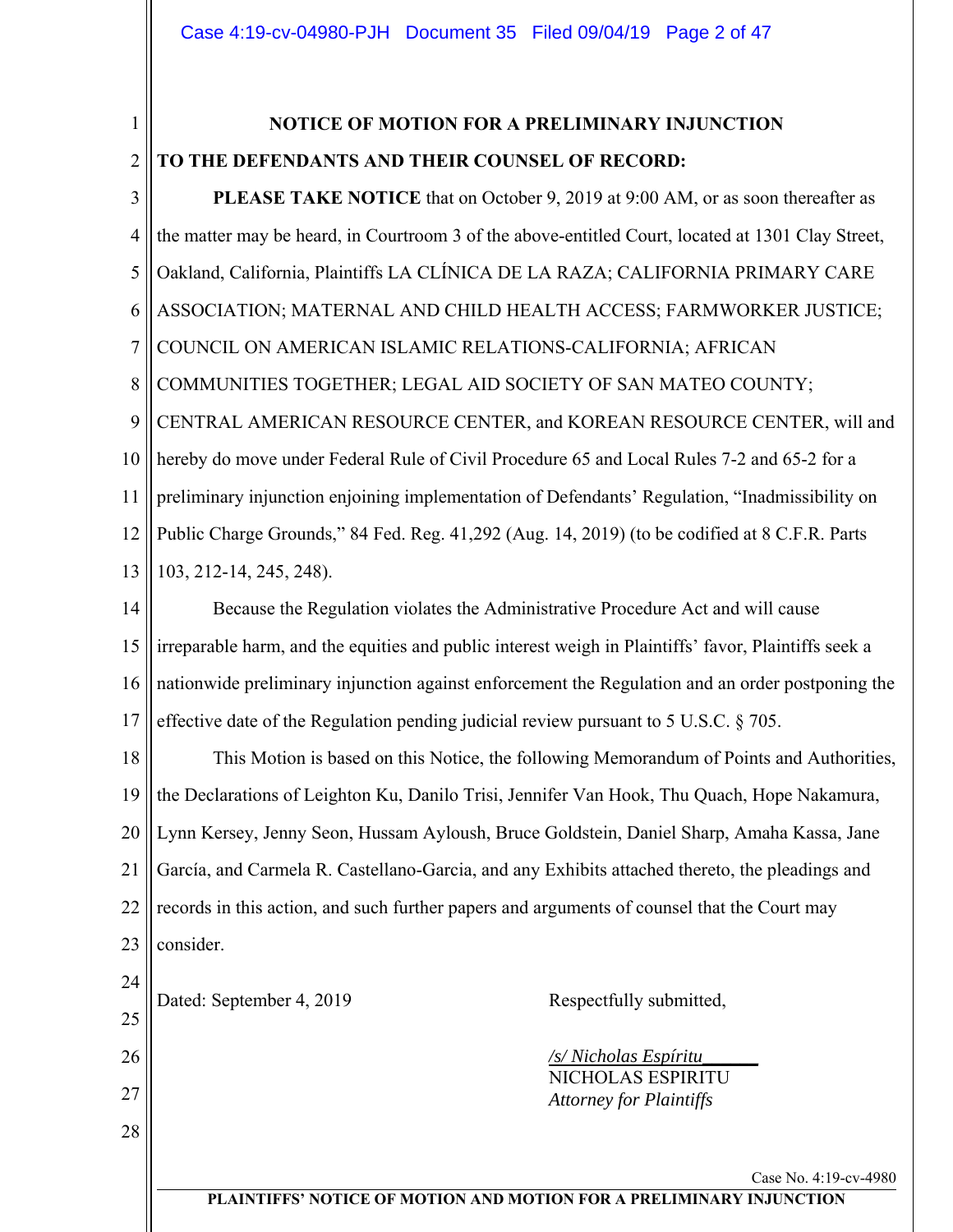|                   |      |                 | Case 4:19-cv-04980-PJH Document 35 Filed 09/04/19<br>Page 3 of 47                                                                                |      |
|-------------------|------|-----------------|--------------------------------------------------------------------------------------------------------------------------------------------------|------|
| $\mathbf{I}$<br>2 |      |                 | <b>TABLE OF CONTENTS</b>                                                                                                                         |      |
| 3                 |      |                 |                                                                                                                                                  | Page |
| 4                 |      |                 |                                                                                                                                                  |      |
| 5                 | Ι.   |                 |                                                                                                                                                  |      |
| 6                 | Π.   |                 |                                                                                                                                                  |      |
| 7                 |      | A.              |                                                                                                                                                  |      |
| 8                 |      | <b>B.</b>       |                                                                                                                                                  |      |
| 9                 |      | $\mathcal{C}$ . |                                                                                                                                                  |      |
| 10                | III. |                 |                                                                                                                                                  |      |
| 11                |      | A.              |                                                                                                                                                  |      |
| 12                |      | <b>B.</b>       | Plaintiffs Are Likely To Succeed On Their Claims That The Public Charge                                                                          |      |
| 13                |      |                 | 1.<br>The Regulation's Definition of "Public Charge" Is Inconsistent with                                                                        |      |
| 14                |      |                 |                                                                                                                                                  |      |
| 15                |      |                 | 2.                                                                                                                                               |      |
| 16<br>17          |      | $\mathcal{C}$ . | Without An Injunction, The Regulation Will Cause Plaintiffs Irreparable<br>Harm In The Form Of Frustration Of Their Missions, Diversion Of Their | .28  |
| 18                |      | D.              | The Balance Of Equities And Public Interest Favors Granting Plaintiffs'                                                                          |      |
| 19<br>20          |      | E.              | The Court Should Enter A Nationwide Injunction And Postpone The                                                                                  |      |
| 21                | IV.  |                 |                                                                                                                                                  |      |
| 22                |      |                 |                                                                                                                                                  |      |
| 23                |      |                 |                                                                                                                                                  |      |
| 24                |      |                 |                                                                                                                                                  |      |
| 25                |      |                 |                                                                                                                                                  |      |
| 26                |      |                 |                                                                                                                                                  |      |
| 27                |      |                 |                                                                                                                                                  |      |
| 28                |      |                 |                                                                                                                                                  |      |
|                   |      |                 | Case No. 4:19-cv-4980<br>$-1-$<br>PLAINTIFFS' NOTICE OF MOTION AND MOTION FOR A PRELIMINARY INJUNCTION                                           |      |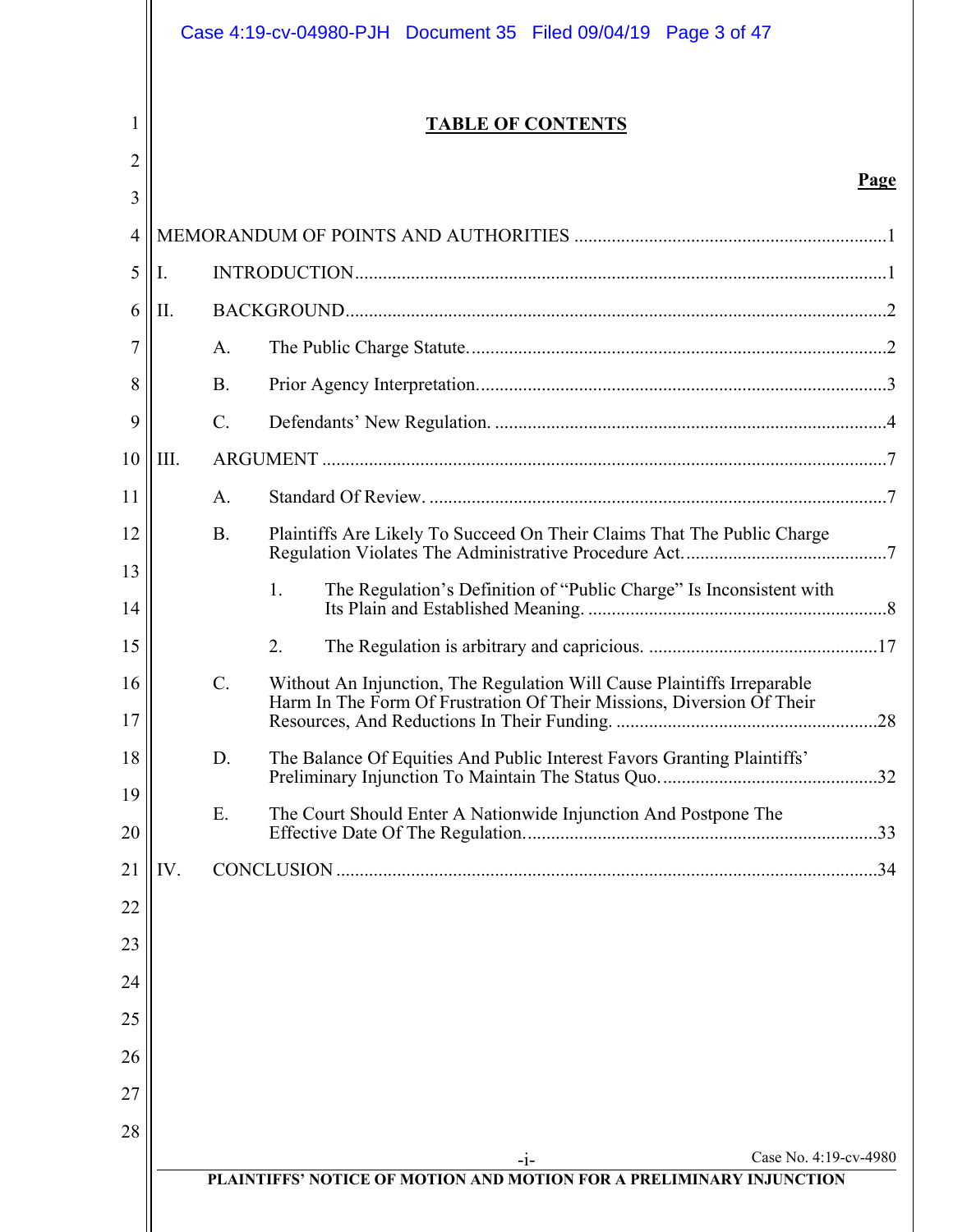|                     | Case 4:19-cv-04980-PJH Document 35 Filed 09/04/19 Page 4 of 47                                          |
|---------------------|---------------------------------------------------------------------------------------------------------|
| 1<br>$\overline{2}$ | <b>TABLE OF AUTHORITIES</b>                                                                             |
| 3                   | Page                                                                                                    |
| 4                   | <b>FEDERAL CASES</b>                                                                                    |
| 5                   | Albemarle Paper Co. v. Moody,                                                                           |
| 6                   | All. for the Wild Rockies v. Cottrell,                                                                  |
| $\overline{7}$      |                                                                                                         |
| 8                   | Ariz. Dream Act Coal. v. Brewer,                                                                        |
| 9                   |                                                                                                         |
| 10                  | Bob Jones Univ. v. United States,                                                                       |
| 11                  | Butte Envtl. Council v. U.S. Army Corps of Eng'rs,                                                      |
| 12                  |                                                                                                         |
| 13                  | California v. Azar,                                                                                     |
| 14                  | Carus Chem. Co. v. EPA,                                                                                 |
| 15                  |                                                                                                         |
| 16                  | Chevron, U.S.A., Inc. v. Natural Resources Def. Council,                                                |
| 17                  |                                                                                                         |
| 18                  | Clark v. Rameker,                                                                                       |
| 19                  | In re Collins,                                                                                          |
| 20                  |                                                                                                         |
| 21                  | Ctr. for Biological Diversity v. Zinke,                                                                 |
| 22                  |                                                                                                         |
| 23                  | Dep't of Commerce v. State of New York,                                                                 |
| 24                  | Doe v. Trump,                                                                                           |
| 25                  |                                                                                                         |
| 26                  | Drakes Bay Oyster Co. v. Jewell,                                                                        |
| 27                  | East Bay Sanctuary Covenant v. Barr,                                                                    |
| 28                  |                                                                                                         |
|                     | Case No. 4:19-cv-4980<br>$-11-$<br>PLAINTIFFS' NOTICE OF MOTION AND MOTION FOR A PRELIMINARY INJUNCTION |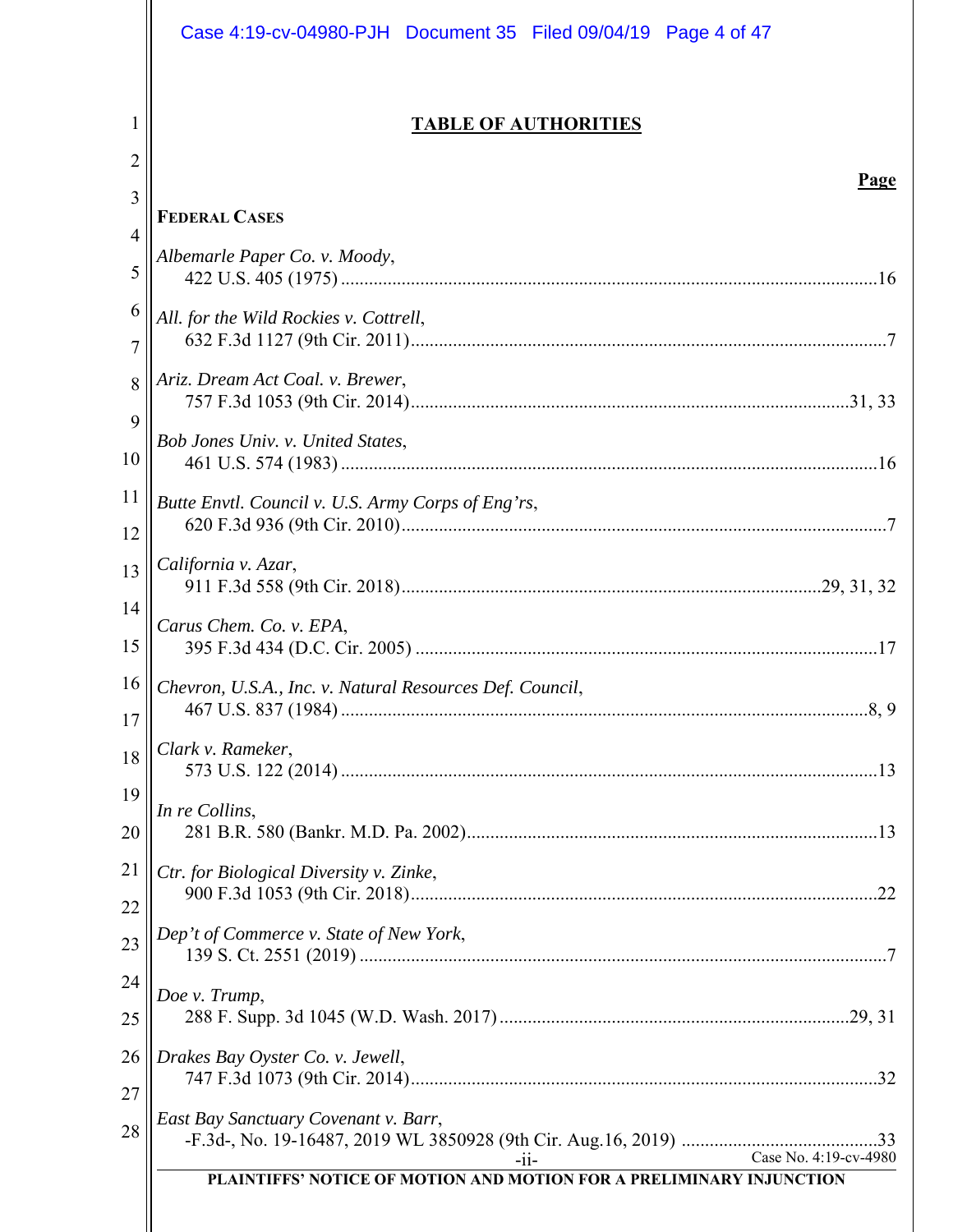|                     | Case 4:19-cv-04980-PJH Document 35 Filed 09/04/19 Page 5 of 47                                            |
|---------------------|-----------------------------------------------------------------------------------------------------------|
| 1                   | <b>TABLE OF AUTHORITIES</b>                                                                               |
| 2<br>3              | (Continued)<br>Page                                                                                       |
| $\overline{4}$      |                                                                                                           |
| 5                   | East Bay Sanctuary Covenant v. Barr,                                                                      |
| 6<br>$\overline{7}$ | East Bay Sanctuary Covenant v. Trump,                                                                     |
| 8                   | East Bay Sanctuary Covenant v. Trump,                                                                     |
| 9<br>10             | FCC v. Fox Television Stations, Inc.,                                                                     |
| 11<br>12            | Fred Meyer Stores, Inc. v. NLRB,                                                                          |
| 13                  | Freeman v. Quicken Loans, Inc.,                                                                           |
| 14<br>15            | Gegiow v. Uhl,                                                                                            |
| 16<br>17            | Gen. Chem. Corp. v. United States,                                                                        |
| 18                  | Genuine Parts Co. v. EPA,                                                                                 |
| 19<br>20            | Greater Yellowstone Coal., Inc. v. Servheen,                                                              |
| 21<br>22            | Harris v. Harris,                                                                                         |
| 23                  | Hooks v. Kitsap Tenant Support Services,                                                                  |
| 24<br>25            | Ex parte Horn,                                                                                            |
| 26<br>27            | Howe v. United States,                                                                                    |
| 28                  | Kisor v. Wilkie,                                                                                          |
|                     | Case No. 4:19-cv-4980<br>$-iii -$<br>PLAINTIFFS' NOTICE OF MOTION AND MOTION FOR A PRELIMINARY INJUNCTION |
|                     |                                                                                                           |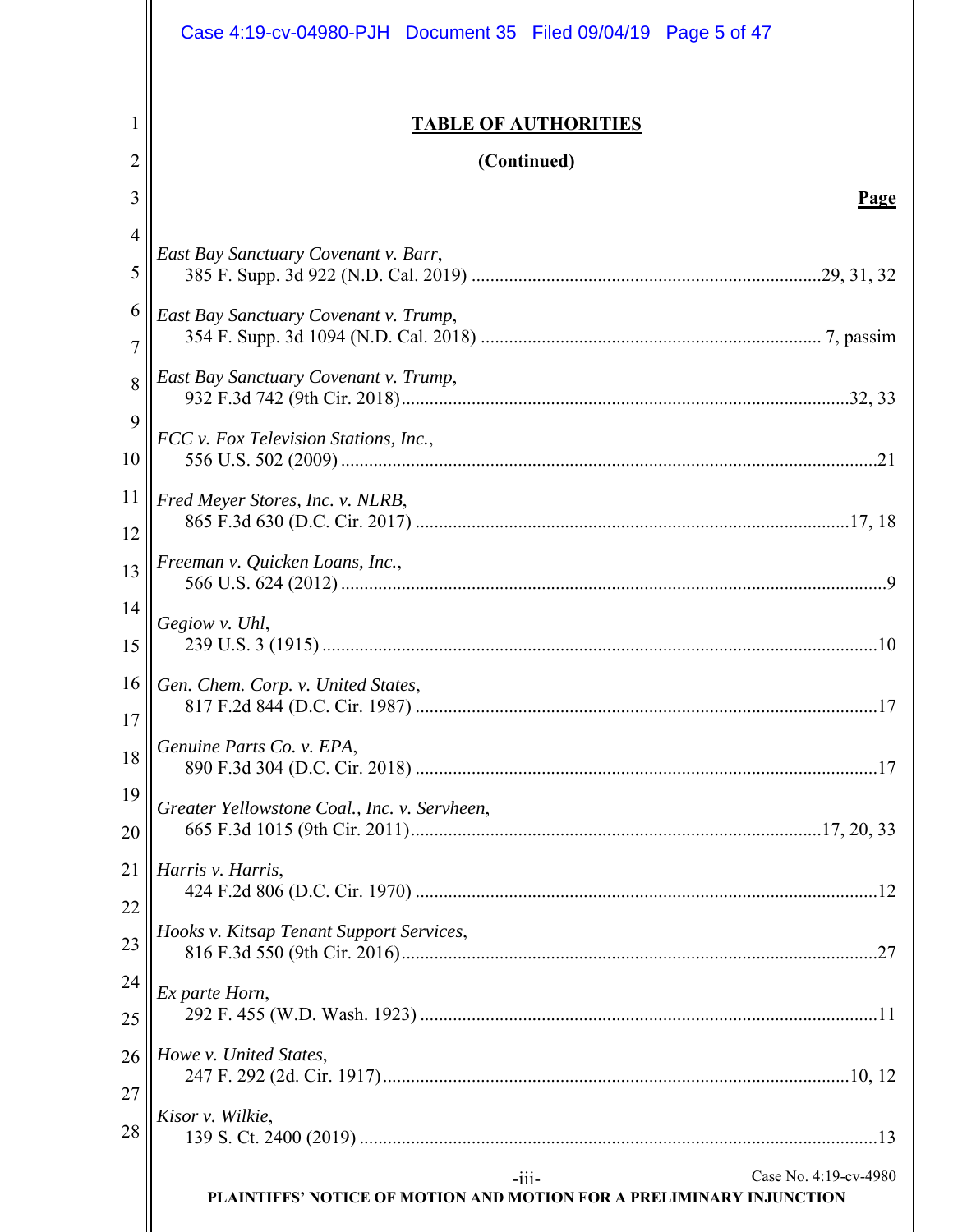|                     | Case 4:19-cv-04980-PJH Document 35 Filed 09/04/19 Page 6 of 47                       |
|---------------------|--------------------------------------------------------------------------------------|
| 1<br>2              | <b>TABLE OF AUTHORITIES</b><br>(Continued)                                           |
| 3                   | Page                                                                                 |
| $\overline{4}$      |                                                                                      |
| 5                   | In re Krebs,                                                                         |
| 6<br>$\overline{7}$ | Lam Fung Yen v. Frick,                                                               |
| 8                   | Lightfoot v. Cendant Mortg. Corp.,                                                   |
| 9<br>10             | Martinez v. Kristi Kleaners, Inc.,                                                   |
| 11<br>12            | Michigan v. E.P.A.,                                                                  |
| 13                  | Ex parte Mitchell,                                                                   |
| 14<br>15            | Motor Vehicle Mfrs. Ass'n. of United States, Inc. v. State Farm Mut. Auto. Ins. Co., |
| 16<br>17            | N.L.R.B. v. SW General, Inc.,                                                        |
| 18                  | Nat'l Parks Conservation Ass'n v. EPA,                                               |
| 19<br>20            | Neal v. Clark,                                                                       |
| 21<br>22            | Pub. Citizen v. Heckler,                                                             |
| 23                  | Queen of Angels/Hollywood Presbyterian Med. Ctr. v. Shalala,                         |
| 24<br>25            | Regents of the Univ. of Cal. v. U.S. Dep't of Homeland Sec.,                         |
| 26<br>27            | Regents of Univ. of Cal. v. United States Dep't of Homeland Sec.,                    |
| 28                  | Stanley v. Colt,                                                                     |
|                     | Case No. 4:19-cv-4980<br>$-iV$ -                                                     |
|                     | PLAINTIFFS' NOTICE OF MOTION AND MOTION FOR A PRELIMINARY INJUNCTION                 |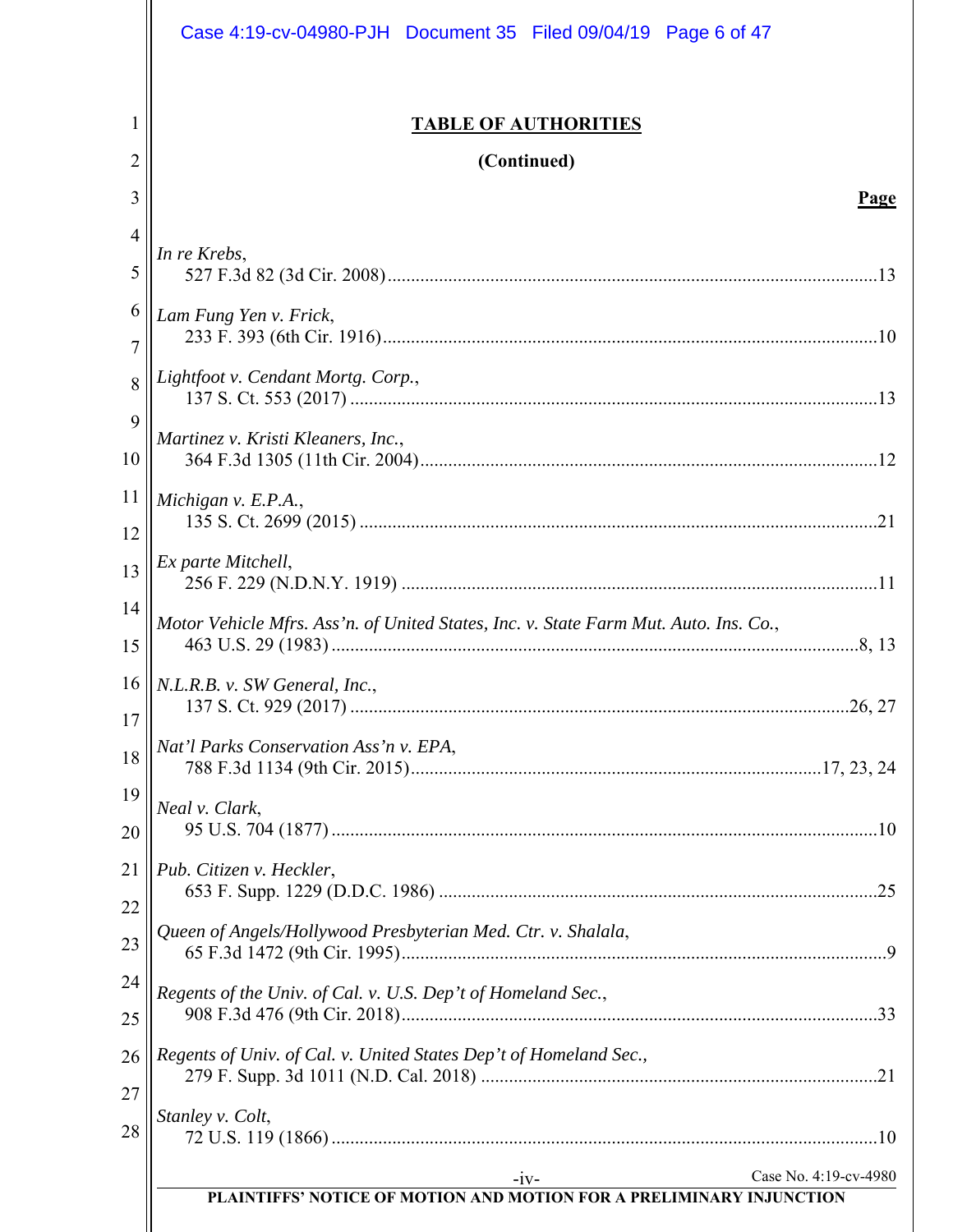|                     | Case 4:19-cv-04980-PJH Document 35 Filed 09/04/19 Page 7 of 47       |
|---------------------|----------------------------------------------------------------------|
| 1                   | <b>TABLE OF AUTHORITIES</b>                                          |
| 2                   | (Continued)                                                          |
| 3                   | <b>Page</b>                                                          |
| 4                   |                                                                      |
| 5                   | State v. Azar,                                                       |
| 6                   |                                                                      |
| $\overline{7}$<br>8 | Susquehanna Int'l Grp., LLP v. SEC,                                  |
| 9                   | SW General, Inc. v. NLRB,                                            |
| 10<br>11            | United States v. Lewis,                                              |
| 12                  | United States v. Williams,                                           |
| 13                  |                                                                      |
| 14<br>15            | Valle del Sol Inc. v. Whiting,                                       |
| 16                  | Wallis v. United States ex rel. Mannara,                             |
| 17<br>18            | Watson v. United States,                                             |
| 19                  | Winter v. Nat. Res. Def. Council, Inc.,                              |
| 20<br>21            | Zambrano v. INS,                                                     |
| 22                  | <b>STATE CASES</b>                                                   |
| 23                  | Broome v. Broome,                                                    |
| 24                  |                                                                      |
| 25                  | Brown v. Upfold,                                                     |
| 26<br>27            | City of Boston v. Capen,                                             |
| 28                  |                                                                      |
|                     | Case No. 4:19-cv-4980<br>$-V-$                                       |
|                     | PLAINTIFFS' NOTICE OF MOTION AND MOTION FOR A PRELIMINARY INJUNCTION |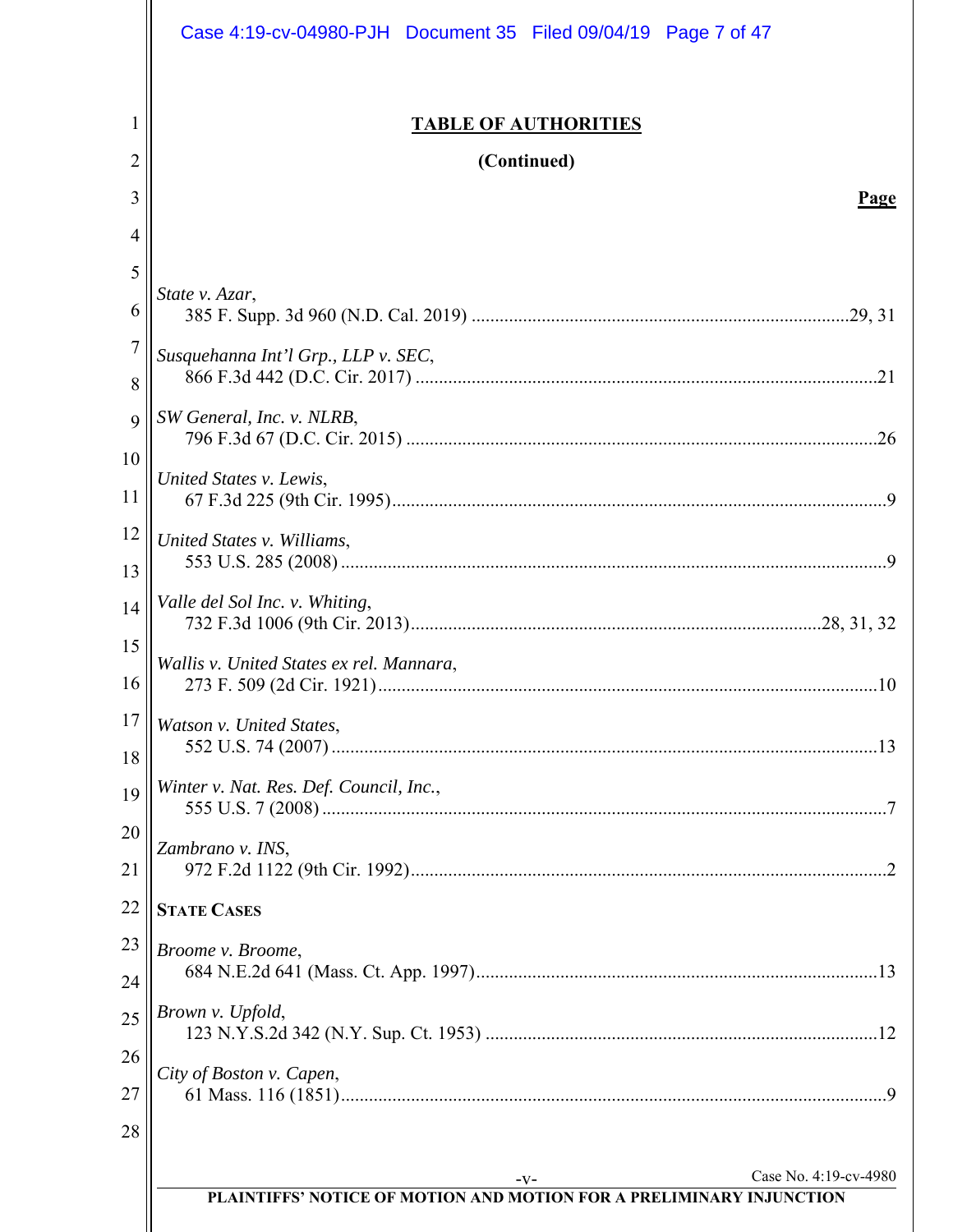|                     | Case 4:19-cv-04980-PJH Document 35 Filed 09/04/19 Page 8 of 47                 |
|---------------------|--------------------------------------------------------------------------------|
| 1<br>$\overline{2}$ | <b>TABLE OF AUTHORITIES</b><br>(Continued)                                     |
| 3                   | Page                                                                           |
| 4                   |                                                                                |
| 5                   | New York v. Hall,                                                              |
| 6<br>7              | Penington v. Thompson,                                                         |
| 8<br>9              | Savoy v. Savoy,                                                                |
| 10                  | William W. Backus Hosp., Inc. v. City of Norwich,                              |
| 11                  | <b>REGULATORY CASES</b>                                                        |
| 12<br>13            | Matter of Harutunian,                                                          |
| 14<br>15            | Matter of Perez,                                                               |
| 16                  | <b>FEDERAL STATUTES</b>                                                        |
| 17                  |                                                                                |
| 18                  |                                                                                |
| 19                  |                                                                                |
| 20                  |                                                                                |
| 21                  |                                                                                |
| 22                  |                                                                                |
| 23                  |                                                                                |
| 24                  |                                                                                |
| 25<br>26            | Act of June 27, 1952,                                                          |
| 27<br>28            | Act of Mar. 3, 1891,                                                           |
|                     | Case No. 4:19-cv-4980                                                          |
|                     | $-V1-$<br>PLAINTIFFS' NOTICE OF MOTION AND MOTION FOR A PRELIMINARY INJUNCTION |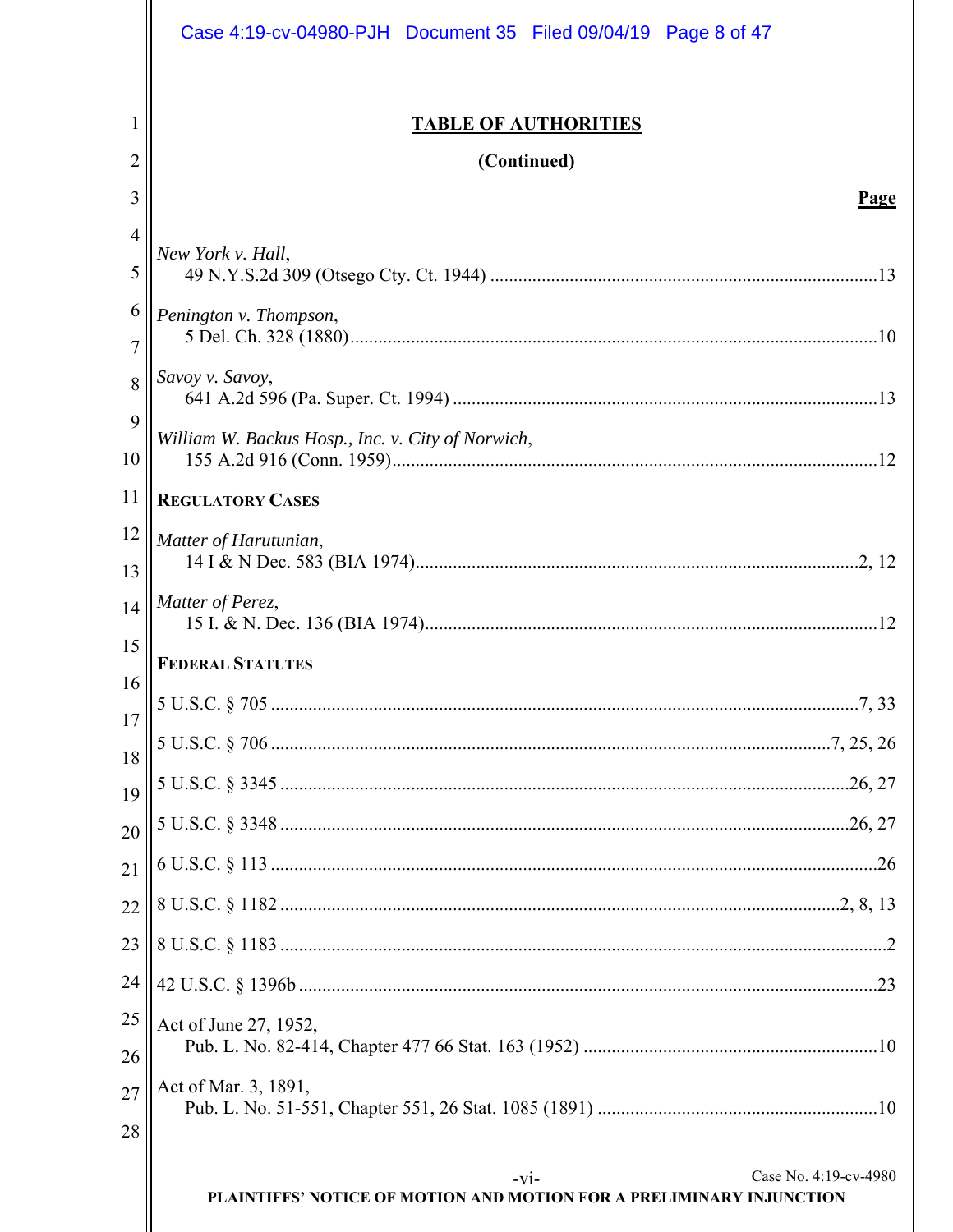|                     | Case 4:19-cv-04980-PJH Document 35 Filed 09/04/19 Page 9 of 47                                            |
|---------------------|-----------------------------------------------------------------------------------------------------------|
| 1<br>$\overline{2}$ | <b>TABLE OF AUTHORITIES</b><br>(Continued)                                                                |
| 3                   | Page                                                                                                      |
| $\overline{4}$      |                                                                                                           |
| 5                   | Act to Regulate Immigration,                                                                              |
| 6<br>$\overline{7}$ | Illegal Immigration Reform and Immigrant Responsibility Act of 1996,                                      |
| 8<br>9              | Immigration Act of 1990,                                                                                  |
| 10                  | Immigration and Nationality Act,                                                                          |
| 11<br>12            | Immigration Reform and Control Act of 1986,                                                               |
| 13                  | Personal Responsibility and Work Opportunity Reconciliation Act of 1996,                                  |
| 14<br>15            | An Act to regulate the immigration of aliens into the United States,                                      |
| 16                  | <b>OTHER STATUTES</b>                                                                                     |
| 17                  |                                                                                                           |
| 18                  | FEDERAL REGULATIONS AND REGULATORY MATERIALS                                                              |
| 19                  |                                                                                                           |
| 20                  |                                                                                                           |
| 21<br>22            | Final Rule, Adjustment of Status for Certain Aliens,                                                      |
| 23<br>24            | Final Rule, Inadmissibility on Public Charge Grounds,                                                     |
| 25                  | Notice of Proposed Rulemaking, Inadmissibility and Deportability on Public                                |
| 26<br>27            | Notice of Proposed Rulemaking, Inadmissibility on Public Charge Grounds,                                  |
| 28                  |                                                                                                           |
|                     | Case No. 4:19-cv-4980<br>$-vii$ -<br>PLAINTIFFS' NOTICE OF MOTION AND MOTION FOR A PRELIMINARY INJUNCTION |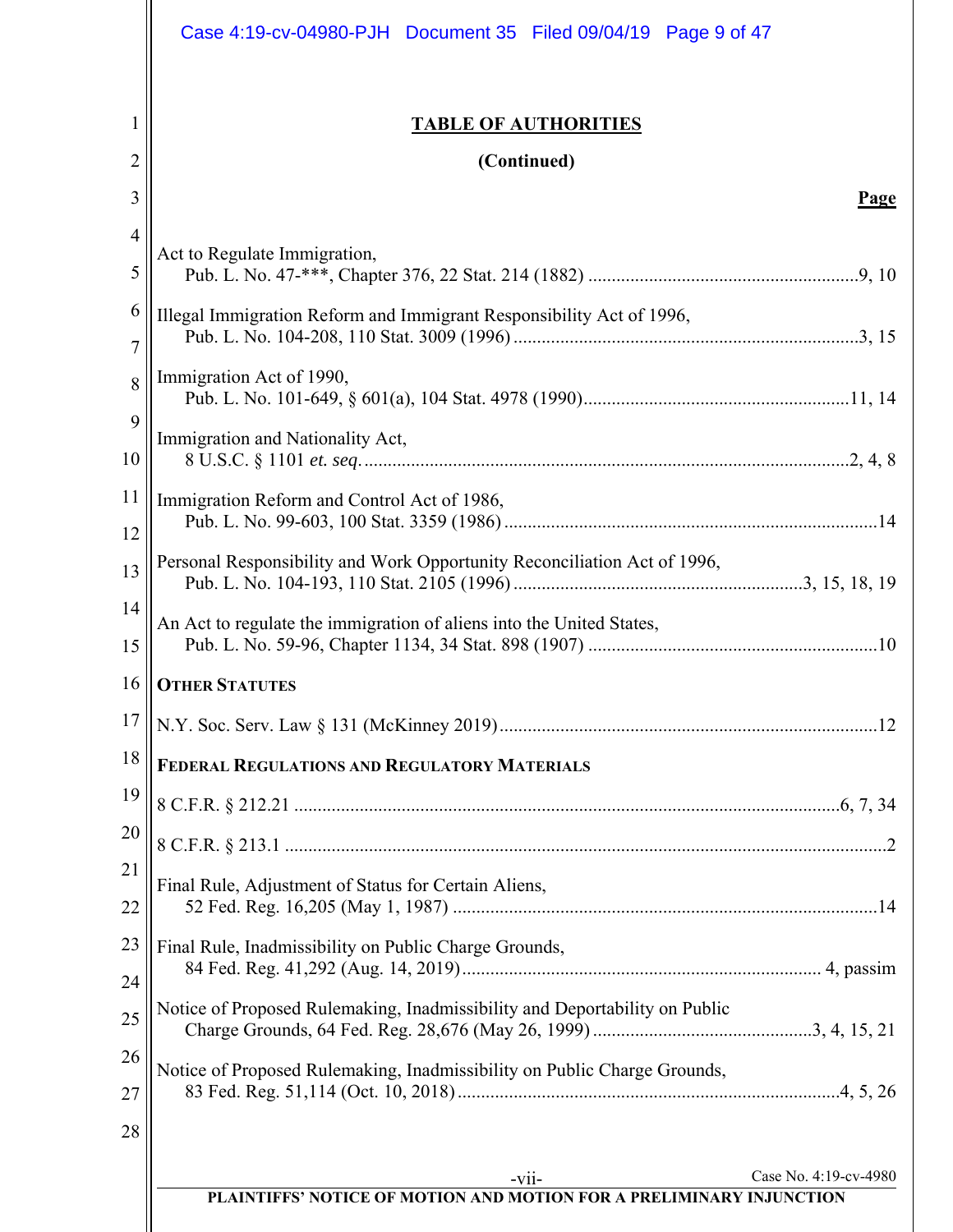|                | Case 4:19-cv-04980-PJH   Document 35   Filed 09/04/19   Page 10 of 47       |
|----------------|-----------------------------------------------------------------------------|
| 1              | <b>TABLE OF AUTHORITIES</b>                                                 |
| 2              | (Continued)                                                                 |
| 3              | Page                                                                        |
| 4              | <b>LEGISLATIVE MATERIALS</b>                                                |
| 5              |                                                                             |
| 6              |                                                                             |
| $\overline{7}$ |                                                                             |
| 8              |                                                                             |
| 9              |                                                                             |
| 10             | Illegal Immigration Reform and Immigrant Responsibility Act of 1996,        |
| 11<br>12       | Immigration Control and Financial Responsibility Act of 1996,               |
| 13<br>14       | Immigration Stabilization Act of 1994,                                      |
| 15             | RAISE Act,                                                                  |
| 16<br>17       | Border Security, Economic Opportunity, and Immigration Modernization Act,   |
| 18             | <b>SECONADARY AUTHORITIES</b>                                               |
| 19             |                                                                             |
| 20             | Charge, WEBSTER's DICTIONARY (1828 Online Edition), https://perma.cc/R9NN-  |
| 21             |                                                                             |
| 22             |                                                                             |
| 23             | Existence, THE LITTLE OXFORD DICTIONARY OF CURRENT ENGLISH (7th ed. 1994)14 |
| 24             | Subsistence, MERRIAM-WEBSTER DICTIONARY, https://www.merriam-               |
| 25             |                                                                             |
| 26             |                                                                             |
| 27             |                                                                             |
| 28             |                                                                             |
|                | Case No. 4:19-cv-4980<br>$-viii$                                            |
|                | PLAINTIFFS' NOTICE OF MOTION AND MOTION FOR A PRELIMINARY INJUNCTION        |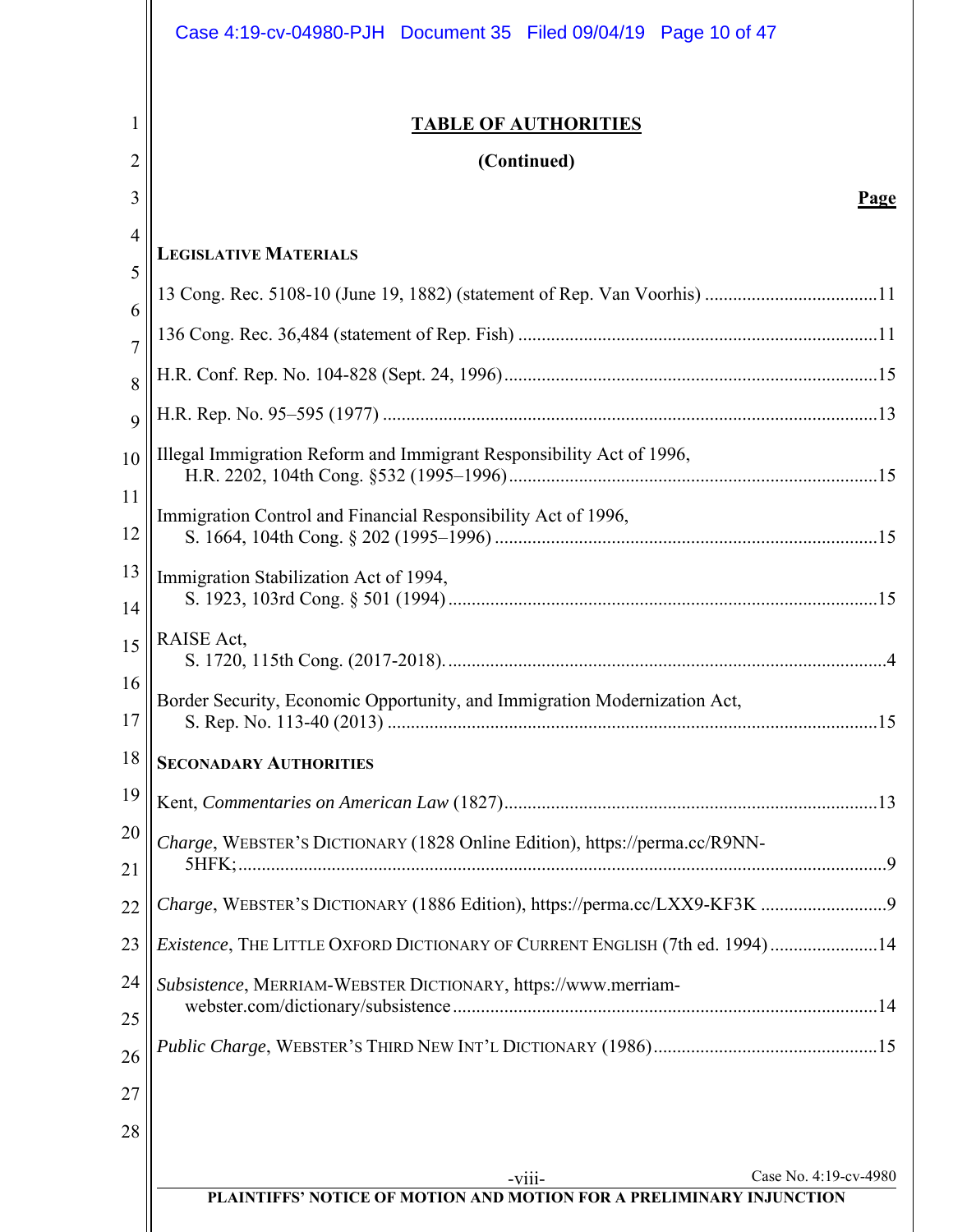|                | Case 4:19-cv-04980-PJH   Document 35   Filed 09/04/19   Page 11 of 47                                                                                         |
|----------------|---------------------------------------------------------------------------------------------------------------------------------------------------------------|
|                | <b>TABLE OF AUTHORITIES</b>                                                                                                                                   |
| $\overline{2}$ | (Continued)                                                                                                                                                   |
| 3              | <b>Page</b>                                                                                                                                                   |
| $\overline{4}$ | <b>ARTICLES AND LAW REVIEW</b>                                                                                                                                |
| 5              | Hamutal Bernstein, et al., With Public Charge Rule Looming, One in Seven Adults                                                                               |
| 6              | in Immigrant Families Reported Avoiding Public Benefit Programs in 2018<br>(May 21, 2019), https://www.urban.org/urban-wire/public-charge-rule-               |
| 7              | looming-one-seven-adults-immigrant-families-reported-avoiding-public-<br>.19                                                                                  |
| 8              |                                                                                                                                                               |
| 9              | Randy Capps, et al., Gauging the Impact of DHS' Proposed Public Charge Rule on<br>U.S. Immigration (Nov. 2018),                                               |
| 10             | https://www.migrationpolicy.org/research/impact-dhs-public-charge-rule-                                                                                       |
| 11<br>12       | Ted Hesson, Visa denials to poor Mexicans skyrocket under Trump's State                                                                                       |
| 13             | Department (Aug. 6, 2019), https://www.politico.com/story/2019/08/06/visa-                                                                                    |
| 14             | Gerald L. Neuman, The Lost Century of American Immigration Law (1776-1875),                                                                                   |
| 15             |                                                                                                                                                               |
| 16             | Louise Radnofsky, Ken Cuccinelli Takes Reins of Immigration Agency with Focus                                                                                 |
| 17             | on Migrant Vetting, The Wall Street Journal (July 6, 2019),<br>https://www.wsj.com/articles/ken-cuccinelli-takes-reins-of-immigration-                        |
| 18             |                                                                                                                                                               |
| 19             | Transcript: Ken Cuccinelli on Face the Nation (July 7, 2019),<br>https://www.cbsnews.com/news/transcript-ken-cuccinelli-on-face-the-nation-                   |
| 20             | .26                                                                                                                                                           |
| 21             | <b>USCIS Names Acting Director as Director Cissna Exits After Posting Metrics</b><br>Report (June 3, 2019), https://www.natlawreview.com/article/uscis-names- |
| 22             |                                                                                                                                                               |
| 23             |                                                                                                                                                               |
| 24             |                                                                                                                                                               |
| 25             |                                                                                                                                                               |
| 26             |                                                                                                                                                               |
| 27             |                                                                                                                                                               |
| 28             |                                                                                                                                                               |
|                | Case No. 4:19-cv-4980<br>$-1X-$                                                                                                                               |
|                | PLAINTIFFS' NOTICE OF MOTION AND MOTION FOR A PRELIMINARY INJUNCTION                                                                                          |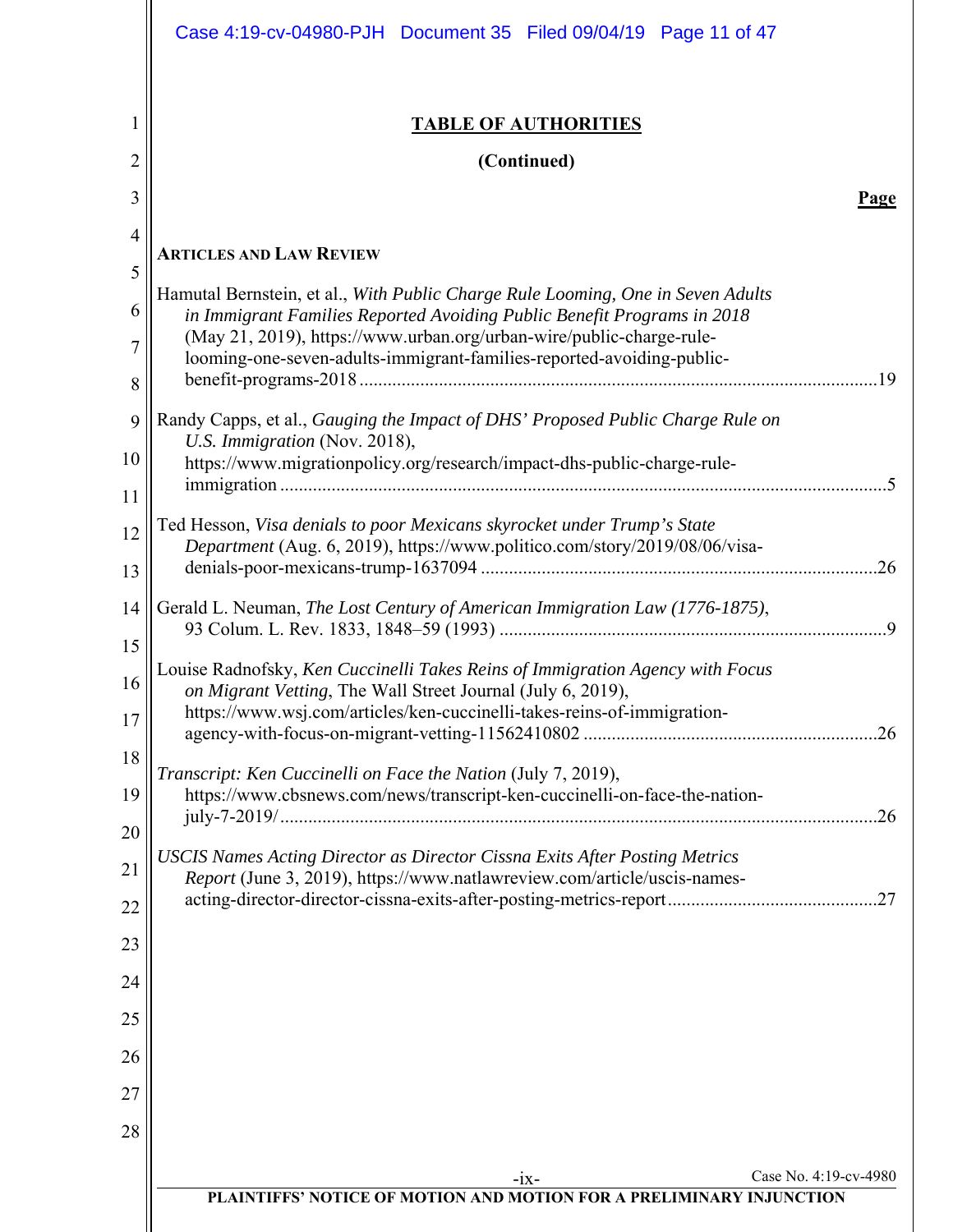1

#### **MEMORANDUM OF POINTS AND AUTHORITIES**

#### 2 **I. INTRODUCTION**

3 4 5 6 7 The Trump Administration seeks to drastically limit legal, family-based immigration to the United States, and replace it with a system that favors immigrants who are wealthy and white. Having failed to implement this vision through legislation, the Administration now attempts to force this change through administrative fiat. Defendants have promulgated a rule ("the Regulation") that radically alters the longstanding meaning of the statutory term "public charge."

8 9 10 11 12 Since its first appearance in immigration law almost 150 years ago, "public charge" has been construed consistently by courts and administrative agencies to refer to a limited group: people who are primarily dependent on the government to avoid destitution. The Regulation departs from this narrow definition to label as "public charges" vast numbers of low and moderate-income families. In so doing, the Regulation is contrary to the statute itself.

13 14 15 16 17 18 19 20 21 The Regulation is independently arbitrary and capricious because Defendants did not adequately analyze and respond to the evidence before it. Defendants ignored or failed to engage sufficiently with evidence-based comments describing how the Regulation would cause millions of people to disenroll from important health, nutrition, and housing programs, and the resulting economic and health harms. Instead of grappling with these important aspects of the problem, the agency focused myopically on promoting "self-sufficiency." At other times, however, Defendants justified aspects of the Regulation by considering, in the context of certain populations, the very types of harms they otherwise claim they cannot consider. Such inconsistency cannot constitute reasoned decisionmaking.

22 23 24 25 In addition, Defendant Kenneth Cuccinelli, who was appointed Acting Director of USCIS shortly before the Regulation was issued, was not properly appointed pursuant to the Federal Vacancies Reform Act. Because the Regulation was issued by an agency without a valid director, its enactment violated the Administrative Procedure Act ("APA").

26 27 28 Case No. 4:19-cv-4980 **PLAINTIFFS' NOTICE OF MOTION AND MOTION FOR A PRELIMINARY INJUNCTION** For these reasons, Plaintiffs are likely to succeed on the merits of their challenge. Meanwhile, should the Regulation go into effect, it will inflict irreparable harm upon Plaintiffs, organizations that provide health, welfare, advocacy, and legal services to immigrant communities,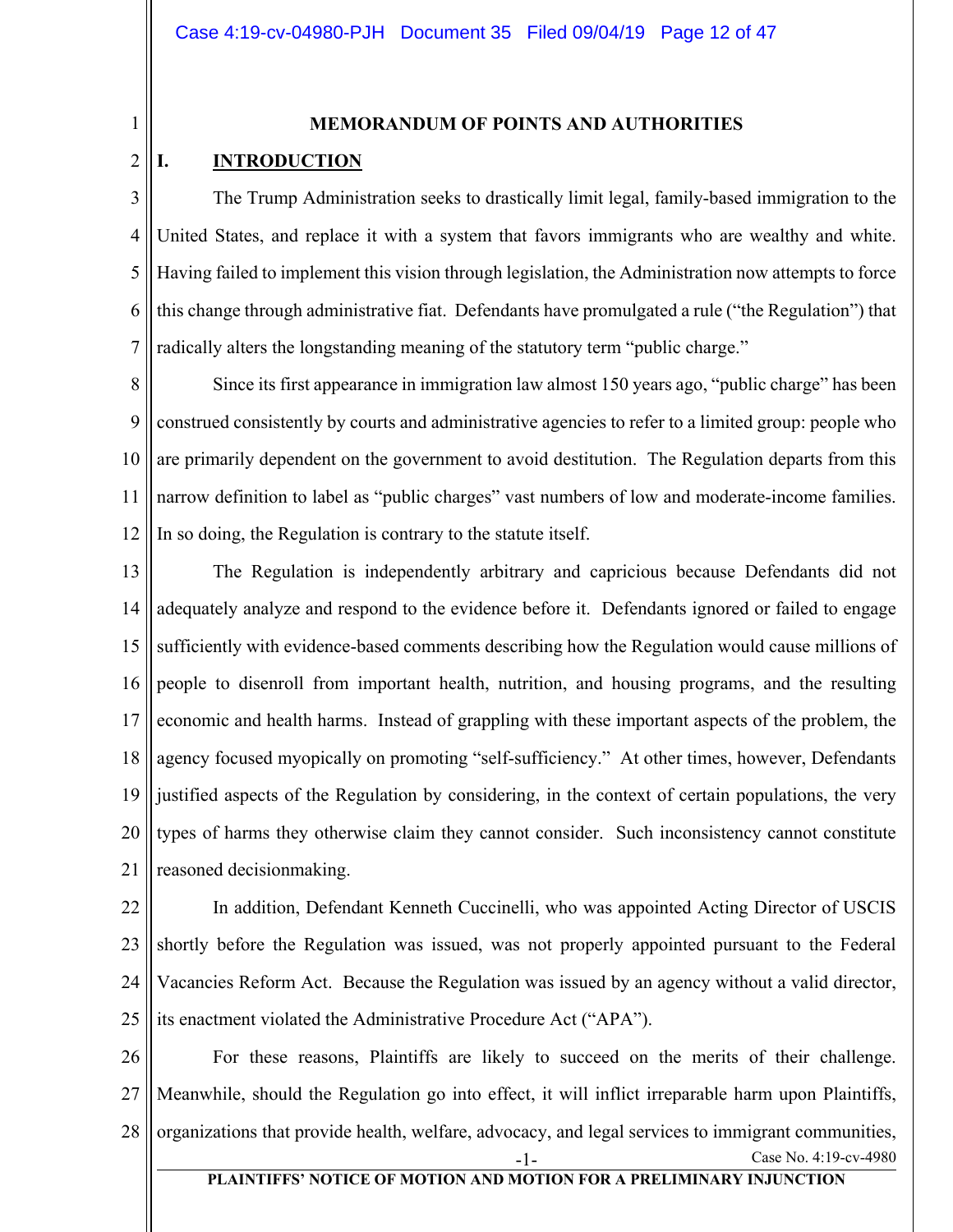1 2 3 4 5 6 by interfering with their missions, forcing them to divert resources from providing their core services to handling the effect of the Regulation, and depriving them of revenue. Defendants themselves admit that many harms will follow from the Regulation. Additionally, no public interest is served by allowing it to go into effect during the pendency of this litigation. Only a nationwide injunction, or an order otherwise preventing the Regulation from taking effect, will address these irreparable harms and serve the public interest.

#### 7 **II. BACKGROUND**

8

## **A. The Public Charge Statute.**

9 10 11 12 13 14 15 16 17 18 19 20 21 22 23 The Immigration and Nationality Act ("INA") controls who may enter the United States and how long they may stay. *See* 8 U.S.C. § 1101 *et. seq*. The INA identifies several grounds of inadmissibility, among them any non-citizen "who, in the opinion of the consular officer at the time of application for a visa, or in the opinion of the Attorney General at the time of application for admission or adjustment of status, is likely at any time to become a public charge." 8 U.S.C.  $\S 1182(a)(4)(A)$ . To determine whether a person is likely to become a public charge, the statute directs that an adjudicator "shall at minimum consider the alien's--(I) age; (II) health; (III) family status; (IV) assets, resources, and financial status; and (V) education and skills." 8 U.S.C.  $\S 1182(a)(4)(B)(i)$ . These five factors (referred to as the "totality of the circumstances" test) were developed through case law and administrative policies.<sup>1</sup> An adjudicator may also consider affidavits of support—legally enforceable contracts declaring that a sponsor pledges to accept financial responsibility for an immigrant seeking lawful permanent residence while the affidavit is in force. 8 U.S.C. § 1182(a)(4)(B)(ii). If individuals are found to be inadmissible as a public charge, immigration officers may still admit them if they pay a "suitable and proper bond," an amount set (prior to the Regulation) at \$1,000. 8 U.S.C. § 1183; 8 C.F.R. § 213.1 (2018).

- 24
- 25

 $\overline{a}$ 

26 27 <sup>1</sup> *See, e.g.*, 9 U.S. Dep't State, Foreign Affairs Manual 40.41 N.2 (Aug. 26, 1991); *Matter of Harutunian*, 14 I & N Dec. 583 (BIA 1974); *Zambrano v. INS*, 972 F.2d 1122 (9th Cir. 1992),

28 *judgment vacated on other grounds*, 509 U.S. 918 (1993) (endorsing the "totality of the circumstances" test).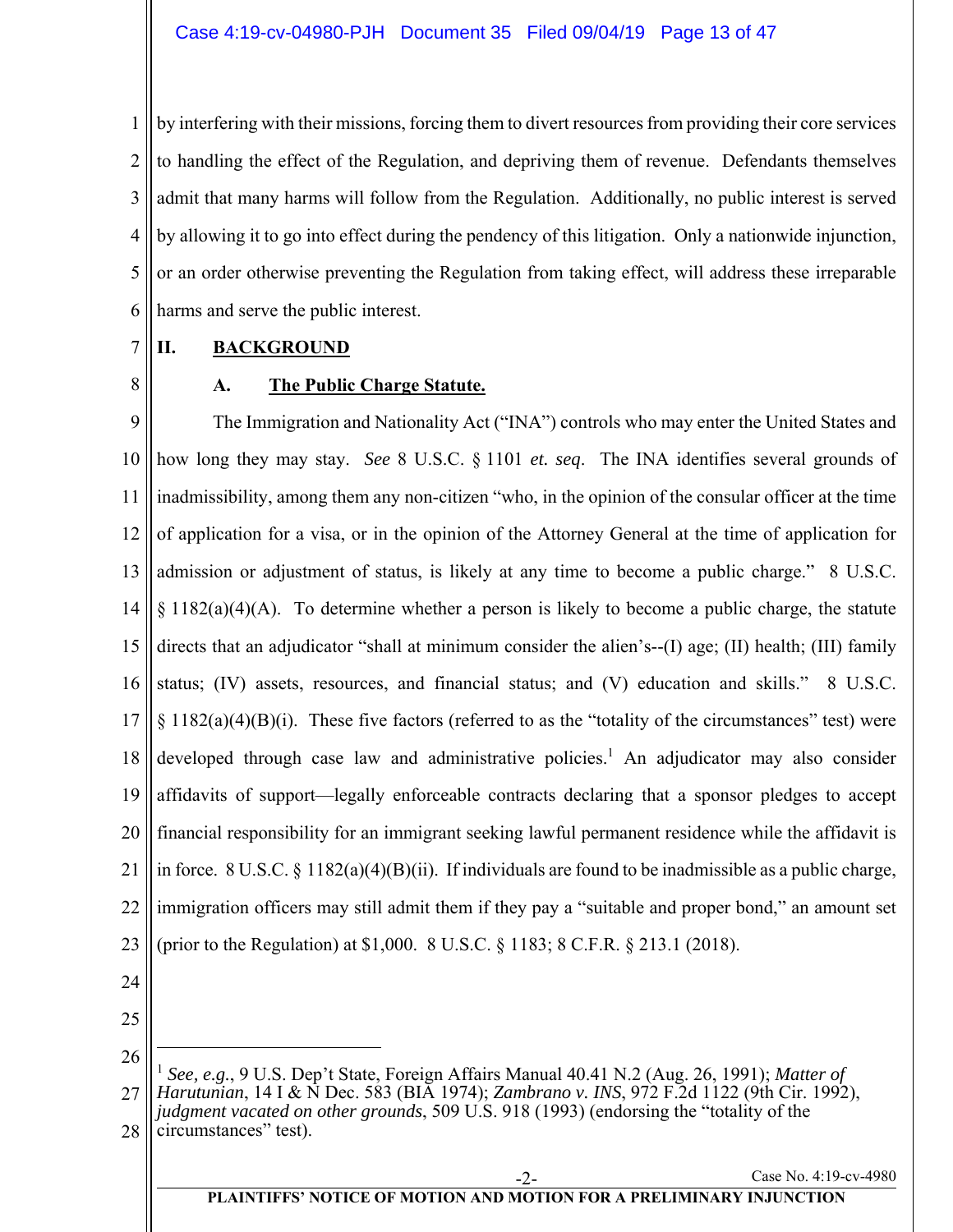1

## **B. Prior Agency Interpretation.**

2 3 4 5 6 7 8 9 10 11 12 13 14 15 16 17 As discussed in detail below, for more than a century, courts and agencies consistently interpreted the term public charge to encompass only individuals who are primarily dependent on the government to avoid destitution. *See* Section II.A, *infra*. In 1996, Congress passed two laws, the Personal Responsibility and Work Opportunity Reconciliation Act of 1996 ("PRWORA"), Pub. L. No. 104-193, 110 Stat. 2105 (1996), and the Illegal Immigration Reform and Immigrant Responsibility Act of 1996 ("IIRIRA"), Pub. L. No. 104-208, 110 Stat. 3009–546 (1996). IIRIRA codified the public charge "totality of the circumstances" test, but neither law altered the term's longstanding meaning. Following passage of those laws, the Immigration and Naturalization Service ("INS") endorsed the historical interpretation of "public charge" in two ways. First, INS issued a notice of proposed rulemaking ("NPRM") for a rule that would have provided the agency's formal definition of the term "public charge." Inadmissibility and Deportability on Public Charge Grounds, 64 Fed. Reg. 28,676 (May 26, 1999). The 1999 NPRM defined "public charge," consistent with court and BIA precedent, as an individual "who is likely to become . . . 'primarily dependent on the Government for subsistence, as demonstrated by either the receipt of public cash assistance for income maintenance or institutionalization for long-term care at government expense.'" *Id.* at 28,677.

18 19 20 21 22 23 24 25 26 27 28 Second, recognizing that IIRIRA and "recent welfare reform laws" had "sparked public confusion about the relationship between the receipt of . . . benefits and the meaning of 'public charge' under the immigration laws," INS published field guidance to clarify that relationship. Field Guidance on Deportability and Inadmissibility on Public Charge Grounds, 64 Fed. Reg. 28,689 (May 26, 1999) ("1999 Field Guidance"). The guidance directed that "officers should not place any weight on the receipt of non-cash public benefits (other than institutionalization) or the receipt of cash benefits for purposes other than for income maintenance with respect to determinations of admissibility or eligibility for adjustment on public charge grounds." *Id.*; *see also id.* at 28,692 ("It has never been Service policy that any receipt of services or benefits paid for in whole or in part from public funds renders an alien a public charge, or indicates that the alien is likely to become a public charge."). By focusing on cash assistance for income maintenance, INS could "identify those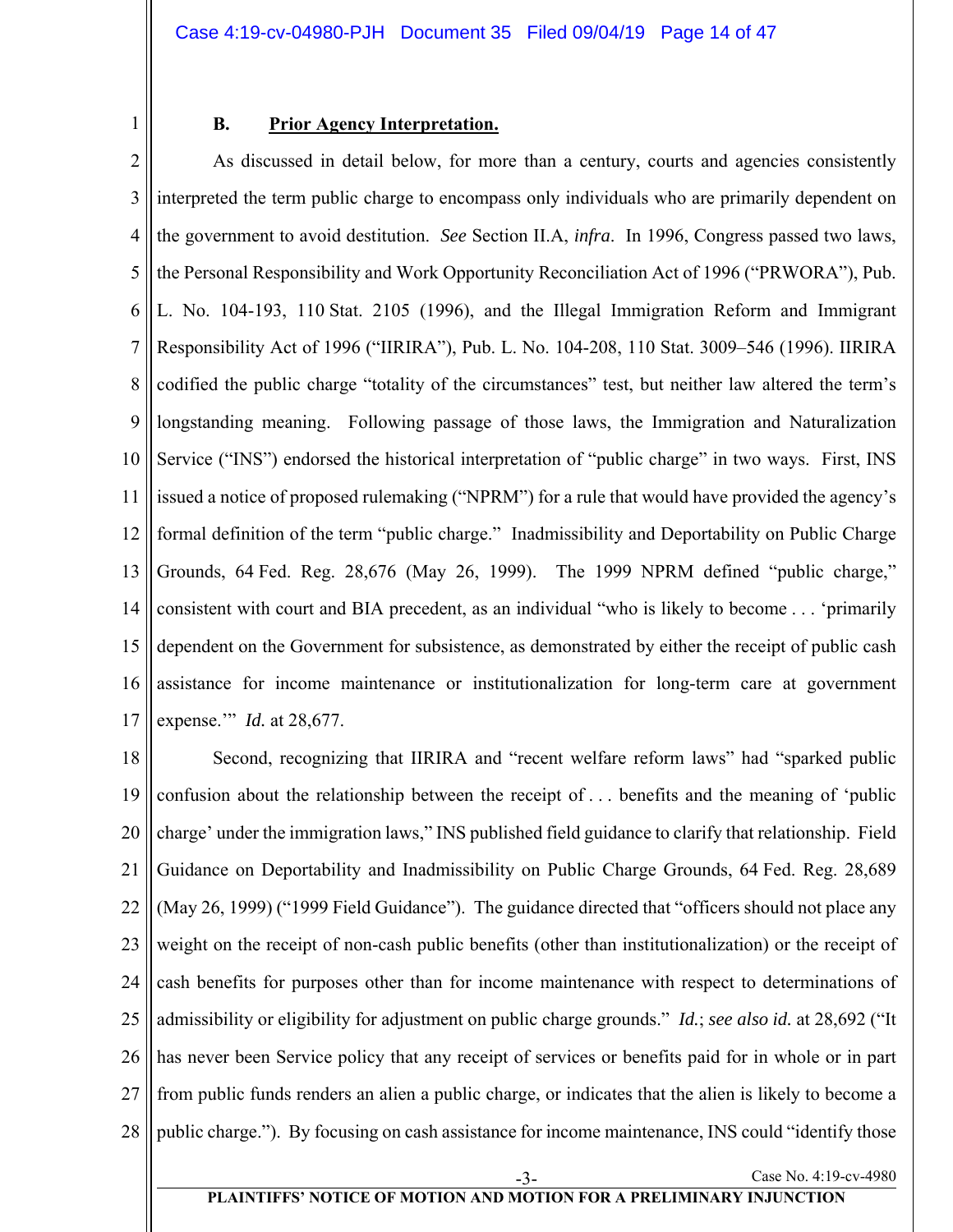1 2 3 who are primarily dependent on the government for subsistence without inhibiting access to noncash benefits that serve important public interests." *Id.* These two 1999 documents defined the agency's position until one month ago.

4

## **C. Defendants' New Regulation.**

5 6 7 8 9 10 11 12 13 14 15 In January 2017, days after President Trump took office, a draft executive order proposing a new definition of "public charge" was leaked to the public. Decl. of Michelle (Minju) Y. Cho ("Cho Decl."), Ex. A. That draft order would have redefined public charge in a manner substantially similar to the Regulation to include receipt of non-cash benefits for which eligibility is based on income or financial need. *Id.* at 3. The executive order never issued. Instead, the Administration sought to restrict family-based immigration by endorsing the 2017 Reforming American Immigration for Strong Employment ("RAISE") Act, which would have eliminated many familybased admission preferences put in place by the Immigration and Nationality Act of 1965, and would have evaluated intending immigrants based on their age, education, English proficiency, and monetary earnings. RAISE Act, S. 1720, 115th Cong. (2017-2018). The bill never made it out of committee in either chamber.

16 17 18 19 20 21 22 Having failed to pass legislation, the Administration turned to unilateral action to achieve the same result. On October 10, 2018, the Administration published a Notice of Proposed Rulemaking ("NPRM") for the challenged Regulation. *See* Inadmissibility on Public Charge Grounds, 83 Fed. Reg. 51,114. The NPRM proposed a substantial change to the definition of "public charge," including in the definition any individual who receives supplementary non-cash programs such as the Supplemental Nutrition Assistance Program (SNAP), Medicaid, and housing assistance. The NPRM drew more than 266,000 comments, most of which opposed the proposed

23 24 25 Regulation. Inadmissibility on Public Charge Grounds, 84 Fed. Reg. 41,292, 41,304 (Aug. 14, 2019) (to be codified at 8 C.F.R. § 212.21(a)). Commenters highlighted the dangerous logical, legal, and methodological flaws in the NPRM.

26 27 28 For example, commenters pointed out that the proposed rule would dramatically increase the number of individuals denied adjustment of status and lawful entry or reentry, despite their ability to increase their earnings over time, or their family's ability to support them in the United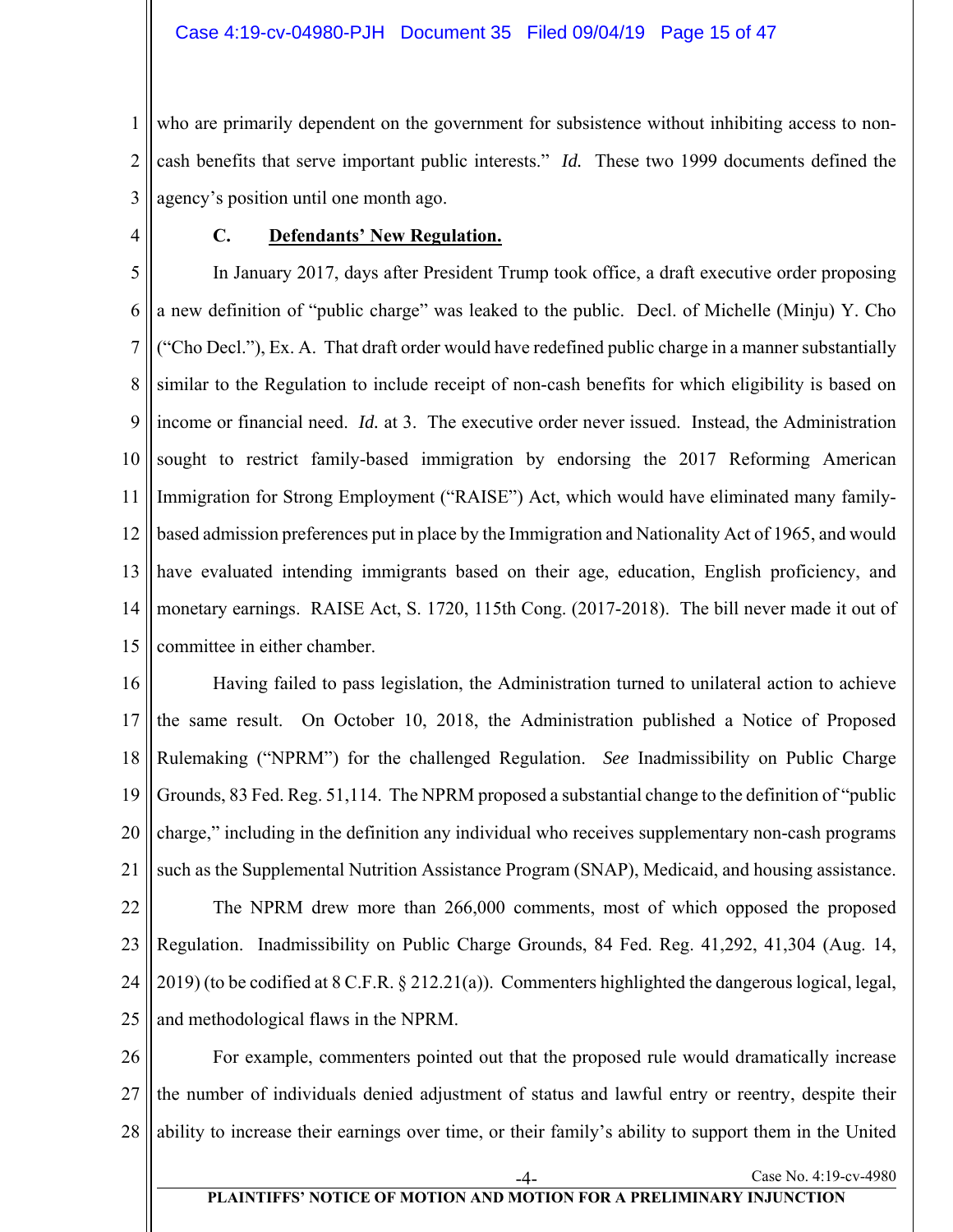1 2 3 4 5 6 7 8 9 10 11 12 13 14 15 16 17 18 19 20 21 22 23 24 25 26 27 28 Case No. 4:19-cv-4980 States. *See, e.g.*, Cho Decl., Ex. B (CBPP Cmt.) at 18–29 (the Regulation's assumptions regarding immigrants are undermined by evidence showing that "[o]n average, new immigrants and their children can be expected to strongly contribute to the economy and be net contributors to consolidated federal, state, and local government finances"); Ex. C (AAAJ – L.A. Cmt.) at 7–9 (describing the Regulation's impact on people seeking admission or readmission); Ex. D (Boundless Immigration Cmt.) at 8 (the proposed rule would deny immigration status to roughly half of those who currently apply for and obtain marriage based green cards). DHS estimated, based on a fiveyear average, that each year, approximately 380,000 individuals would seek to adjust to lawful permanent resident status through a pathway that would subject them to a public charge determination. 83 Fed. Reg. at 51,241 (Oct. 10, 2018). A Migration Policy Institute Report cited by many of the commenters examined individuals recently *granted* lawful permanent status, and found that 69% had at least one factor that weighed negatively in the rule; 43% had two negative factors; and 17% had 3 negatively weighted factors. Only 39% of the individuals recently granted green cards earned an income of over 250% of the Federal Poverty Level ("FPL"), one of the only heavily positive factors under the rule. Randy Capps, et al., *Gauging the Impact of DHS' Proposed Public Charge Rule on U.S. Immigration* (Nov. 2018), https://www.migrationpolicy.org/research /impact-dhs-public-charge-rule-immigration; *see also* Cho Decl., Ex. E (Heartland Alliance Cmt.) at 3 (discussing MPI study). Numerous commenters pointed in particular to the Regulation's disproportionate impact on non-white immigrant and non-immigrant populations. *Id.*, Ex. C at 5– 6, 8–10, 28–30 (providing data on the Regulation's disparate impact on green card applications from API communities); *id.*, Ex. F (NILC Cmt.) at 55–59 (recognizing the Regulation's disparate impact on Latino, Asian and Pacific Islander, and Black Immigrants). *See also* Declaration of Jennifer Van Hook ("Van Hook Decl.") ¶¶ 10–14, 45–71, 77–79 (*id. ¶* 65 "[A]ll of the non-European-origin groups are significantly more likely to be at the high-risk category of being deemed inadmissible, and significantly less likely to be in the low-risk category, compared with European-origin applicants."); *accord*, Declaration of Hussam Ayloush ("Ayloush Decl.") ¶¶ 20–22. Comments also explained that the Regulation would cause immigrants who now face a public charge determination—as well as many more immigrants and U.S. citizens, who do not—to forgo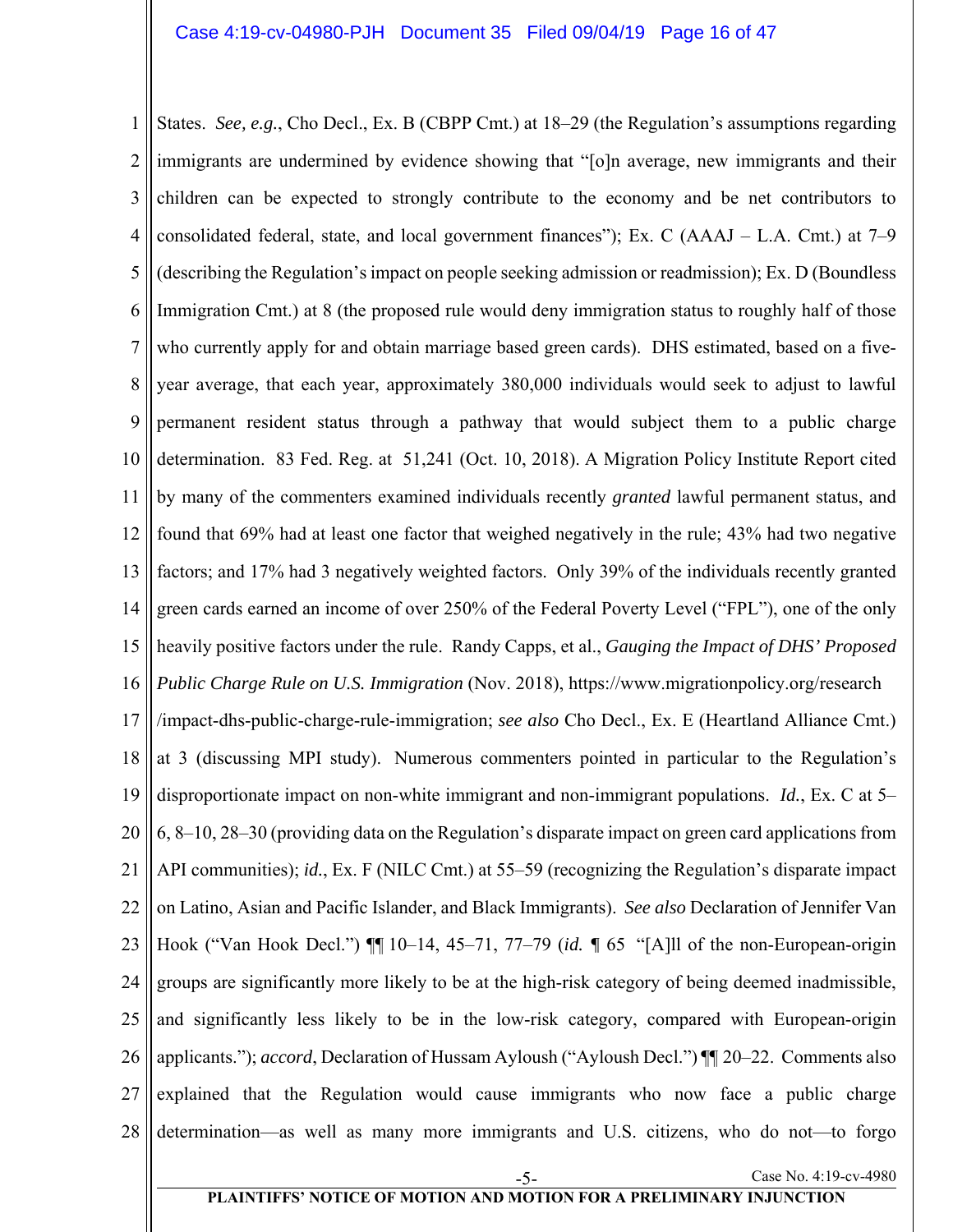1 2 3 4 5 6 7 8 9 participation in programs such as SNAP, Medicaid, and housing benefits based on fears that receiving such benefits would have negative immigration consequences for themselves or their family members. *See e.g.*, Cho Decl., Ex. G (CPCA Cmt.) at 5-6; *id.*, Ex. H (JIA Cmt.) at 2, 6 (noting that the Regulation would pressure large numbers of immigrant families to forego access to the Regulation's various public benefit programs). Finally, commenters emphasized that these changes would cause severe social, economic, and public health harms to individuals and families directly affected by the rule and to the U.S. population at large. *See e.g.*, *id.*, Ex. I (NHeLP Cmt.) at 2 (describing the scope of the harms as "needlessly harm[ing] individuals' and families' health and well-being, the greater public health, the U.S. economy, and the public budget").

10 11 12 13 14 15 16 17 Despite these comments, the Administration adopted, in principal part, the NPRM's definition of public charge in the final Regulation promulgated on August 14, 2019. 84 Fed. Reg. 41,292. The Regulation defines the term "public charge" to mean a non-citizen "who receives one or more public benefits, as defined in paragraph (b) of this section, for more than 12 months in the aggregate within any 36-month period" regardless of the value of the assistance received.<sup>2</sup> *Id.* at 41,501 (to be codified as 8 C.F.R. § 212.21(a)). Under the Regulation, "public benefits" now include not only cash assistance, but also Medicaid, SNAP, and certain federal housing assistance. *Id.* at 41,295 (to be codified at 8 C.F.R. § 212.21).

18 19 20 21 22 23 24 25 The Regulation outlines specific factors for adjudicators to use when assessing, under the totality of the circumstances, whether an individual is likely at any time to become a public charge. For example, when examining "income, assets, and resources," adjudicators must consider an individual's credit history and credit score in the United States. The Regulation also introduces "weighted" negative and positive factors. *Id.* at 41,504. Heavily weighted negative factors include: receipt of public benefits for more than 12 months within a 36-month period; certain medical conditions if the person lacks access to private health insurance or the resources to cover the cost of treatment; failure to demonstrate current, recent, or the prospect of future employment; and previous

26

<sup>27</sup> 28 <sup>2</sup> The durational calculation for using benefits is "stacked" such as receipt of two benefits in a given month counts was two months. 84 Fed. Reg. at 41,361–62 Thus, it would take only 4 months to be considered a public charge under this test.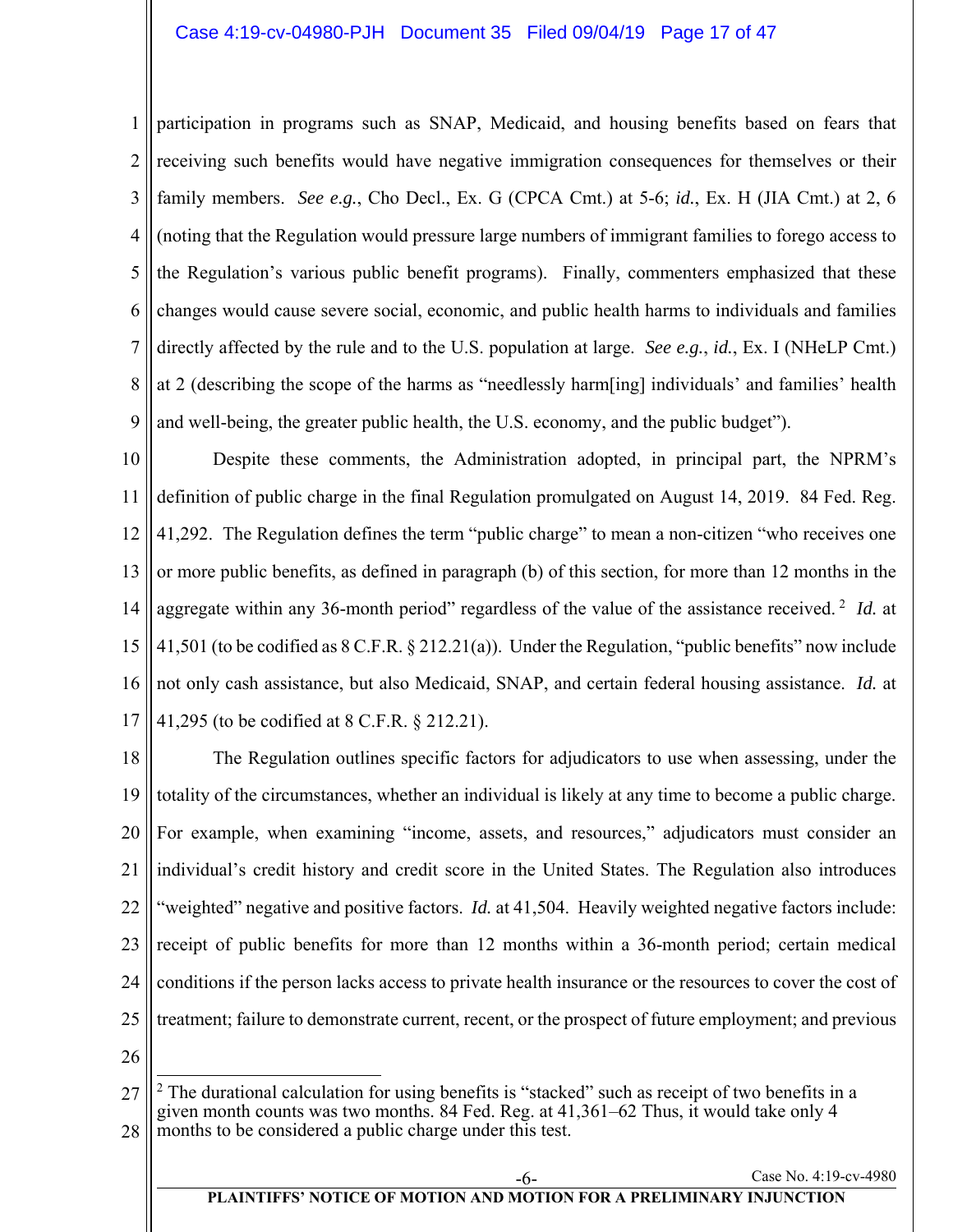1 2 3 4 findings of inadmissibility or deportability based on public charge. *Id.* The only heavily weighted positive factors are: income and assets over 250% of the FPL; authorization to work with an income over 250% of the FPL; and health coverage through private unsubsidized insurance. *Id*. at 41,298– 99.

#### 5 **III. ARGUMENT**

6

## **A. Standard Of Review.**

7 8 9 10 11 12 13 To obtain a preliminary injunction, a plaintiff must demonstrate that (1) it "is likely to succeed on the merits," (2) it "is likely to suffer irreparable harm in the absence of preliminary relief," (3) "the balance of equities tips in [its] favor," and (4) "an injunction is in the public interest." *Winter v. Nat. Res. Def. Council, Inc.*, 555 U.S. 7, 20 (2008). Under the Ninth Circuit's application of *Winter*, a plaintiff is entitled to a preliminary injunction if it shows that there are "serious questions going to the merits" and "the balance of hardships tips sharply in the plaintiff's favor." *All. for the Wild Rockies v. Cottrell*, 632 F.3d 1127, 1135 (9th Cir. 2011).

14 15 16 17 18 In addition, the APA permits this Court to "postpone the effective date of an agency action" where "necessary to prevent irreparable injury . . . pending conclusion of the review proceedings." 5 U.S.C. § 705. The factors weighed in the standard for such a stay substantially overlap with the preliminary injunction factors. *See, e.g*., *East Bay Sanctuary Covenant v. Trump*, 354 F. Supp. 3d 1094, 1119 n.20 (N.D. Cal. 2018).

19

## **B. Plaintiffs Are Likely To Succeed On Their Claims That The Public Charge Regulation Violates The Administrative Procedure Act.**

20 21 22 23 24 25 26 27 28 The Administrative Procedure Act ("APA") authorizes judicial review of agency rules. 5 U.S.C. § 706; *see Dep't of Commerce v. State of New York*, 139 S. Ct. 2551, 2567 (2019). Under the APA, a reviewing court must "hold unlawful and set aside agency action" that is "arbitrary, capricious, an abuse of discretion, or otherwise not in accordance with law," "in excess of statutory jurisdiction [or] authority," or "without observance of procedure required by law." 5 U.S.C. § 706(2); *see Butte Envtl. Council v. U.S. Army Corps of Eng'rs*, 620 F.3d 936, 945 (9th Cir. 2010). Agency actions are "arbitrary and capricious if the agency has relied on factors which Congress has not intended it to consider, entirely failed to consider an important aspect of the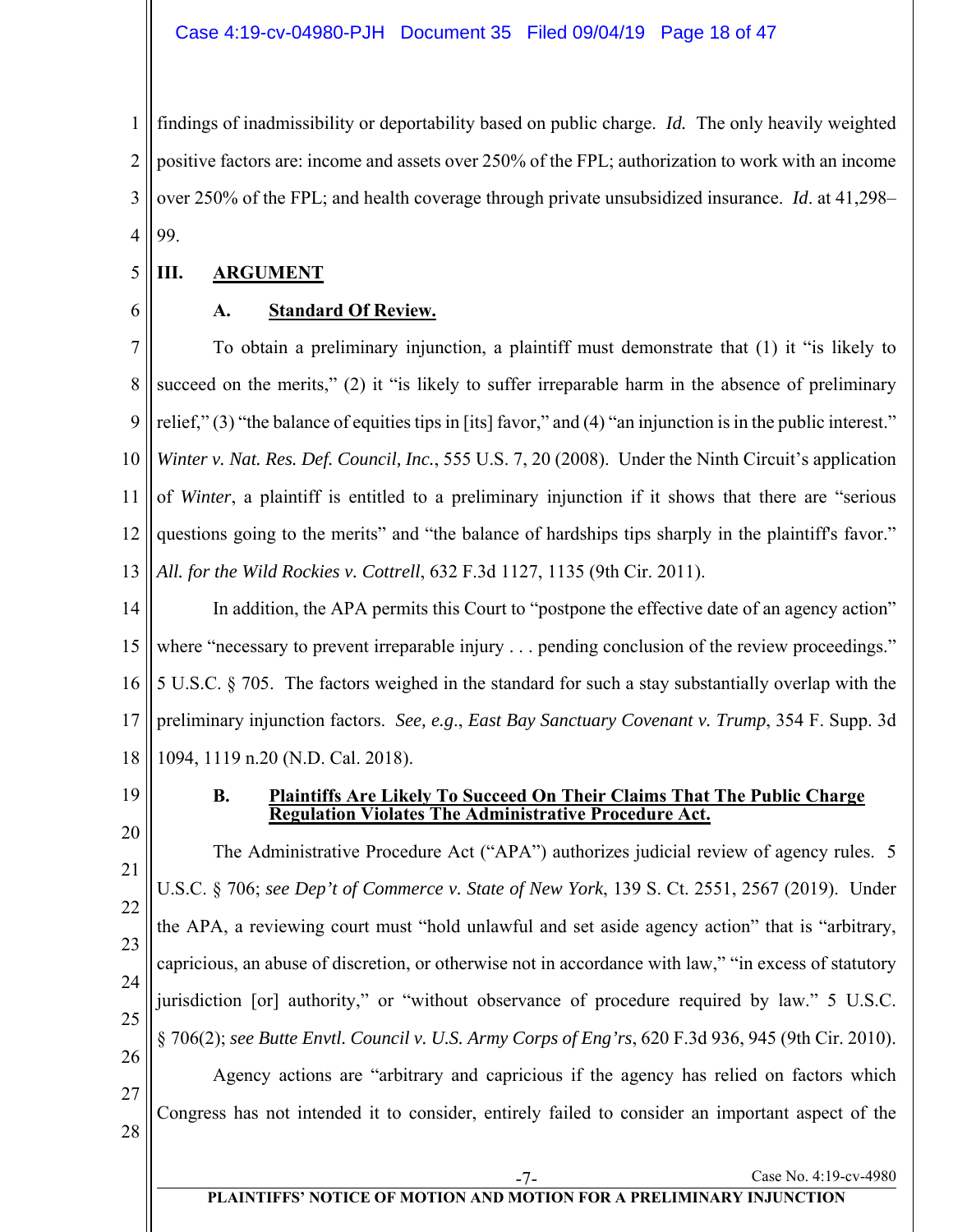1 2 3 4 5 problem, offered an explanation for its decision that runs counter to the evidence before the agency, or is so implausible that it could not be ascribed to a difference in view or the product of agency expertise." *Motor Vehicle Mfrs. Ass'n. of United States, Inc. v. State Farm Mut. Auto. Ins. Co.*, 463 U.S. 29, 43 (1983). Judicial review of agency rulemaking ensures that agencies have engaged in "reasoned decisionmaking." *Id.* at 52–53.

6

7

#### **1. The Regulation's Definition of "Public Charge" Is Inconsistent with Its Plain and Established Meaning.**

8 9 10 11 12 13 14 15 16 Section 1182 of Title 8 renders inadmissible a noncitizen who is "likely at any time to become a public charge." 8 U.S.C.  $\S$  1182(a)(4)(A). Since Congress first introduced the term in the immigration context in 1882, "public charge" has been interpreted narrowly to mean a person who is primarily dependent on public assistance to avoid destitution, i.e., extreme poverty. Prior to the Regulation, the term had been applied only to immigrants whose primary source of income or support was the government, and who would thus fall into extreme poverty without it. The term has never been understood to reach immigrants who, depend primarily on employment earnings or family support to avoid destitution, but who in addition receive the supplemental benefits covered by the Regulation, like roughly half of U.S.-born citizens. Declaration of Dr. Danilo Trisi ("Trisi Decl.")  $\P\P$  12, 30.

# 17

18 19 20 21 22 23 The Regulation would exclude noncitizens who Defendants deem to be likely at any time in the future to receive for twelve months of supplemental benefits that half of the nation's U.S.-born citizens use at some point in their lifetime. This is a patently unreasonable interpretation of the statute. It is inconsistent with the text and structure of the statute and ignores a century of judicial and regulatory authority. Indeed, Congress rejected the very definition of public charge that this Regulation adopts. This Court therefore should reject it as contrary to law. *See Chevron, U.S.A., Inc. v. Natural Resources Def. Council*, 467 U.S. 837, 842-43 (1984).

24 25

#### **(a) Under the INA a Public Charge Is an Individual Who Is Primarily Dependent on the Government to Avoid Destitution.**

Case No. 4:19-cv-4980

26

(i) The term "public charge" is unambiguous.

27 28 "If the plain meaning of the statute is clear, this Court and the agency 'must give effect to the unambiguously expressed intent of Congress,'" *Queen of Angels/Hollywood Presbyterian Med.* 

# **PLAINTIFFS' NOTICE OF MOTION AND MOTION FOR A PRELIMINARY INJUNCTION**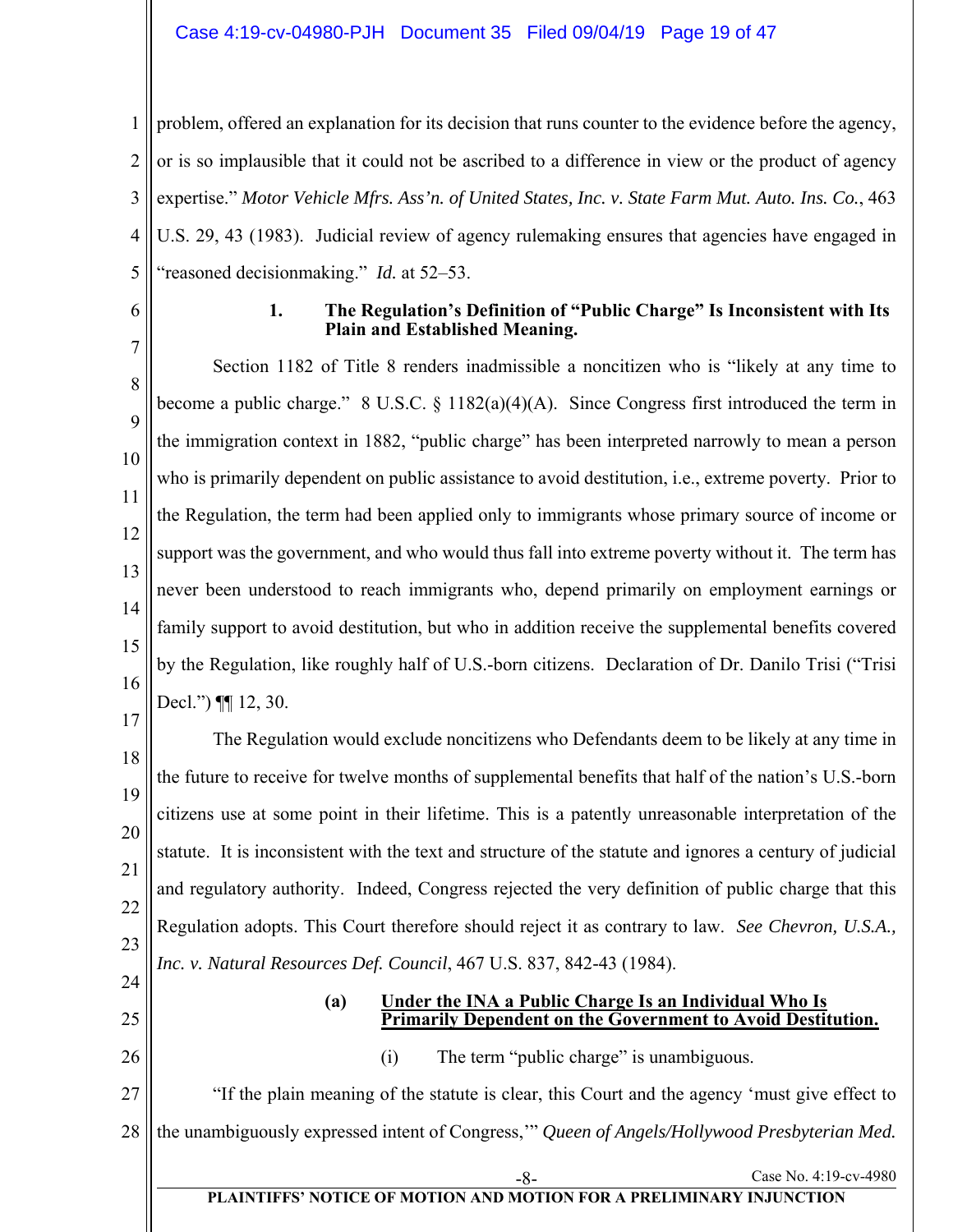1 2 3 4 5 *Ctr. v. Shalala*, 65 F.3d 1472, 1477 (9th Cir. 1995) (quoting *Chevron*, 467 U.S. at 842–43). To determine plain meaning, courts evaluate the language of the statute "in light of the overall purpose and structure of the whole statutory scheme." *United States v. Lewis*, 67 F.3d 225, 229 (9th Cir. 1995). Here, the plain language clearly shows that public charge is intended to have a limited scope: to those individuals primarily dependent on the government to avoid destitution.

6 7 8 9 10 11 12 13 14 The term "public charge" was first used in the immigration context in the Immigration Act of 1882, which barred the admission of "any convict, lunatic, idiot, or any person unable to take care of himself or herself without becoming a public charge." An Act to Regulate Immigration, Pub. L. No. 47-\*\*\*, ch. 376, 22 Stat. 214 (1882). Congress based this definition on the concept of "public charge" already used in several state and local laws, which described people "incompetent to maintain themselves" and who "have no visible means of support", such that they "might become a heavy and long continued charge to the city, town or state." *City of Boston v. Capen*, 61 Mass. 116, 121–22 (1851); *see also* Gerald L. Neuman, *The Lost Century of American Immigration Law (1776-1875)*, 93 Colum. L. Rev. 1833, 1848–59 (1993).

15 16 17 18 19 20 21 22 23 24 In ordinary usage at that time, "public charge" meant a person who depended primarily, if not entirely, upon the government. Nineteenth-century dictionaries defined "charge" as a "person or thing committed to another[']s custody, care or management; a trust." *Charge*, WEBSTER'S DICTIONARY (1828 Online Edition), https://perma.cc/R9NN-5HFK; *Charge*, WEBSTER'S DICTIONARY (1886 Edition), https://perma.cc/LXX9-KF3K ("person or thing committed or intrusted [sic] to the care, custody, or management of another; a trust"); *see, e.g.*, *Freeman v. Quicken Loans, Inc.*, 566 U.S. 624, 633–34 (2012) (normal usage, as reflected in dictionary definitions, governs interpretation of statutory terms). A "public charge," therefore, was a person committed or entrusted to the public for custody, care, or management—in other words, a person who lacked the ability to care for themselves and depended, primarily or entirely, on the public.

25 26 27 28 The words with which Congress surrounded the term confirm this interpretation. *United States v. Williams*, 553 U.S. 285, 294 (2008) ("[A] word is given more precise content by the neighboring words with which it is associated."). The Immigration Act of 1882 made inadmissible "any convict, lunatic, idiot, or any person unable to take care of himself or herself without becoming

#### **PLAINTIFFS' NOTICE OF MOTION AND MOTION FOR A PRELIMINARY INJUNCTION**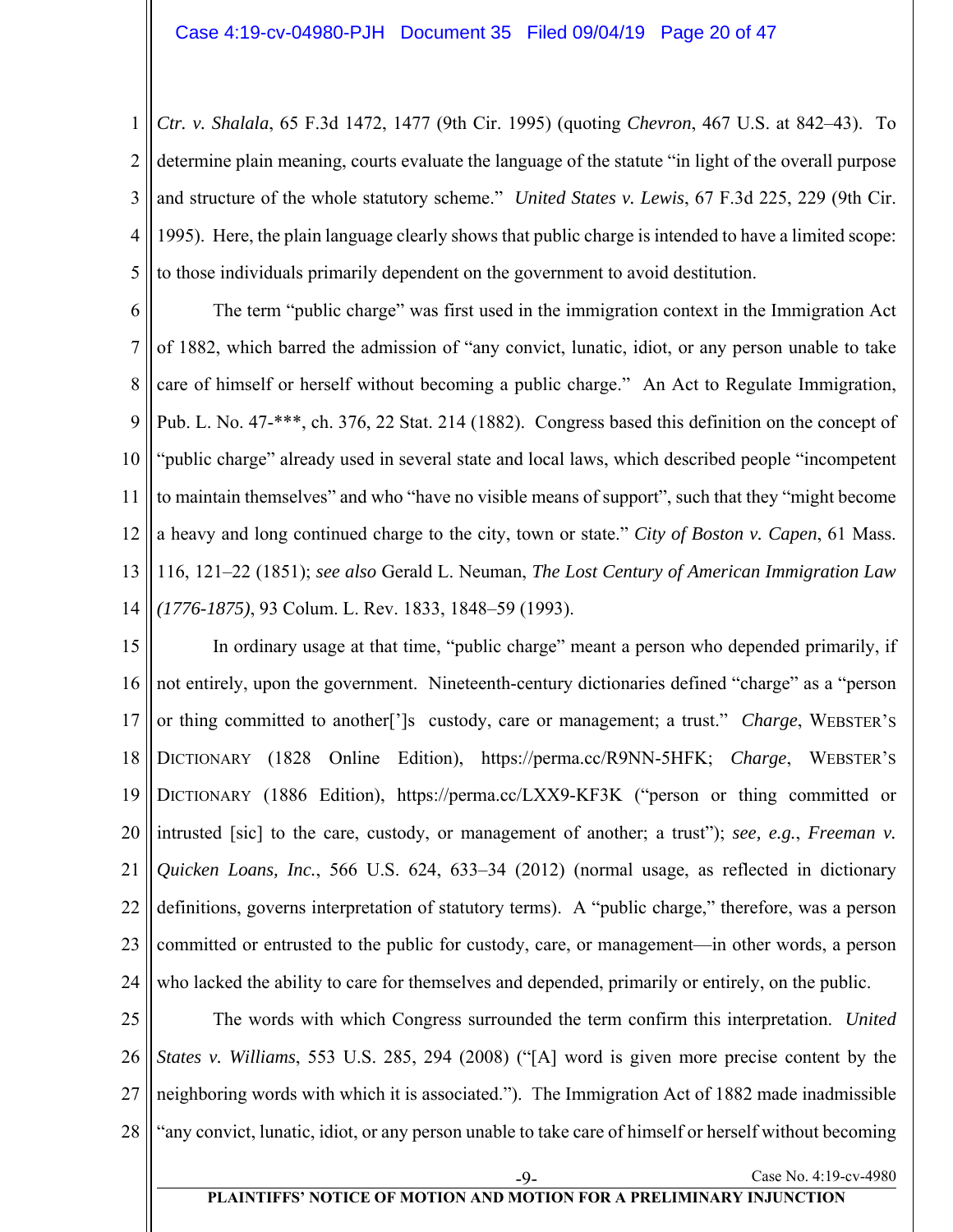1 2 3 4 5 6 7 8 9 10 a public charge." An Act to Regulate Immigration, Pub. L. No. 47–\*\*\*, ch. 376, 22 Stat. 214 (1882). Subsequent statutes retained this same association. *See* Act of Mar. 3, 1891, Pub. L. No. 51-551, ch. 551, 26 Stat. 1085 (1891) (amending 1882 Act to bar "[a]ll idiots, insane persons, paupers or persons likely to become a public charge"); An Act To regulate the immigration of aliens into the United States, Pub. L. No. 59-96, ch. 1134, 34 Stat. 898 (1907) (grouping those "likely to become a public charge" in a list that also included "paupers," "professional beggars," "idiots," "imbeciles," "feeble-minded persons," "insane persons," and "persons afflicted with tuberculosis or with a loathsome or dangerous contagious disease."); Act of June 27, 1952, Pub. L. No. 82-414, ch. 477, 66 Stat. 163, 183 (1952) (excluding those "likely at any time to become public charges" and "paupers, professional beggars, or vagrants).

11 12 13 14 15 16 17 18 19 20 21 22 23 24 25 26 27 28 In the nineteenth century, the adjoining statutory terms "convict, lunatic, [and] idiot" had specific legal meanings: they were used to describe people "incompetent to act for themselves" and therefore subject to the state's "tutelary authority" as "*parens patriae* . . . to act as the[ir] general guardian and protector." *Stanley v. Colt*, 72 U.S. 119, 161 (1866); *see Penington v. Thompson*, 5 Del. Ch. 328, 350 (1880) (lunatics and idiots were "incompetent for self-protection" and subject to protection by the government acting as *parens patriae*). Because Congress associated "public charge" with these terms, "public charge" should "be understood in the same sense," *Neal v. Clark*, 95 U.S. 704, 708–09 (1877)—as referring to individuals incapable of caring for themselves and dependent on the government to serve as their "general guardian and protector." *See also Gegiow v. Uhl*, 239 U.S. 3, 10 (1915) (finding that term "public charge" had "to be read as generically similar to the other [excluded classes] mentioned before and after"); *Howe v. United States*, 247 F. 292, 294 (2d. Cir. 1917) ("The excluded classes with which th[e public charge] provision is associated are significant. It appears between 'paupers' and 'professional beggars.'"); *Wallis v. United States ex rel. Mannara*, 273 F. 509, 511 (2d Cir. 1921) ("A person likely to become a public charge is one whom it may be necessary to support at public expense by reason of poverty, insanity and poverty, disease and poverty, idiocy and poverty."); *Lam Fung Yen v. Frick*, 233 F. 393, 396 (6th Cir. 1916) (interpreting "persons likely to become a public charge" as including paupers); *Ex parte Horn*, 292 F. 455, 457 (W.D. Wash. 1923) (interpreting "public charge" as "a pauper or an occupant of an

-10- Case No. 4:19-cv-4980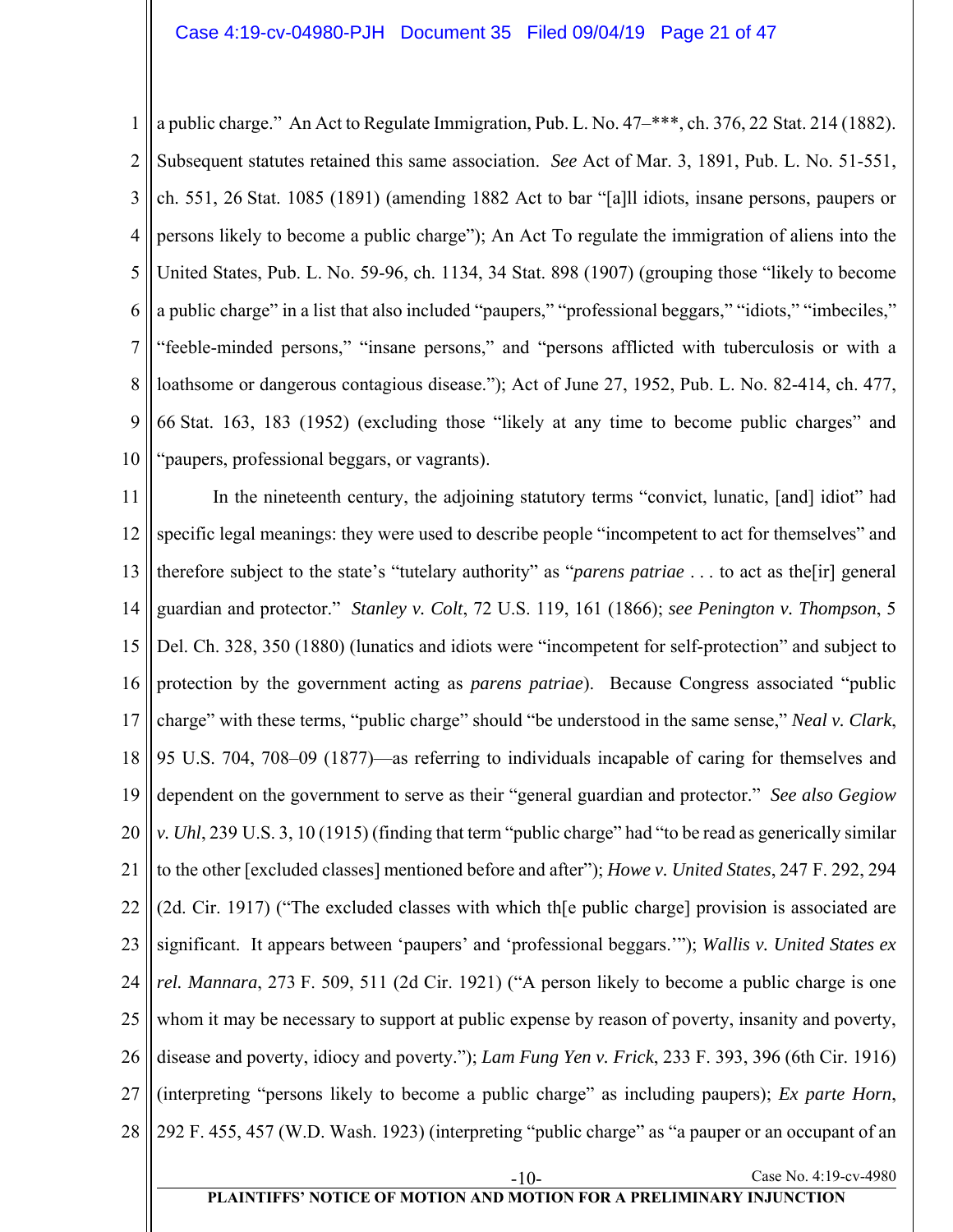1 2 3 4 5 almshouse for want of means of support" (internal quotation marks omitted)); *Ex parte Mitchell*, 256 F. 229, 230 (N.D.N.Y. 1919) ("A 'person likely to become a public charge' is one who for some cause or reason appears to be about to become a charge on the public, one who is to be supported at public expense, by reason of poverty, insanity and poverty, disease and poverty, idiocy and poverty  $\ldots$  .").<sup>3</sup>

6 7 8 9 10 11 12 13 14 15 16 17 18 19 20 Other provisions of the 1882 Act confirm that Congress used the term public charge to mean individuals who rely primarily on the government. The 1882 Act established a fund to provide "for the care of immigrants arriving in the United States [and] for the relief of such as are in distress," and empowered federal immigration officials "to provide for the support and relief of such immigrants therein landing as may fall into distress or need public aid." 1882 Act at §§ 1, 2. Thus, Congress anticipated that some immigrants would be in need of "support," "relief," or "public aid" after their arrival, and that these immigrants would not be excluded as people "unable to take care of [themselves] without becoming a public charge." *Id.* Indeed, legislative debate on the 1882 Act suggests Congress was not concerned with excluding all immigrants who might experience a need for public assistance, but rather sought to prevent foreign nations from "'send[ing] to this country blind, crippled, lunatic, and other infirm paupers, who ultimately become *life-long dependents* on our public charities.'" 13 Cong. Rec. 5108-10 (June 19, 1882) (statement of Rep. Van Voorhis) (emphasis added). Taken together, the plain language of the 1882 Act, its structure, and its history evince a clear congressional intent: to exclude as public charges only those who are likely to depend primarily on the government.

21 22

In immigration cases, courts have recognized this consistent meaning of the term "public charge." For example, the Second Circuit held over a century ago that the term was meant "to

23

<sup>24</sup> 25 26 27 28 Case No. 4:19-cv-4980  $\overline{a}$ 3 Congress removed the surrounding terms in 1990, *see* Immigration Act of 1990, Pub. L. No. 101-649, § 601(a), 104 Stat. 4978, 5072, but did so because terms like "pauper" and "professional beggar" were deemed so similar to "public charge" as to not be necessary. *See* 136 Cong. Rec. 36,484 (statement of Rep. Fish) ("The bill removes some of the antiquated and unused exclusions that have been in our law since the early 1900's, such as the exclusions based on illiteracy, and the exclusions for aliens who are 'paupers, professional beggars, or vagrants.' These relics have been replaced by one generic standard which excludes aliens who are 'likely to become a public charge."").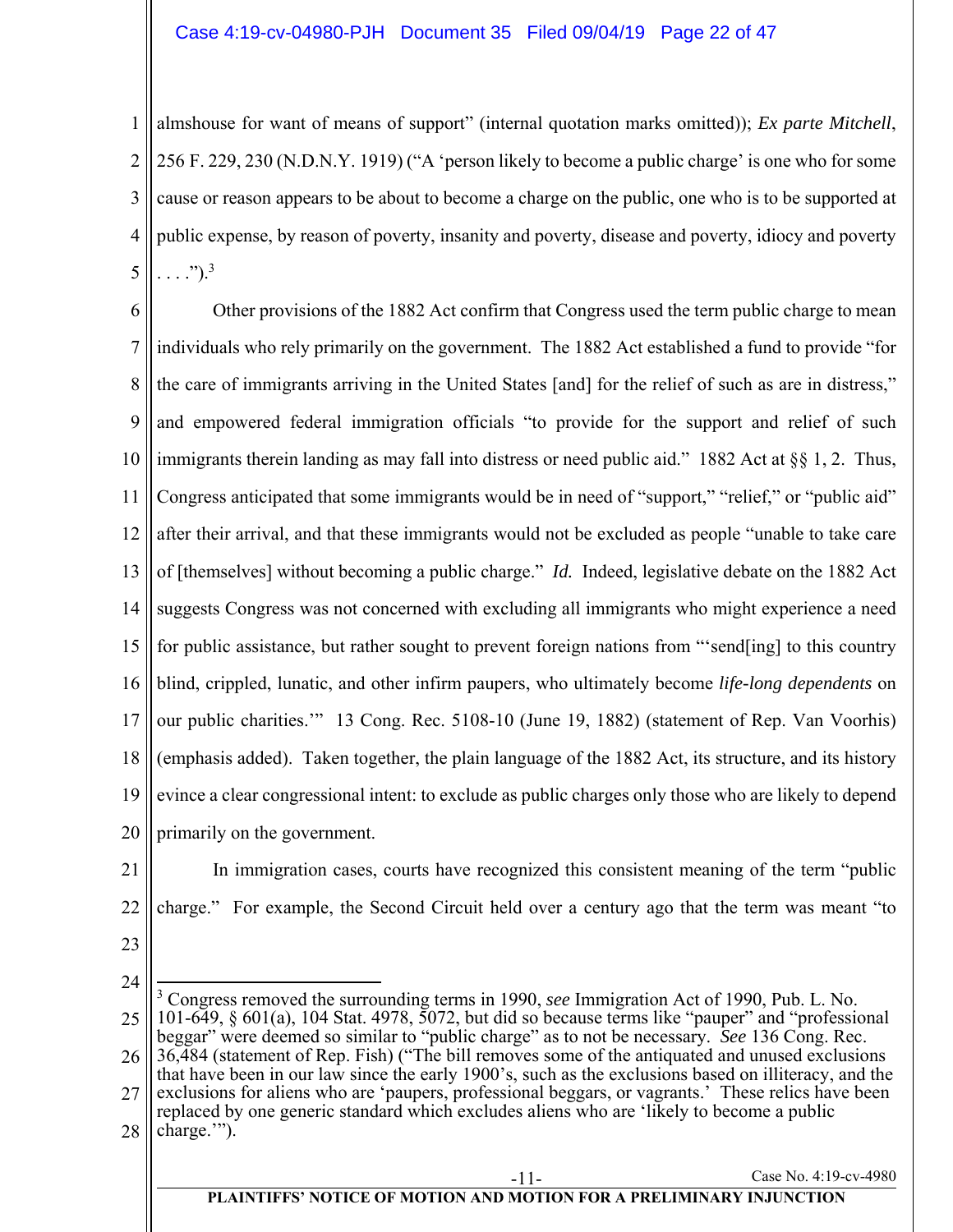## Case 4:19-cv-04980-PJH Document 35 Filed 09/04/19 Page 23 of 47

1 2 3 4 5 6 7 8 9 10 11 12 13 exclude persons who were likely to become *occupants of almshouses* for want of means with which to support themselves in the future." *Howe*, 247 F. at 294 (emphasis added). The Board of Immigration Appeals ("BIA") likewise held that the term "public charge" has an "ordinary meaning": "a money charge upon or an expense to the public for support and care, *the alien being destitute*." *Matter of Harutunian*, 14 I. & N. Dec. 583, 586 (BIA 1974) (emphasis added). In *Harutunian*, the BIA acknowledged a critical distinction between benefits upon which an individual was primarily dependent and "supplementary benefits" provided by the government. *Id.*; *see also Matter of Perez*, 15 I. & N. Dec. 136, 137 (BIA 1974) (noting that past receipt of welfare benefits alone is not enough to render a noncitizen a public charge, and that instead "[s]ome specific circumstance, such as mental or physical disability, advanced age, or other fact reasonably tending to show that the burden of supporting the alien is likely to be cast on the public" must be present, "especially where [the noncitizen] has friends or relatives in the United States who have indicated their ability and willingness to come to his assistance in the case of emergency").

14 15 16 17 18 19 Outside of the immigration context, the term "public charge" also has been interpreted to require *destitution* (meaning extreme poverty)—or equivalently, primary dependence on public support to avoid destitution. For example, many state *in forma pauperis* cases distinguish between those who are poor and need limited assistance with court costs (not public charges), and those who are so destitute as to be public charges.<sup>4</sup> Some state public assistance programs also equate "destitution" with "public charge."<sup>5</sup> In the family law context, states similarly liken being a public

- 20
- 21
- 22
- 23 24  $\overline{a}$ <sup>4</sup> *See, e.g.*, *Martinez v. Kristi Kleaners, Inc.*, 364 F.3d 1305, 1307–08 (11th Cir. 2004); *Harris v. Harris*, 424 F.2d 806, 810 (D.C. Cir. 1970); *Brown v. Upfold*, 123 N.Y.S.2d 342, 345 (Sup. Ct. 1953).

28

<sup>25</sup> 26 <sup>5</sup> *See, e.g.*, N.Y. Soc. Serv. Law § 131 (McKinney 2019) (outlining duty of social services officials to "provide adequately for those unable to maintain themselves" and "further give such service to those liable to become destitute" to "prevent the necessity of their becoming public charges"); *William W. Backus Hosp., Inc. v. City of Norwich*, 155 A.2d 916, 918 (Conn. 1959) (finding that

<sup>27</sup> woman was "public charge" and thus entitled to public assistance under Connecticut law for medical costs "because she was in fact destitute" and without means or credit).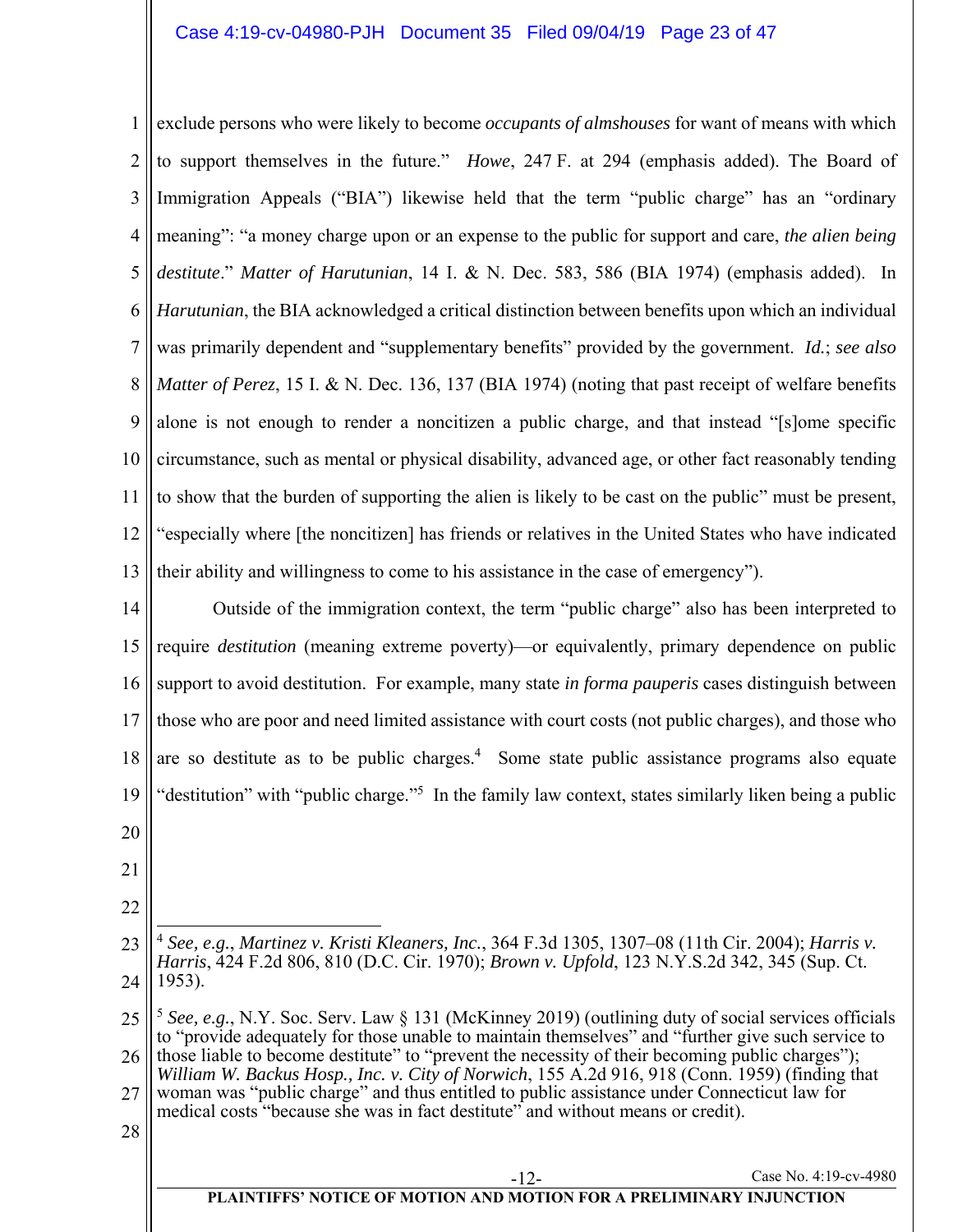1 2 charge with being destitute or a "pauper."<sup>6</sup> Federal bankruptcy exemption rules equate being a public charge with being destitute as well.<sup>7</sup>

3

(ii) Congress has confirmed the plain meaning of "public charge" by declining to revise or amend the provision.

4 5 6 7 8 9 10 11 12 13 14 15 16 17 Congress enacted the current version of Section 1182(a)(4) against this backdrop of clear statutory language and consistent judicial and administrative interpretation, and indeed has rejected efforts to alter the meaning of public charge in precisely the manner that the Regulation adopts. This history evidences Congress's continued understanding that the "public charge" exclusion applies only to those persons who are or are likely to become primarily dependent on the government to avoid destitution. *See, e.g.*, *Kisor v. Wilkie*, 139 S. Ct. 2400, 2422–23 (2019) (noting that Congress was aware of Court's interpretation but did not amend the statute, demonstrating its acceptance); *Lightfoot v. Cendant Mortg. Corp.*, 137 S. Ct. 553, 563 (2017) ("If courts have settled the meaning of an existing provision, the enactment of a new provision that mirrors the existing statutory text indicates, as a general matter, that the new provision has that same meaning."); *Watson v. United States*, 552 U.S. 74, 82–83 (2007) ("[I]n 14 years Congress has taken no step to modify [the Court's statutory interpretation], and this long congressional acquiescence 'has enhanced even the usual precedential force' we accord to our interpretations of statutes." (citation omitted)); *State* 

- 18
- 19

20 21  $\overline{a}$ <sup>6</sup> *See, e.g.*, *Broome v. Broome*, 684 N.E.2d 641, 645–46 (Mass. Ct. App. 1997) (equating lower court judge's finding that wife was public charge to finding that wife was destitute); *Savoy v. Savoy*, 641 A.2d 596, 599–600 (Pa. Super. Ct. 1994) (distinguishing between those who "need not be helpless and in extreme want" and someone "so completely destitute of property, as to require

- 22 23 assistance from the public," like "a public charge" (internal quotation marks omitted)); *New York v. Hall*, 49 N.Y.S.2d 309, 310 (Otsego Cty. Ct. 1944) (affirming that abandoned wife was "destitute" and "being provided for by charity" and was thus public charge); *see also* 2 James
- 24 Kent, *Commentaries on American Law* 160 (1827) (describing how children become "paupers" and "public charges" after both parents abandon them and leave their maintenance to government).
- 25 26 <sup>7</sup> *See, e.g.*, *Clark v. Rameker*, 573 U.S. 122, 129 n.3 (2014) (explaining that purpose of bankruptcy exemptions is to provide debtor "'with the basic necessities of life' so that she 'will not be left destitute and a public charge'" (quoting H.R.Rep. No. 95–595, at 126 (1977)); *In re Krebs*, 527
- F.3d 82, 85 (3d Cir. 2008) (same)*.*; *In re Collins*, 281 B.R. 580, 583 (Bankr. M.D. Pa. 2002)
- 27 28 (explaining that to fulfill statute's purpose of preventing debtor from becoming public charge, court must "set aside an amount sufficient to sustain the basic needs," or "subsistence needs," of debtor).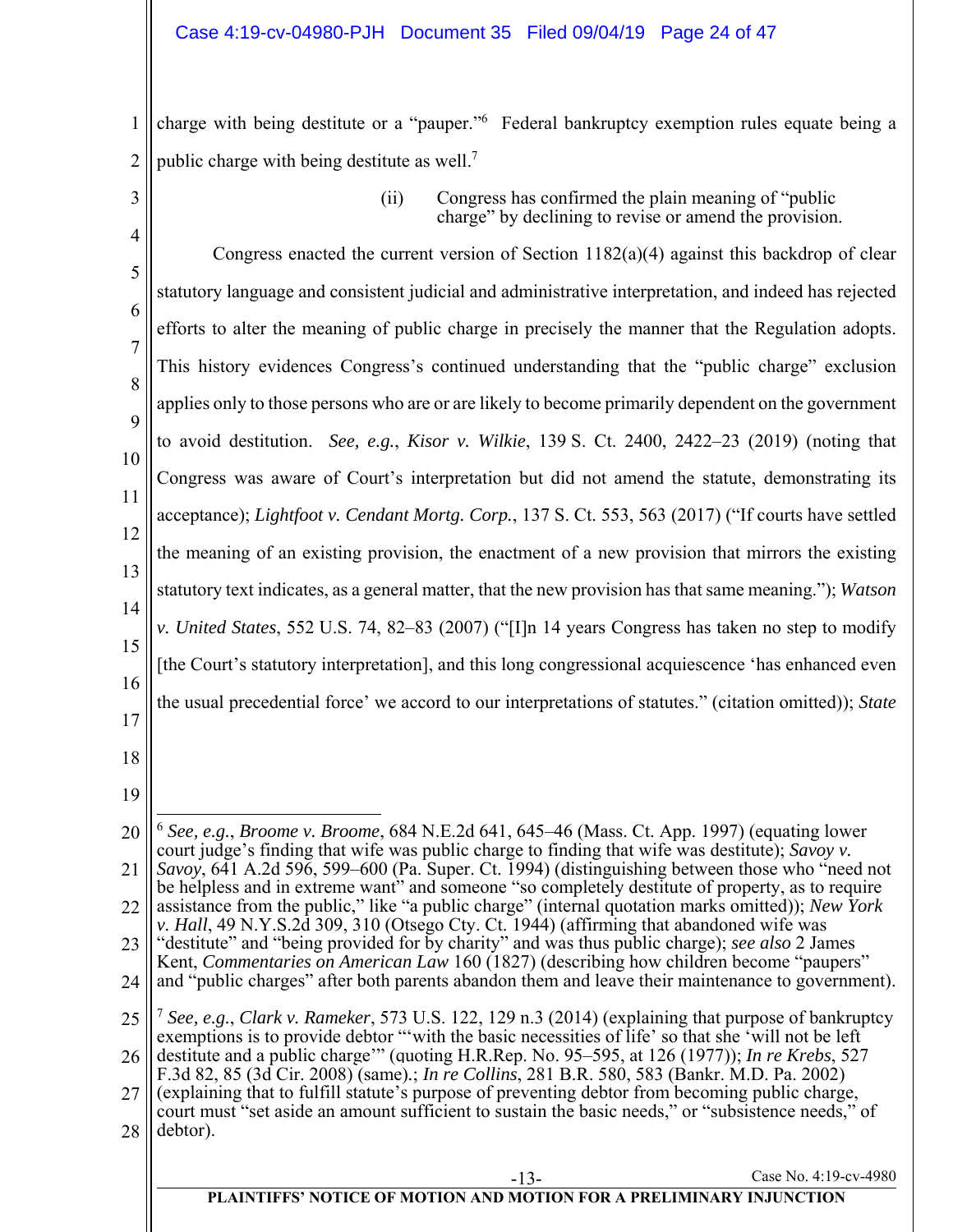1 2 *Farm*, 463 U.S. at 45 ("[A]n agency's interpretation of a statute may be confirmed or ratified by subsequent congressional failure to change that interpretation . . . .").

3 4 5 6 7 8 9 10 11 12 13 14 The Immigration Reform and Control Act of 1986 made no change to the "public charge" provision that had been construed consistently and narrowly by the BIA and the courts as requiring public support to avoid destitution. Immigration Reform and Control Act of 1986, Pub. L. No. 99- 603, 100 Stat. 3359 (1986). Immediately thereafter, in 1987, the INS promulgated regulations reaffirming the longstanding understanding of "public charge." Adjustment of Status for Certain Aliens, 52 Fed. Reg. 16,205 (May 1, 1987). The regulations established that an applicant was not a public charge if she could "demonstrate[] a history of employment in the United States evidencing self-support without receipt of *public cash assistance*," *id.* at 16,211 (emphasis added), which was defined as "income or needs-based monetary assistance . . . designed to meet *subsistence* levels," id. at 16,209 (emphasis added).<sup>8</sup> The regulations specifically *excluded* "assistance in kind, such as food stamps, public housing, or other non-cash benefits" from those benefits that might render an individual a public charge. *Id.* 

15 16 17 18 19 If Congress had been concerned that the INS got it wrong—that is, if Congress intended a broader "public charge" definition—it could have corrected that error in subsequent legislation addressing the term. Instead, Congress passed three statutes that addressed the term "public charge," never once suggesting that the term had a different meaning than the primary dependence definition that courts and agencies—including the INS in 1987—had long given it.

20 21 22 23 24 First, as noted above, the Immigration Act of 1990's reorganization of the section containing the public charge exclusion did not change the meaning of "public charge." And the legislative history shows that Congress intended a continuation of prior interpretation by recognizing the term "public charge" as generally encompassing outdated terms like "paupers." *See supra* n.3. Nor had the meaning of "public charge" changed. *See* WEBSTER'S THIRD NEW INT'L DICTIONARY 337

25

26

27  $\overline{a}$ <sup>8</sup> "Subsistence" is defined as "the minimum (as of food and shelter) necessary to support life; a source or means of obtaining the necessities of life." *Subsistence*, MERRIAM-WEBSTER

28 DICTIONARY, https://www.merriam-webster.com/dictionary/subsistence; *see also Minimal Level of Existence*, THE LITTLE OXFORD DICTIONARY OF CURRENT ENGLISH 656 (7th ed. 1994).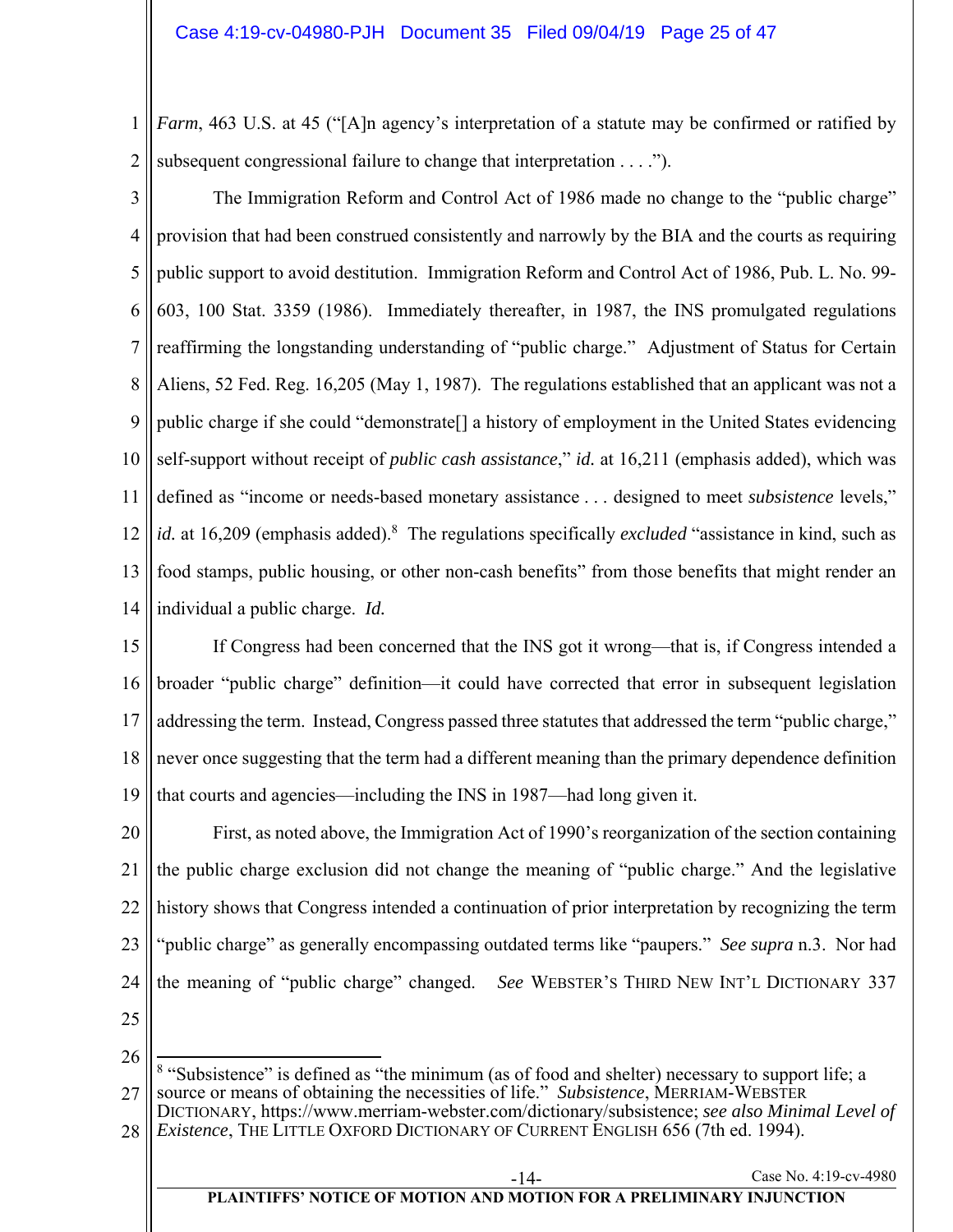1 2 (1986) (defining public charge as "a person or thing committed or entrusted to the care, custody, management, or support of another").

3 4 5 6 7 8 9 10 11 12 13 14 15 16 17 18 Next, Congress made no change to the longstanding interpretation when it enacted the PRWORA and IIRIRA in 1996. In fact, Congress considered and rejected a definition of "public charge" that would have included, as does the Regulation, those who receive supplemental, "meanstested" benefits. *See* H.R. Conf. Rep. No. 104-828, at 138–39, 240–41 (Sept. 24, 1996). 9 Instead Congress simply codified the totality of the circumstances test that had been adopted in the case law for determining whether an individual is a likely to become a public charge. Pub. L. No. 104-208, § 531, 110 Stat. 3009–546 (listing as factors age, health, family status, financial status, education, and skills). As discussed above, *see supra*, pp. 3–4, following the passage of PRWORA and IIRIRA, the INS again endorsed the longstanding judicial and regulatory definition of public charge as an individual "who is likely to become . . . primarily dependent on the Government for subsistence, as demonstrated by either (i) the receipt of public cash assistance for income maintenance or (ii) institutionalization for long-term care at government expense." 1999 Field Guidance, 64 Fed. Reg. 28,689; *see also id.* ("[O]fficers should not place any weight on the receipt of non-cash public benefits (other than institutionalization) or the receipt of cash benefits for purposes other than for income maintenance with respect to determinations of admissibility or eligibility for adjustment on public charge grounds.").

19 20 21 22 23 In the last two decades, Congress has made several amendments to immigration statute, but has left the public charge provision unchanged. For example, in 2013, Congress declined to adopt a proposal that would have required applicants for green cards "to show they were not likely to qualify even for non-cash employment supports" such as Medicaid and SNAP. S. Rep. No. 113-40, at 42 (2013); *see also id.* at 63 (rejected amendment "would have expanded the definition of 'public

24

25  $\overline{\phantom{a}}$ <sup>9</sup> Indeed, during this time period Congress purposefully rejected several amendments to public charge provisions that would have excluded, denied status adjustments to, or deported large

- 26 segments of the U.S. immigrant population. *See, e.g.*, Illegal Immigration Reform and Immigrant
- 27 Responsibility Act of 1996, H.R. 2202, 104th Cong. §532 (1995–1996) (referring to deportation); Immigration Control and Financial Responsibility Act of 1996, S. 1664, 104th Cong. § 202
- 28 (1995–1996) (referring to deportation); Immigration Stabilization Act of 1994, S. 1923, 103rd

Cong. § 501 (1994) (referring to exclusion and adjustment of status).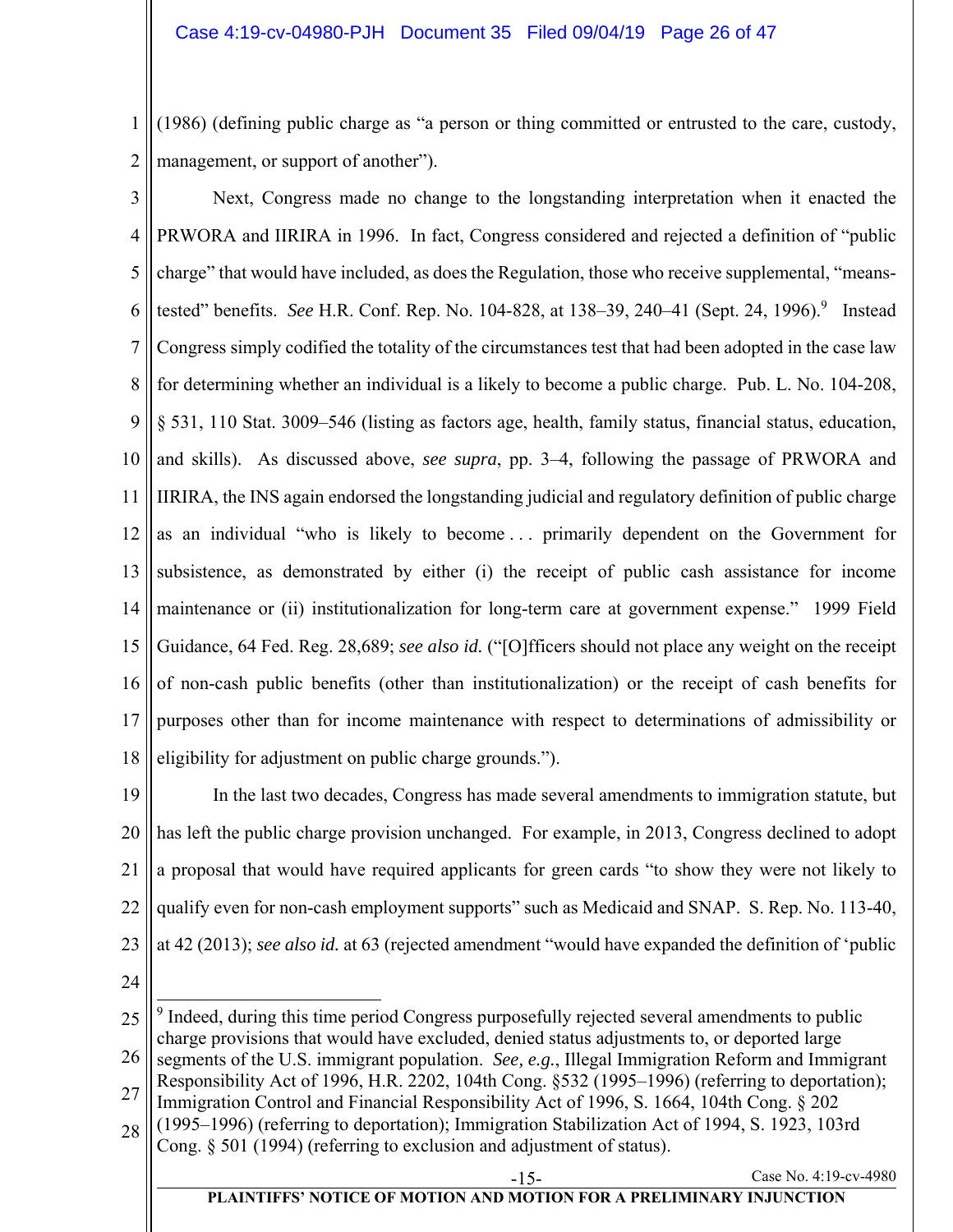1 2 3 4 5 6 7 charge' such that people who received non-cash health benefits could not become legal permanent residents"). Congress has had a "prolonged and acute awareness" of an established agency interpretation on a "precise issue," and, thus, its repeated failure to alter a law is evidence of acquiescence in the established interpretation. *Bob Jones Univ. v. United States*, 461 U.S. 574, 600– 01 (1983). DHS cannot now circumvent Congress to advance its own preferred policy outcome. *See, e.g.*, *Albemarle Paper Co. v. Moody*, 422 U.S. 405, 414 n.8 (1975) (rejecting construction of statute that would implement substance of provision that Conference Committee rejected).

8

9

#### **(b) The Regulation's Interpretation of "Public Charge" is Not a Reasonable Interpretation of the Statute.**

10 11 12 13 14 15 16 17 Even if the term "public charge" were ambiguous, Plaintiffs are likely to succeed on the merits of their claim because the Regulation's definition of the term is not reasonable. The new definition sweeps in individuals who use, or are in Defendants' view likely to use, any of a number of supplemental benefits for twelve months—such as Medicaid, SNAP, or Section 8 housing vouchers—that a large portion of the American public will use at some point in their lifetime. Thus, even if Defendants could depart from the longstanding meaning of public charge as a person so destitute as to be primarily dependent on the government to avoid destitution, no reasonable definition of "public charge" could suggest that a likelihood of future short-term receipt of these widely-used benefits would render someone a "public charge."

19 20 21 22 23 24 25 26 To the contrary, the benefits now covered by the Regulation are used by many low and moderate-income families who depend primarily on employment income or family support to meet their needs but receive assistance to supplement this income or support. In a single year, roughly one in four U.S.-born citizens receive one or more benefits included in the Regulation. Trisi Decl. ¶¶ 12, 23. And over the course of their lifetimes, about half of all U.S.-born citizens are expected to receive one or more of the covered benefits. *Id.* ¶¶ 12, 30. This is in marked contrast to the longstanding public charge definition currently employed by DHS. In a given year, just 5 percent of U.S.-born citizens (and only 1 percent of individuals working in the U.S.) meet DHS's existing benefit-related criteria in the public charge determination. Trisi Decl. ¶ 13.

27

18

28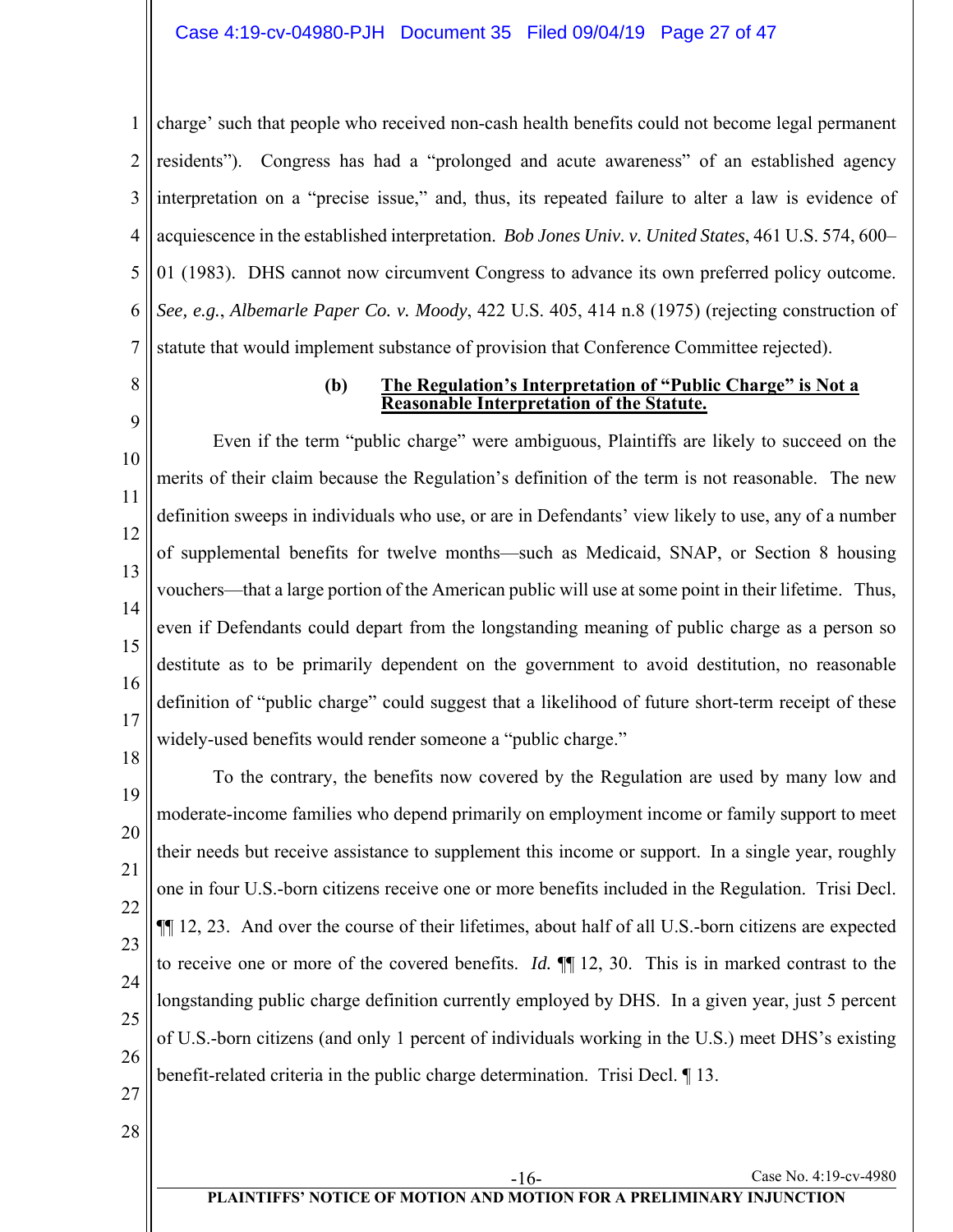1 2 3 4 5 6 7 No reasonable definition of "public charge" would deem roughly half of all U.S.-born citizens to be "public charges." Nor is it reasonable to ascribe to Congress's narrow exclusion for "public charges" an intent to admit only the select portion of the world that is better off than half of U.S.-born citizens. Defendants may wish that the immigration laws permitted only the wealthiest of non-citizens to adjust status—and indeed, Defendants supported legislation with that goal. But no reasonable interpretation of current immigration laws, including those containing the longstanding public charge provision that the Regulation distorts, would lead to that result.

8

## **2. The Regulation is arbitrary and capricious.**

9 10 11 12 13 14 15 16 17 18 19 20 21 22 23 24 25 Plaintiffs are also likely to succeed on their claim that Defendants' reasoning is arbitrary and capricious. More than one quarter of a million public comments were submitted during the notice and comment period, the vast majority of which opposed the Regulation on the grounds that it would harm millions of people. 84 Fed. Reg. at 41,297. Defendants were required to "reflect upon the information contained in the record and grapple with contrary evidence." *Fred Meyer Stores, Inc. v. NLRB*, 865 F.3d 630, 638 (D.C. Cir. 2017). Where "the agency has failed to 'examine the relevant data' or failed to 'articulate a rational explanation for its actions,'" its decision cannot stand. *Genuine Parts Co. v. EPA*, 890 F.3d 304, 311-12 (D.C. Cir. 2018) (quoting *Carus Chem. Co. v. EPA*, 395 F.3d 434, 441 (D.C. Cir. 2005) (alterations adopted)). And where an agency is uncertain about the effects of agency action, it may not rely on "'substantial uncertainty' as a justification for its actions." *Greater Yellowstone Coal., Inc. v. Servheen*, 665 F.3d 1015, 1028 (9th Cir. 2011). Instead, it must "rationally explain why the uncertainty" supports the chosen approach. *Id.* Finally, an agency's "internally inconsistent analysis" in its rule "is arbitrary and capricious." *Nat'l Parks Conservation Ass'n v. EPA*, 788 F.3d 1134, 1141 (9th Cir. 2015); *see also Gen. Chem. Corp. v. United States*, 817 F.2d 844, 853 (D.C Cir. 1987) (setting aside Interstate Commerce Commission decision as arbitrary and capricious for internal inconsistencies in its reasoning and inadequate explanation).

26 27 28 Commenters provided evidence that the Regulation would needlessly cause vast, systemic harms to individuals, families and communities across the nation. Yet Defendants, at best, merely acknowledge the contrary evidence in a conclusory manner, without adequately grappling with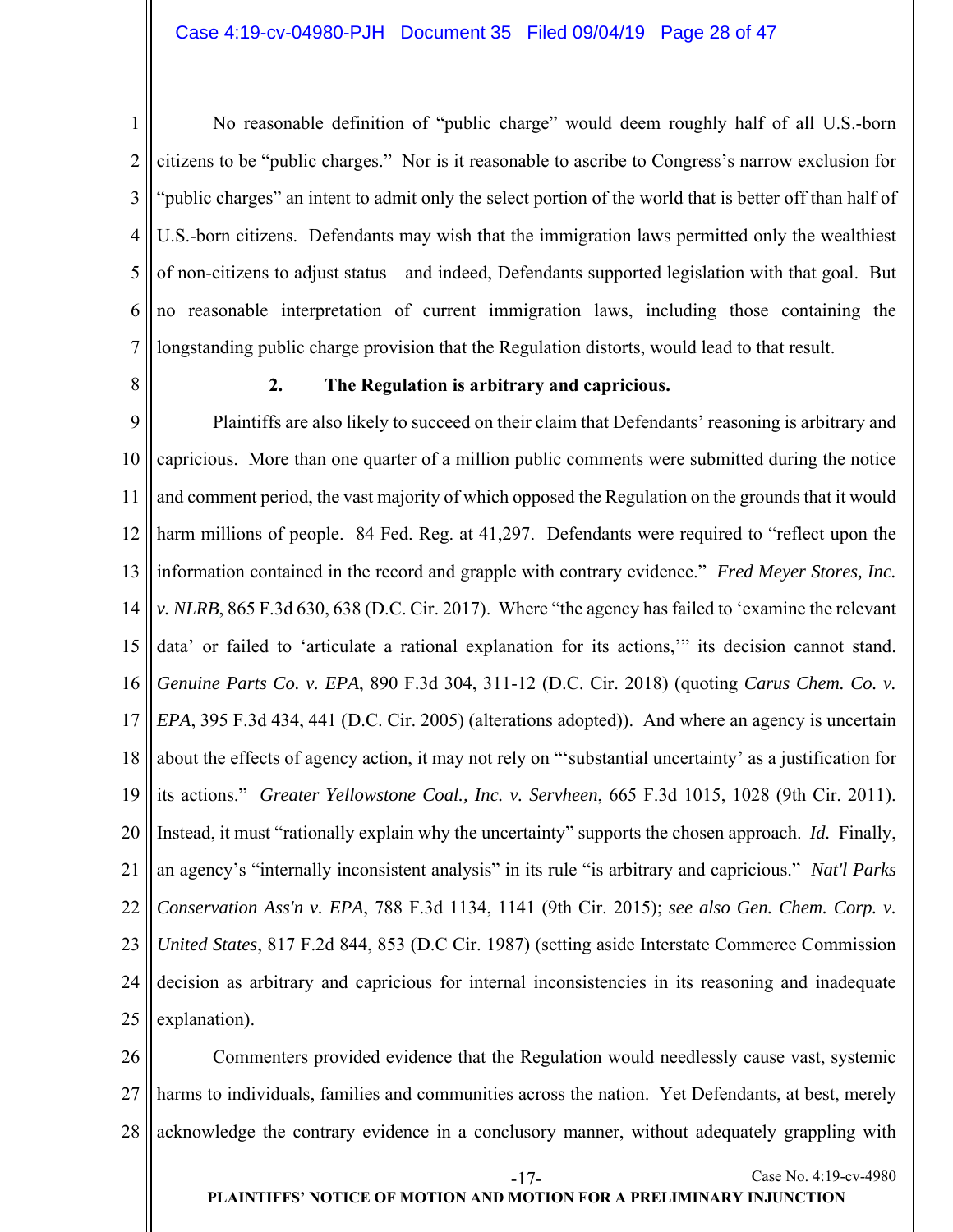1 2 commenters' concerns. At worst, Defendants ignore or dismiss the key concerns raised in these comments. As a result, the Regulation is arbitrary and capricious.

3 4

## **(a) Defendants failed to adequately analyze the record evidence demonstrating widespread chilling effects.**

5 6 7 8 9 10 11 12 13 14 15 16 17 18 19 Commenters repeatedly emphasized that changes to the public charge definition could deter tens of millions of people from seeking critical programs and could cause many of them to disenroll from benefits they currently receive. They explained that even people who are not subject to a public charge test or whose benefit use is exempt from consideration would disenroll based on fear and confusion, particularly given the complexity of the Regulation. *See, e.g.*, Cho Decl., Ex. J (Am. Acad. Pediatrics Cmt.) at 2–3 (highlighting that approximately 26 million people would be chilled by the Regulation, a significant number of which are US citizen or immigrant children); *id.*, Ex. K (Am.'s Essential Hosps. Cmt.) at 4–5 (estimating that approximately 13 million Medicaid and Children's Health Insurance Program recipients could be harmed by the Regulation's chilling effect); *id.*, Ex. L (CHHS Cmt.) at 11–13 (explaining that the Regulation's complexity would cause exempt groups, including refugees, asylees, and U.S. citizens to disenroll); *see also* Declaration of Leighton Ku ("Ku Decl.") ¶¶ 24–32 (*id.* ¶ 25, "Research indicates there will be much broader 'chilling effects' for those in immigrant families, including U.S.-born citizen children, naturalized citizens, lawful permanent residents and others who are not specifically described by the regulation.")

20 21 22 23 24 25 26 Commenters emphasized that the Regulation would "cause harm to the children of immigrant parents, whether they are immigrants or citizens" due to concerns about the immigration status of other family members, and that "the health of children is inextricably linked to the health of their parents and families."' *See, e.g*., Cho Decl., Ex. J at 3; 84 Fed. Reg. 41,311–312; Ku Decl. ¶ 25 (discussing confusion around the changes to PRWORA in 1996, finding that a reduction in use of Medicaid and similar benefits was higher for U.S.-born children [18%] than for children in immigrant families born outside the U.S [14%]").

27 28 Rather than "grapple" with the evidence before them, *see Fred Meyer Stores*, 865 F.3d at 638, Defendants summarily dismissed the chilling effect on individuals who are not subject to the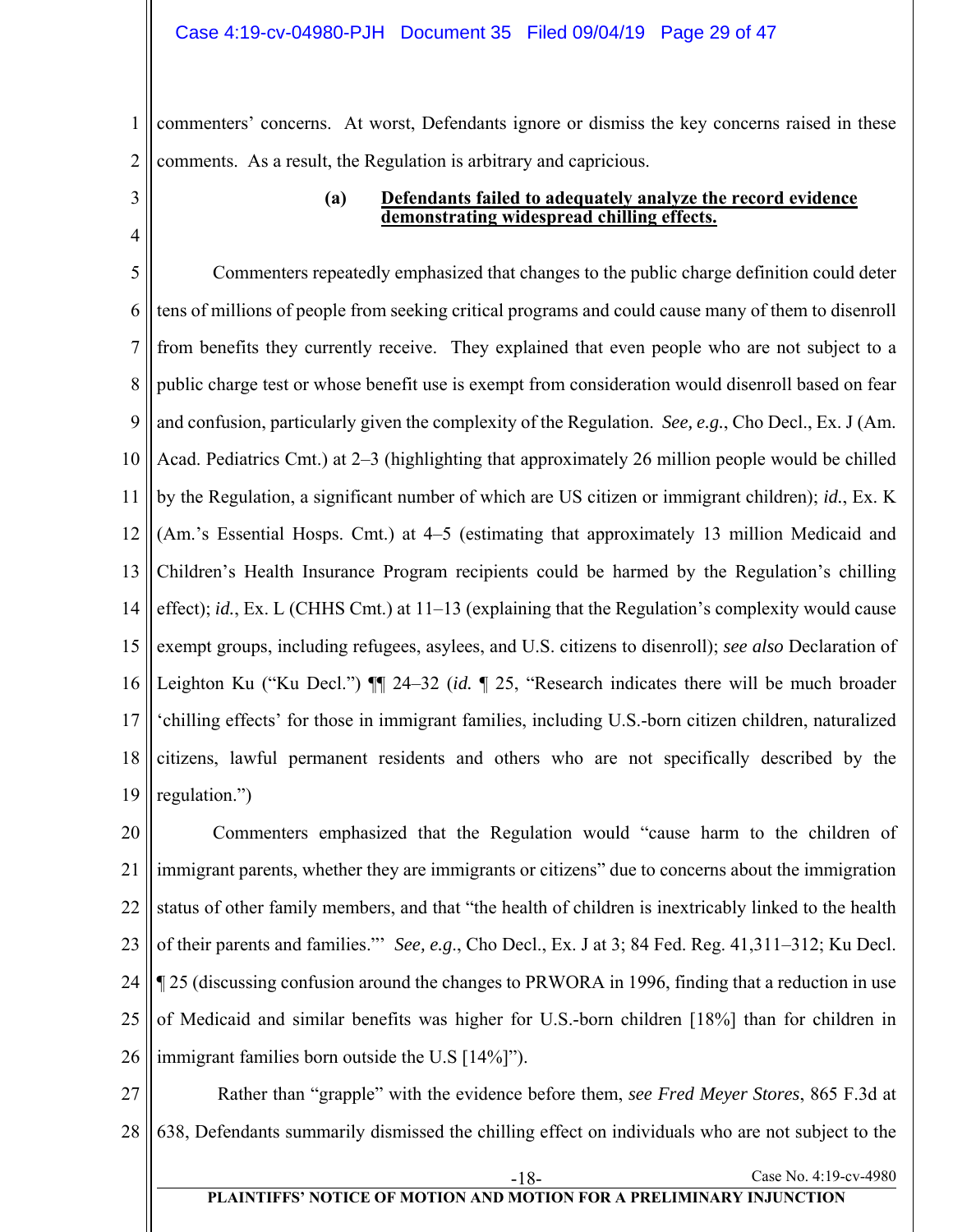1 2 3 4 5 6 7 8 Regulation, calling those actions "unwarranted" and concluding that they determined it need not alter the Regulation "to account for such unwarranted choices." 84 Fed. Reg. at 41,313. Defendants were not free to dismiss the substantial record evidence regarding the well-documented effects on non-regulated populations, in favor of their own unsubstantiated "belief." *Id.* ("Accordingly, DHS *believes* that it would be unwarranted for U.S. citizens and aliens exempt from public charge inadmissibility to disenroll from a public benefit program or forego enrollment in response to this rule when such individuals are not subject to this rule. DHS will not alter this rule to account for such unwarranted choices.")

9 10 11 12 13 14 15 16 17 18 19 20 21 22 23 24 Moreover, where Defendants did assess the possibility that individuals subject to the regulation will disenroll from benefits, available data revealed that their analysis significantly underestimated the impact of the Regulation. In its "best" estimates, DHS stated that 9,632 households will disenroll from or forgo enrollment in a public benefit due to the final rule, using a rate of 2.5 percent disenrollment or forgone enrollment. 84 Fed. Reg. 41,463. This estimate is not only flawed, Ku Decl. ¶ 34 ("The 2.5 percent avoidance rate is based on DHS' estimate of the share of non-citizens who seek to adjust their immigration status each year, such as applying for lawful permanent resident status. DHS presumes that all immigrants who are adjusting status that year drop Medicaid, but that no others do so."), but it is also inconsistent with its own methodology, *id.* ¶¶ 33, 35 (describing DHS's methodology and the inconsistencies). It is also at odds with reports assessing the comparable impact of changes to PRWORA, which showed enrollment reductions between 21 and 54 percent among mixed-status households. Cho Decl., Ex. I at 46; Ex. B at 96–97**.** Evidence of *current* effects of the Regulation's introduction shared with the Office of Management and Budget by the National Immigrant Law Center before the Regulation was promulgated shows a 14 percent drop among in benefits use among immigrant families due to chilling effects,<sup>10</sup> and a 21

25

26

 $\overline{a}$ 

<sup>27</sup> 10 Hamutal Bernstein, et al., *With Public Charge Rule Looming, One in Seven Adults in Immigrant Families Reported Avoiding Public Benefit Programs in 2018* (May 21, 2019),

<sup>28</sup> https://www.urban.org/urban-wire/public-charge-rule-looming-one-seven-adults-immigrantfamilies-reported-avoiding-public-benefit-programs-2018.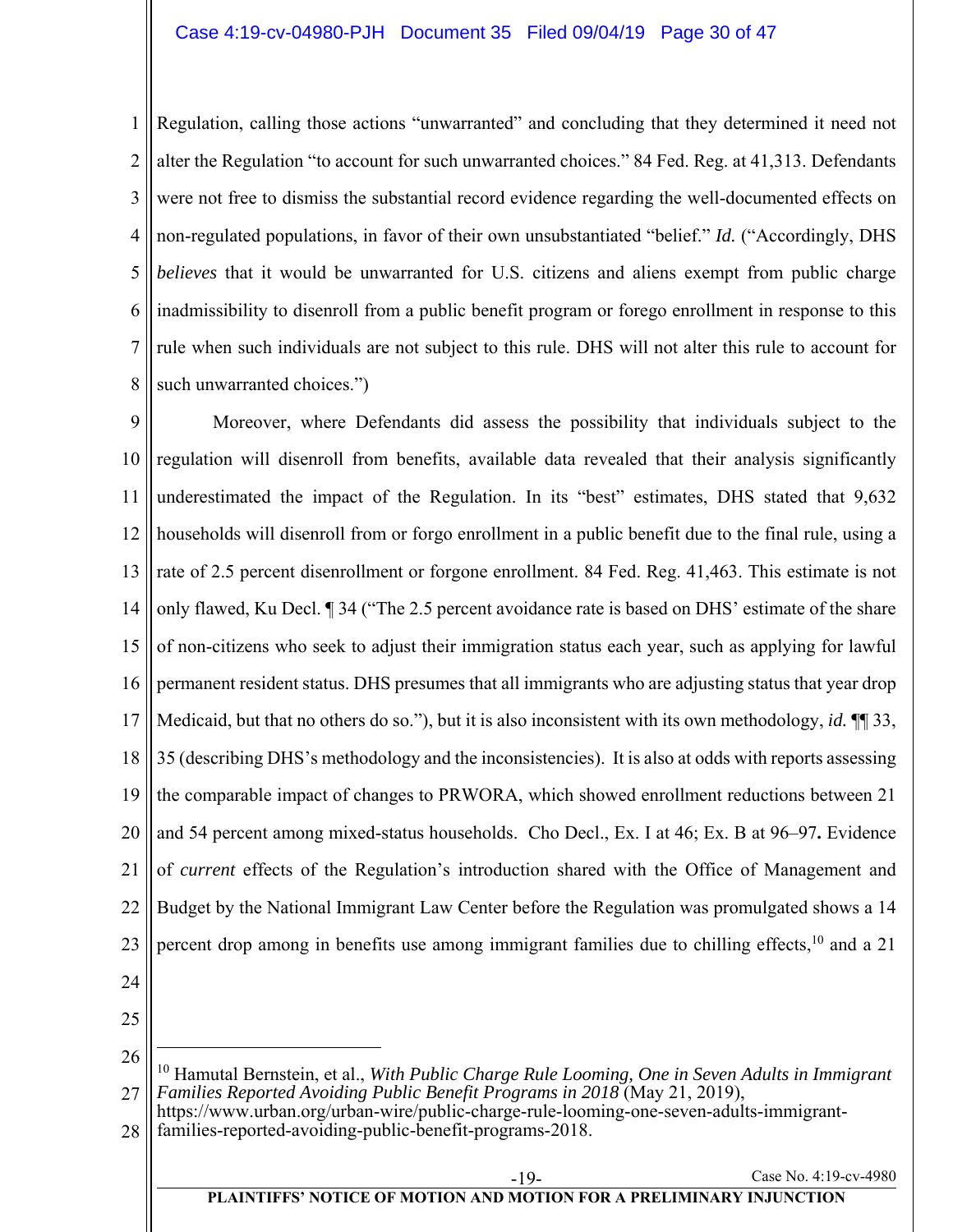1 2 percent drop among low-income members of immigrant families whose incomes were below 200% of the federal poverty line. *See* Ku Decl. ¶ 27.

3 4 5 6 7 8 9 10 11 12 Defendants also summarily state "that there could be other costs, including 'Potential lost productivity, Adverse health effects, Additional medical expenses due to delayed health care treatment,'" in the preamble to the Regulation, but make no effort to quantify them. *Id.* ¶ 36. Defendants were asked to consider and give detailed explanations for the drastic differences in their own estimates as well as available government and private data, but did neither. Instead, Defendants dismissed the overwhelming evidence describing the chilling effect, claiming that it is "difficult to predict the rule's disenrollment impacts." 84 Fed. Reg. at 41,312. Where an agency is uncertain about the effects of agency action, however, it may not rely on "'substantial uncertainty' as a justification for its actions." *Greater Yellowstone Coal., Inc. v. Servheen*, 665 F.3d 1015, 1028 (9th Cir. 2011) (citation omitted).

13

14

#### **(b) Defendants failed to adequately respond to the negative health consequences identified in the record comments.**

15 16 17 18 19 20 21 22 23 24 25 26 27 28 Commenters also described how loss of benefits would trigger grave negative health consequences, including the spread of disease, aggravation of chronic illness, and acute harms to specific populations such as pregnant women. *See, e.g.*, Cho Decl., Ex. E at 10 (describing the association with food insecurity created by the rule with diabetes, heart disease, hypertension, and depression); *id.*, Ex. M (Kaiser Permanente Cmt.) at 4 (linking the rule's impacts on prescription adherence with increased chance of outbreaks of communicable disease); *id.*, Ex. N (Pub. Health Inst.) at 9 ("We cannot achieve universally agreed upon public health goals, such as reducing chronic diseases throughout the U.S., when we directly or indirectly deny large segments of our population the very building blocks they need for good health"); *see also* Ku Decl. ¶¶ 51–58. DHS casually refers to "worse health outcomes," "increased prevalence of communicable diseases," "increased rates of poverty and housing instability," and "reduced productivity and educational attainment." Regulatory Impact Analysis, at 109 (internal capitalizations omitted); *cf.* Cho Decl., Ex. O (Nat'l Assoc. Ped. Nurse Practitioners Cmt.) at 4 (discussing "worse health outcomes"); *id.*, Ex. P (Children's HealthWatch Cmt.) at 7 (discussing "increased prevalence of communicable diseases");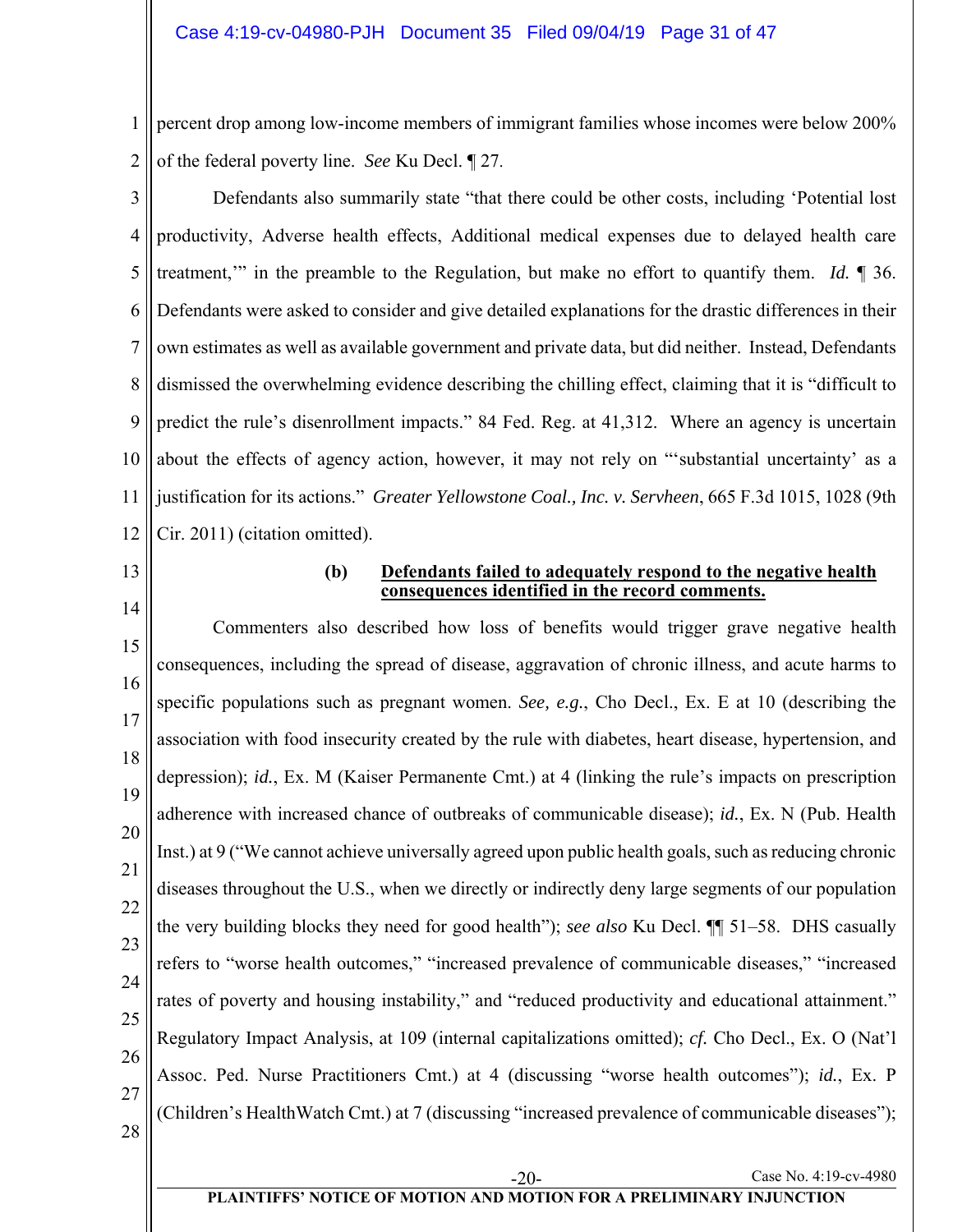1 2 3 4 5 Ex. Q (Legal Aid Found. L.A.) at 12 (discussing "increased rates of poverty and housing instability"); *id.*, Ex. R (Lawyers' Comm. for Civ. Rights Under Law Cmt.) at 7 (discussing "reduced productivity and educational attainment"). Mere acknowledgment, however, is no substitute for reasoned consideration and explanation. *See, e.g.*, *Susquehanna Int'l Grp., LLP v. SEC*, 866 F.3d 442, 446 (D.C. Cir. 2017).

6 7 8 9 10 11 12 13 14 15 16 17 18 These negative health outcomes identified by commenters were a key rationale for prior agency action: When issuing the 1999 guidance, INS described its primary motivation as "to reduce the negative public health consequences generated by the existing confusion." 1999 Field Guidance, 64 Fed. Reg. 28,689; *see also id.* at 28,692 (adopting regulation on an interim basis because "confusion . . . has deterred eligible [immigrants] and their families, including U.S. citizen children, from seeking important health and nutrition benefits," and that "reluctance to access benefits has an adverse impact not just on the potential recipients, but on public health and the general welfare"). But in reversing the 1999 guidance, Defendants do not attempt to confront and adequately explain why the health consequences that were so important to its prior position merit such little consideration now. Although an agency may change its position, it may not do so without a reasoned explanation for "disregarding facts and circumstances that underlay . . . the prior policy." *FCC v. Fox Television Stations, Inc.*, 556 U.S. 502, 515–16 (2009). The absence of such an explanation for ignoring the negative health outcomes of the Regulation renders it arbitrary and capricious.

19

#### **(c) Defendants failed to adequately consider the Regulation's costs.**

Case No. 4:19-cv-4980

20 21 22 23 24 Costs are a "centrally relevant" factor in agency decision-making, since the "reasonable regulation ordinarily requires paying attention to the advantages and the disadvantages of agency decisions." *Michigan v. E.P.A.*, 135 S. Ct. 2699, 2707–08 (2015); *Regents of Univ. of Cal. v. United States Dep't of Homeland Sec.*, 279 F. Supp. 3d 1011, 1045–46 (N.D. Cal. 2018). DHS failed to meaningfully consider the substantial financial harms that the Regulation will generate.

25 26 27 28 Commenters identified sweeping harms to various sectors of the economy that will stem from the widespread reduction in public benefit use. For instance, commenters explained that hospitals, health centers, and state and local medical providers would lose substantial Medicaid reimbursement, see an increased number of uninsured patients leading to higher uncompensated

#### **PLAINTIFFS' NOTICE OF MOTION AND MOTION FOR A PRELIMINARY INJUNCTION**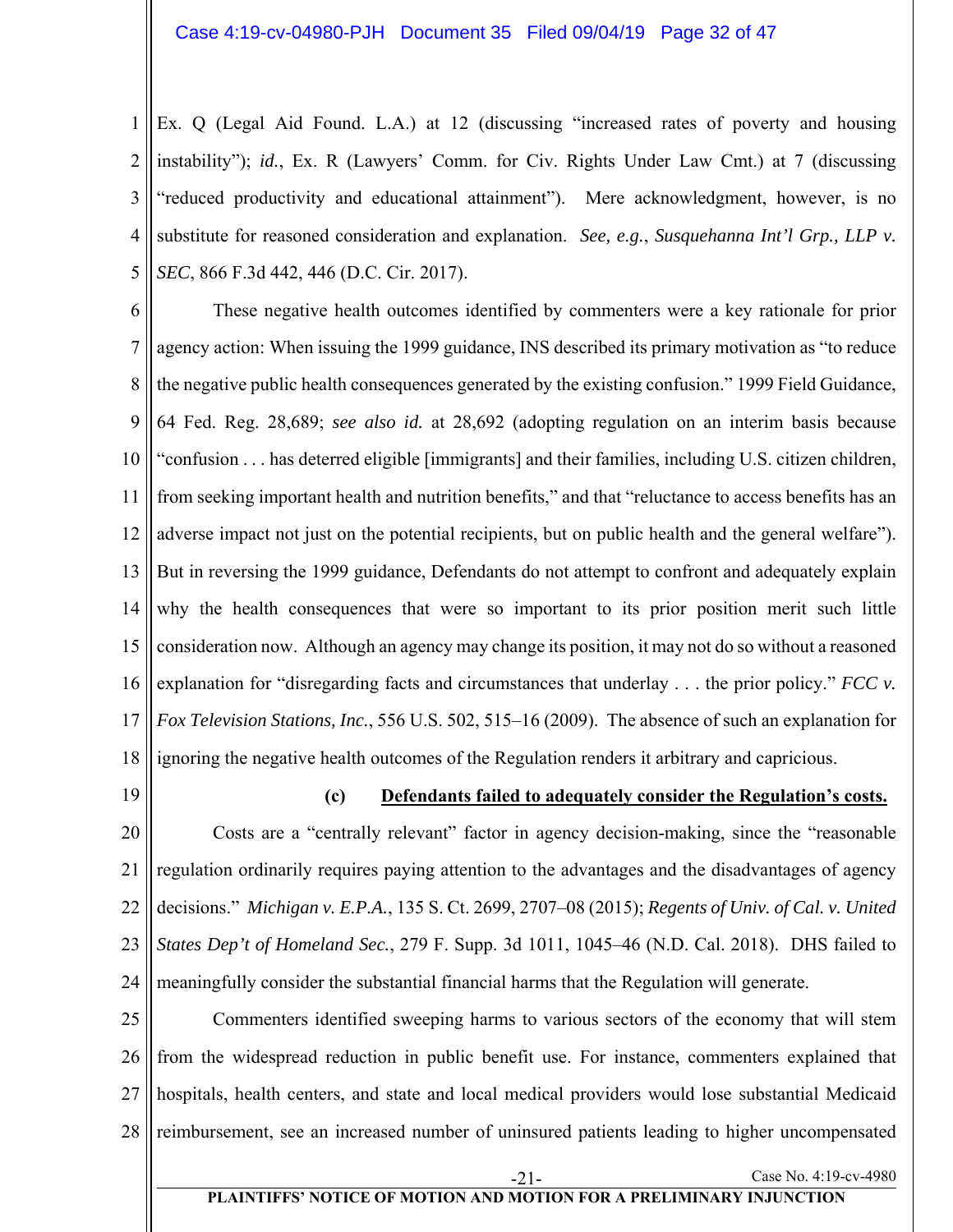1 2 3 4 5 6 7 8 9 care costs, and lose health care employees. *See, e.g.*, Cho Decl., Ex. J at 11 ("[H]ospitals, in addition to states, may see a rise in uninsured patients, which will . . . cause an increase in their uncompensated costs."); *id.*, Ex. G at 15 (predicting that California's health centers could see between 132,000 to 397,000 patients disenroll from Medicaid and become uninsured"); *id.*, Ex. S (W. Ctr. on Law and Poverty) at 8 (estimating that the Regulation "would lead to a loss of 13,200 jobs"); *see also* Ku Decl. ¶¶ 62–72 (noting, *id.* at ¶ 64, that "American hospitals could lose an estimated \$17 billion," and finding, *id.* at ¶ 62, that health centers nationwide would sustain between an estimated \$345 and \$623 million in lost Medicaid revenue, a loss of 295,000 and 538,000 fewer patients, or a loss of around 3,400 to 6,100 staff).

10 11 12 13 14 While DHS briefly mentioned that comments "emphasized that disenrollment or foregoing enrollment would be detrimental to the financial stability and economy of . . . hospitals, safety net providers, foundations, and healthcare centers," 84 Fed. Reg. at 41,312, it declined to quantify those costs, claiming they were unable to calculate them, or dismissed them as merely "administrative" and "familiarization costs." *Id.* at 41,475.

15 16 17 18 19 20 21 22 23 24 25 26 27 Defendants ignored numerous comments with specific cost calculations. *See, e.g.*, Cho Decl., Ex. J at 11 (estimating that the Regulation would cost hospitals more than 17 billion in uncompensated care as a result of Defendants' regulation); *id.*, Ex. G at 15 (predicting California's health centers to lose between \$74 million and \$221 million per year as a result of patient disenrollment from Medicaid); *id.*, Ex. C at 22–23 (quantifying the losses to California as \$2.8 billion in consumer spending, \$1.76 billion losses to the State in federal revenue, and as many as 17,700 jobs lost); *id.*, Ex. K at 5–7 (detailing expected costs to essential hospitals); 84 Fed. Reg. at 41,475; *see also* Ku Decl. ¶¶ 62–72 (additionally noting, *id.* at ¶ 63, *inter alia*, estimates of up to \$126 to \$240 million in California community health center losses). Defendants were required to grapple with those estimates and explain why they chose not to credit them. *See Ctr. for Biological Diversity v. Zinke*, 900 F.3d 1053, 1068–69 (9th Cir. 2018) (finding agency action arbitrary and capricious where the agency did not explain why it did not credit available data that did not support its action). They did not do so. That failure renders the Regulation openly arbitrary and capricious.

28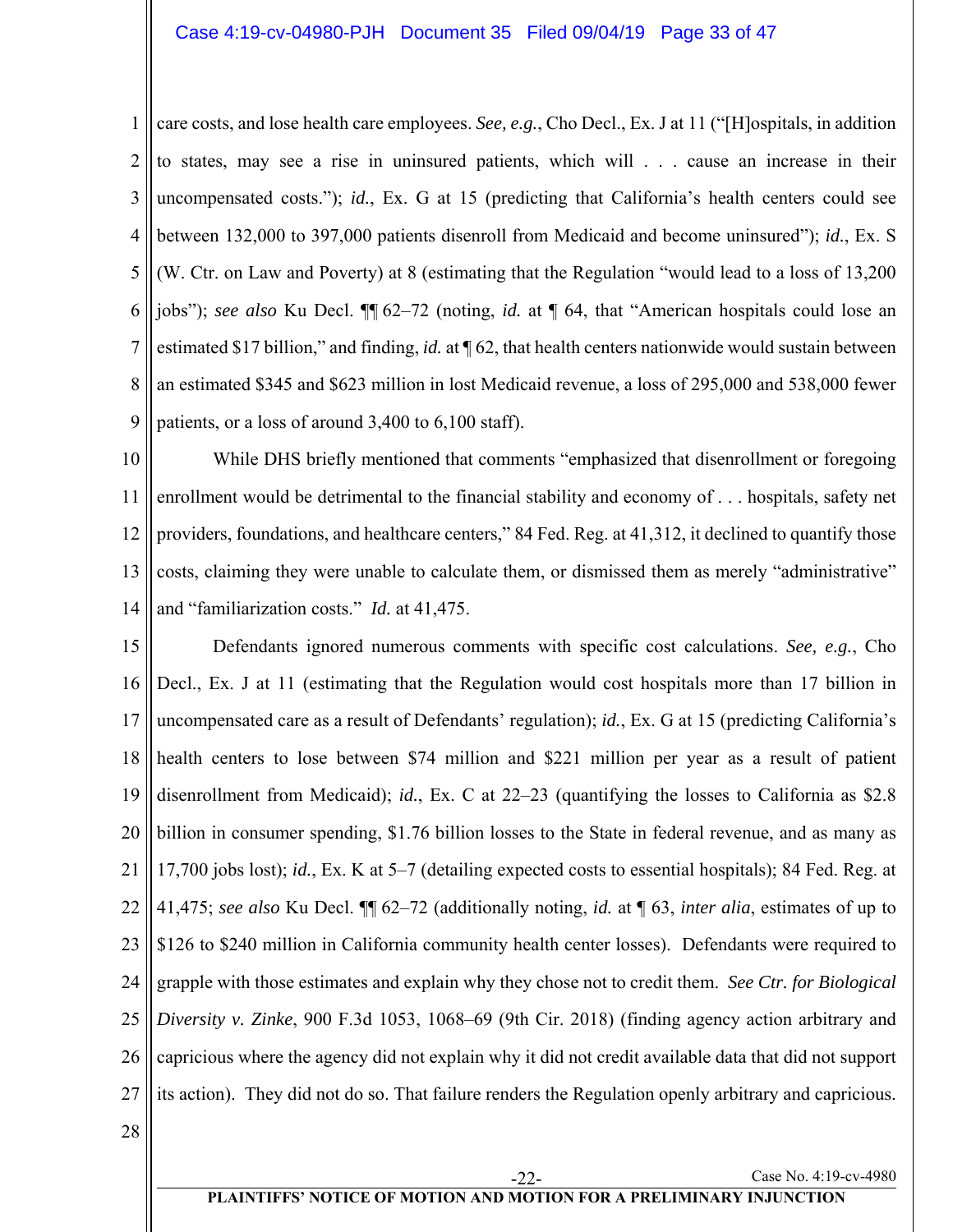1 2 *See Nat'l Parks Conservation Ass'n*, 788 F.3d at 1141 (setting aside an EPA rule for failure to explain its use and combination of cost metrics).

3

## **(d) Defendants treated affected persons inconsistently.**

4 5 6 7 8 9 10 11 Nearly all of Defendants' stated reasons for revising the longstanding policy are focused on "minimiz[ing] the incentive of aliens to immigrate to the United States because of the availability of public benefits and . . . promot[ing] self-sufficiency of aliens within the United States." 84 Fed. Reg. at 41,309. On this basis, they dismiss the myriad and extensive harms to immigrants and citizens, states and localities, and to the public at large. *See, e.g.*, *id.* at 41,312 (dismissing concerns over chilling effects on this ground). They largely do not dispute that these harms will follow from the rule; instead, they stated that they would not modify the Regulation to address these harms because, in their view, their job is solely to implement the public charge statute as they construe it.

12 13 14 15 16 17 18 19 20 21 22 23 24 25 Nonetheless, Defendants created limited exemptions to the operation of the regulation pertaining to children under 21 and pregnant women. First, Defendants exempt from the public charge test "Medicaid receipt by [children] under the age of 21 and pregnant women," 84 Fed. Reg. at 41,297. But this exemption is undermined by the provision that precludes them *from using that coverage* to overcome a health condition barrier. The rule treats certain medical conditions as "heavily weighted negative factors" unless the person can obtain *private* health insurance or has the resources to pay for foreseeable medical costs related to the medical condition.  $212.22(c)(1)(iii)$ , at 84 Fed. Reg. 41,504. Thus, despite Defendants' assurances that they have taken Medicaid use by these populations out of the public charge equation, these groups would be penalized for using the coverage (rather than private insurance) to address these health conditions.<sup>11</sup> Second, while Defendants argue that Congress' subsequent action making these populations eligible for Medicaid gives them a statutory basis for this exemption, 84 Fed. Reg. at 41,380, citing 42 U.S.C. 1396b(v)(4), they provide no similar exemption for SNAP, despite acknowledging that Congress in the 2002 Farm Bill restored eligibility to immigrant children without a waiting period. 84 Fed. Reg. at

26

27

<sup>28</sup>  $\overline{a}$ <sup>11</sup> DHS claims that current Medicaid recipients have time to disenroll and enroll in ACA coverage instead, 84 Fed. Reg. 41,458, but they are not permitted to enroll in ACA if they are Medicaid eligible.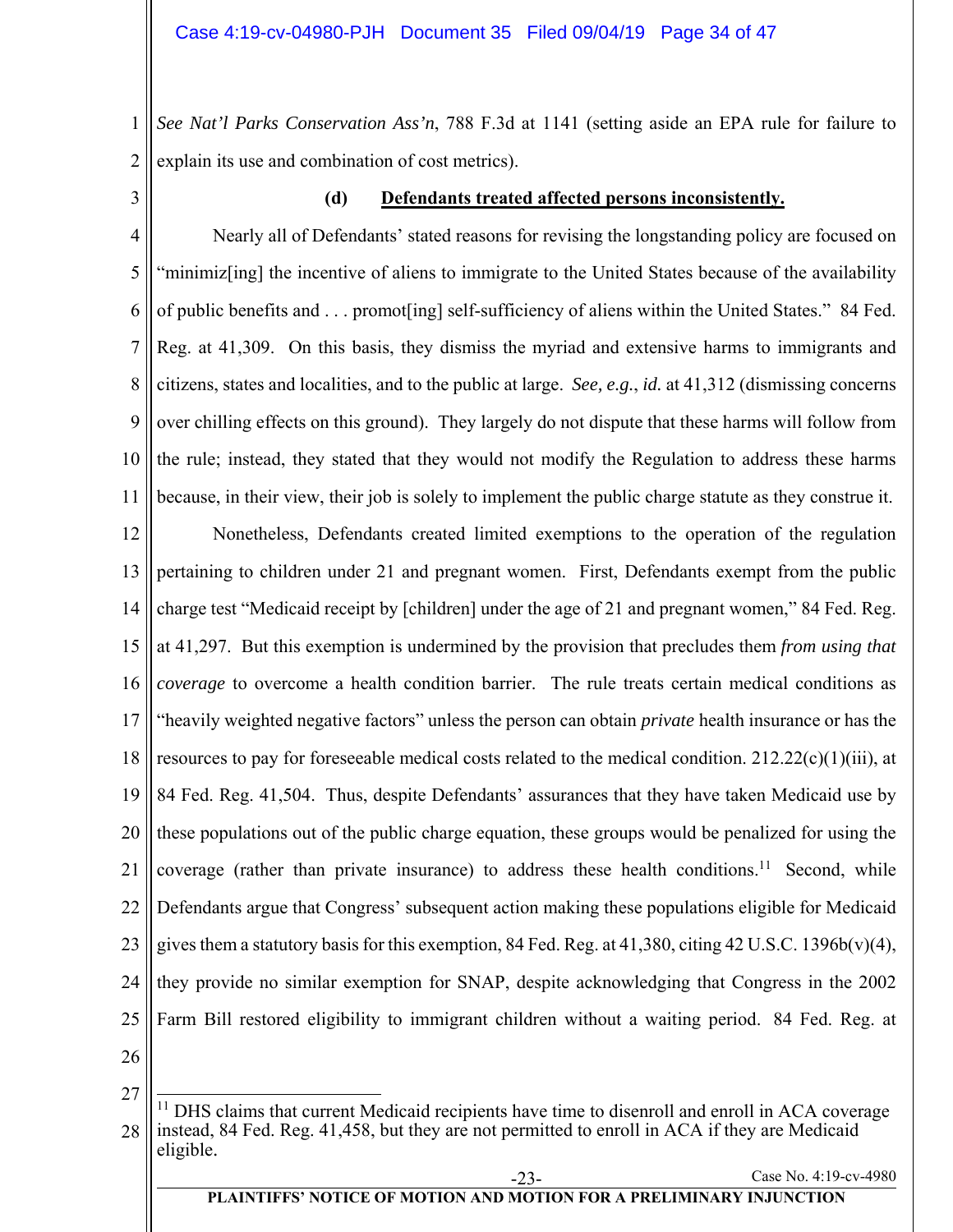1 2 3 4 5 6 7 41,374–75. Defendants' only explanation of this distinction is that—although children are not required to list a sponsor's income when they apply for those programs—there is no sponsor liability for Medicaid used by children or pregnant women, while a sponsor may be obligated to reimburse SNAP benefits used by a child. *Id.* at 41,375. Defendants' purported justification, however, is inconsistent with its other rationales since the sponsor, and not the public, would be responsible for these costs.12 This inconsistent treatment of Medicaid and SNAP cannot be justified on statutory or policy grounds, and is therefore irrational.

8 9 10 11 12 13 14 As Defendants' limited Medicaid exemptions pertaining to children under 21 and pregnant women demonstrate, Defendants can, and indeed should, consider harms to vast swaths of the population in the process of reasoned rulemaking. Thus, they cannot claim to ignore harms to other segments of the population rule on grounds that they are not required to take these harms into account by the statute without providing, at a minimum, a reasonably consistent analysis for changing their criteria. This "internally inconsistent analysis," *Nat'l Parks Conservation Ass'n*, 788 F.3d at 1141, for which Defendants provide no justification is arbitrary and capricious.

- 15
- 16

## **(e) The Regulation's method of counting public benefits is arbitrary and has no rational connection to the evidence in the record.**

17 18 19 20 21 22 The NPRM proposed treating the receipt of public benefits that exceeded 15 percent of the Federal Poverty Guidelines for a one-person household as triggering a public charge finding. Many commenters opposed this approach, arguing that it was far *too low* to show dependency on benefits. *See e.g.*, Cho Decl., Ex. I at 34–35 (rejecting the proposed 15% threshold arguing that it was an arbitrary and inappropriate measurement for any program); *id.*, Ex. T (NCLEJ Cmt.) at 19 ("The proposed rule would penalize people who are, by definition, nearly self-sufficient."); *id.*, Ex. D at

23

 $\overline{a}$ 

<sup>24</sup> 25  $12$  There is similarly no policy distinction to be made between ensuring that pregnant women and children have access to Medicaid and access to SNAP, which is also essential to "improving[ing] birth outcomes and long term health." Cho Decl., Ex. B at 44–47); *see also* Ex. J at 5–7

<sup>(</sup>describing impact of nutrition on a child's development); *id.*, Ex. L at 20–21) ("For children,

<sup>26</sup> SNAP drives nutritional health, growth, and learning"); *see also id.*, Ex. S at 12 (explaining that increasing access to CalFresh "is a childhood obesity prevention program"); *id.*, Ex. C at 15–16;

<sup>27</sup> Declaration of Lynn Kersey ("Kersey Decl.") ¶¶ 24, 31. *Cf.* 84 Fed. Reg. at 41,379–80 (explaining the public health and policy benefits of providing Medicaid to children and pregnant

<sup>28</sup> women).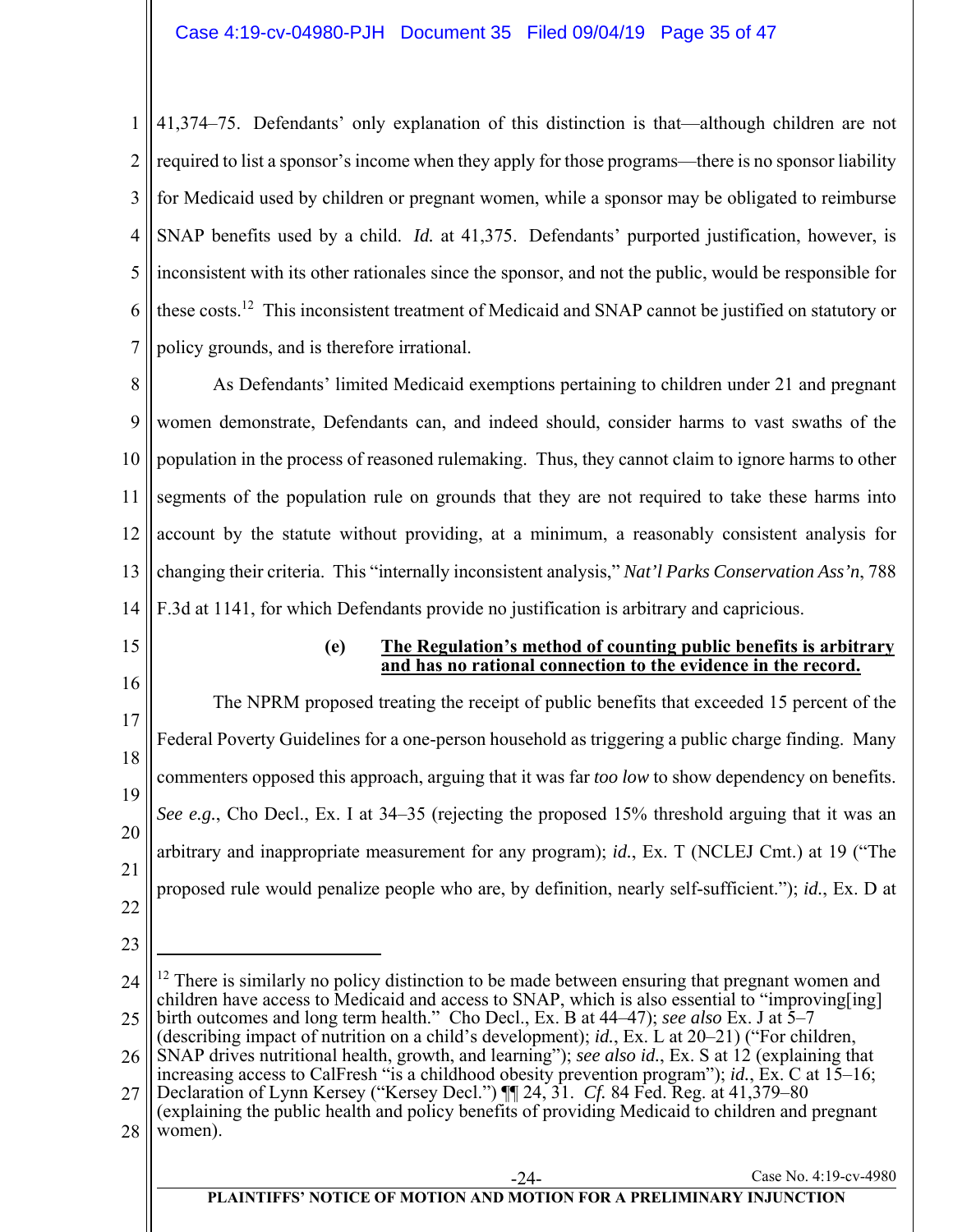1 2 3 4 5 6 7 8 44–45 (describing "several aspects" of the 15% determination measure as arbitrary and capricious). Without any reasoned basis, Defendants responded to those concerns by adopting an approach that treats an individual who receives *any value* of benefits, for 12 months in the aggregate within any 36-month period, as a public charge. *See* 84 Fed. Reg. at 41,357–58. Put differently, Defendants responded to comments that consistently argued that the agency had set the public charge threshold too low by making that threshold even lower. For example, an individual receiving \$15 per month in SNAP benefits for a year (totaling \$180 in benefits) would meet the definition of public charge under the Regulation. That is simply not a reasonable response to the comments.

9 10 11 12 13 14 15 16 Additionally, the 12-month duration standard the Regulation claims to adopt is misleading. *Cf. Pub. Citizen v. Heckler*, 653 F. Supp. 1229, 1237 (D.D.C. 1986) ("For an agency to say one thing . . . and do another . . . is the essence of arbitrary action."). Defendants contend that one year is evidence of "long-term" benefits use. *See* 84 Fed. Reg. at 41,360–61. But the Regulation does not actually require any "long-term" use because multiple benefits received within the same month are treated as multiple months of the required twelve. Consequently, an applicant could reach "twelve months" of benefits use in just four months if she, for example, simultaneously received Medicaid, Section 8 housing, and SNAP during those months.

17 18 19 20 21 Compounding that error further, in this rule, Defendants weigh negatively *any* prior benefits use—regardless of *whether the 12-month threshold is met*. Thus, even an application for, or one month's use of a program will weigh against an individual seeking lawful permanent residence. 84 Fed. Reg. at 41,358. This undermines the notion that there is any threshold at all for benefits use; there is effectively no "*de minimis*" exception in this rule.

22 23 (i) Defendant Cuccinelli's Role in the Issuance of the Regulation While Improperly Appointed as Acting Director of USCIS Violates the APA.

24 25 26 27 28 Case No. 4:19-cv-4980 To be valid, an agency regulation must be promulgated "in accordance with law." 5 U.S.C. § 706(2). Defendant Cuccinelli was significantly involved in—and appointed in part to facilitate—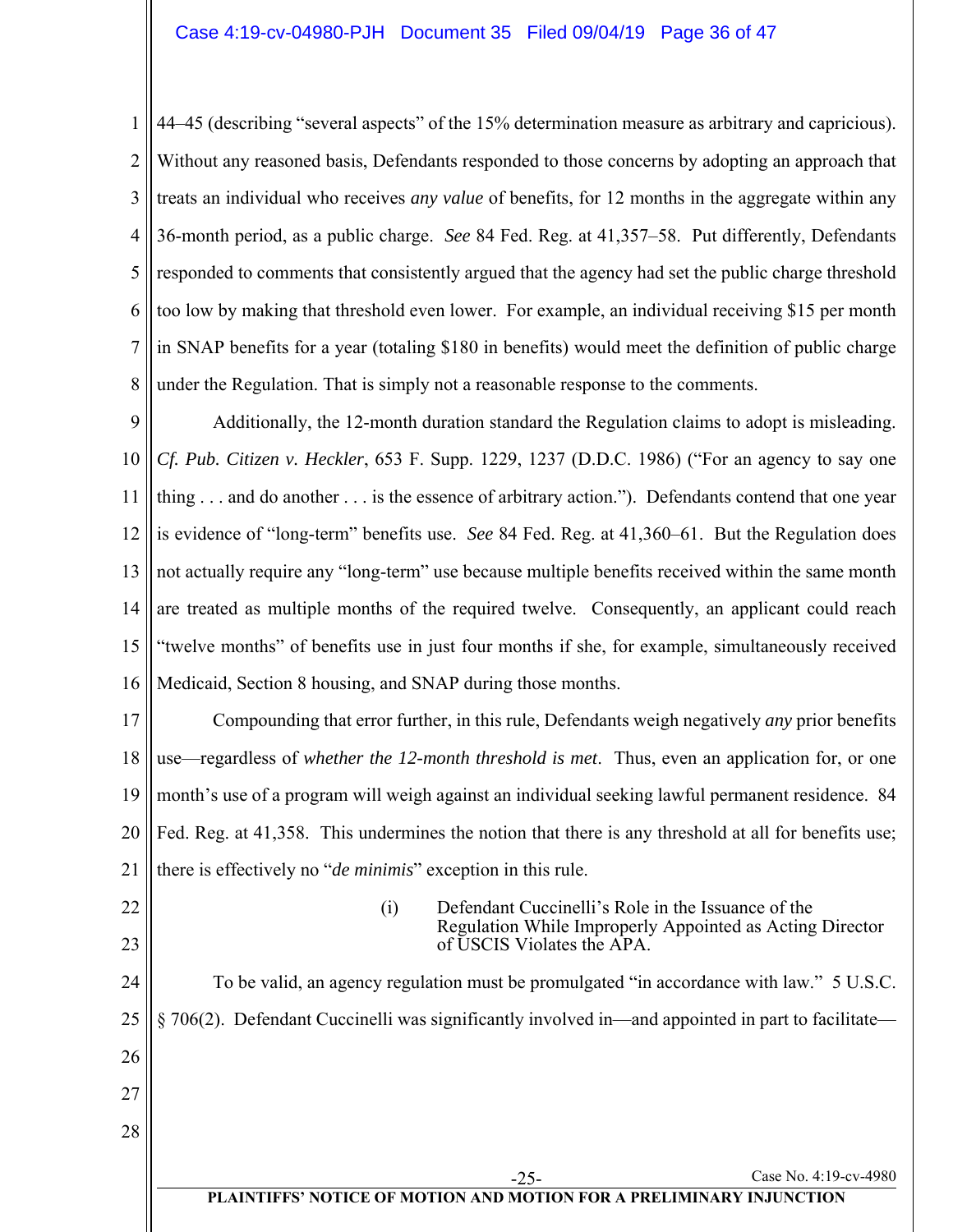1 2 3 4 5 promulgating and publicizing the Regulation.<sup>13</sup> The agency he directs will likewise have responsibility for implementing the Regulation. However, Defendant Cuccinelli lacked authority to assist in the promulgation of the Regulation, as he was appointed in violation of the Federal Vacancies Reform Act ("FVRA"). The required remedy is vacatur. *See* 5 U.S.C. § 706(2)(A), (C); *id.* § 3348(d)(1) .

6 7 8 9 10 11 12 13 14 The USCIS director must be appointed by the President with the advice and consent of the Senate. 6 U.S.C. § 113(a)(1)(E). Such positions are known as "PAS" positions. "Congress has long accounted for the reality" that the process of filling PAS vacancies might otherwise leave positions unfilled and has thus "authoriz[ed] the President to direct certain officials to temporarily carry out the duties of a vacant PAS office in an acting capacity, without Senate confirmation." *N.L.R.B. v. SW General, Inc.*, 137 S. Ct. 929, 934 (2017). The FVRA currently provides that authority. The process set forth by the FVRA is the only way to temporarily fill PAS positions, unless another statute expressly provides otherwise. *See SW General, Inc. v. NLRB*, 796 F.3d 67, 69–70 (D.C. Cir. 2015), *aff'd*, 137 S. Ct. 929 (2017).

- 15 16 17 18 Under the FVRA, when a PAS position is vacated, such vacancy may only be filled by "the first assistant to the office of such officer," by a person who has already been confirmed by the Senate for a different office, or by a person who, during the year prior to the vacancy, served as an officer or employee in the same agency for at least 90 days. 5 U.S.C. § 3345(a). If the President
- 19

<sup>20</sup> 21 22 23 24 25 26 27 28 Case No. 4:19-cv-4980 **PLAINTIFFS' NOTICE OF MOTION AND MOTION FOR A PRELIMINARY INJUNCTION**  $\overline{a}$ 13 Louise Radnofsky, *Ken Cuccinelli Takes Reins of Immigration Agency with Focus on Migrant Vetting*, The Wall Street Journal (July 6, 2019), https://www.wsj.com/articles/ken-cuccinellitakes-reins-of-immigration-agency-with-focus-on-migrant-vetting-11562410802 (noting in context of public charge Regulation that "[a] new rule on that topic from USCIS, which would then be used by the Departments of State and Justice, may come by the fall, said Mr. Cuccinelli"); *see* Ted Hesson, *Visa denials to poor Mexicans skyrocket under Trump's State Department* (Aug. 6, 2019), https://www.politico.com/story/2019/08/06/visa-denials-poormexicans-trump-1637094 (quoting Administration official describing that USCIS "had 'become a bottleneck' for top immigration priorities"); *Transcript: Ken Cuccinelli on Face the Nation* (July 7, 2019), https://www.cbsnews.com/news/transcript-ken-cuccinelli-on-face-the-nation-july-7- 2019/ (Defendant Cuccinelli offering public charge regulation when asked to "[t]ell . . . about some of the regulatory changes you think you can make without Congressional approval"); *see also* 83 Fed. Reg. 51,114 (Oct. 10, 2018) (directing public comments on proposed Regulation to USCIS Regulatory Coordination Division and further information requests to USCIS Office of Policy and Strategy).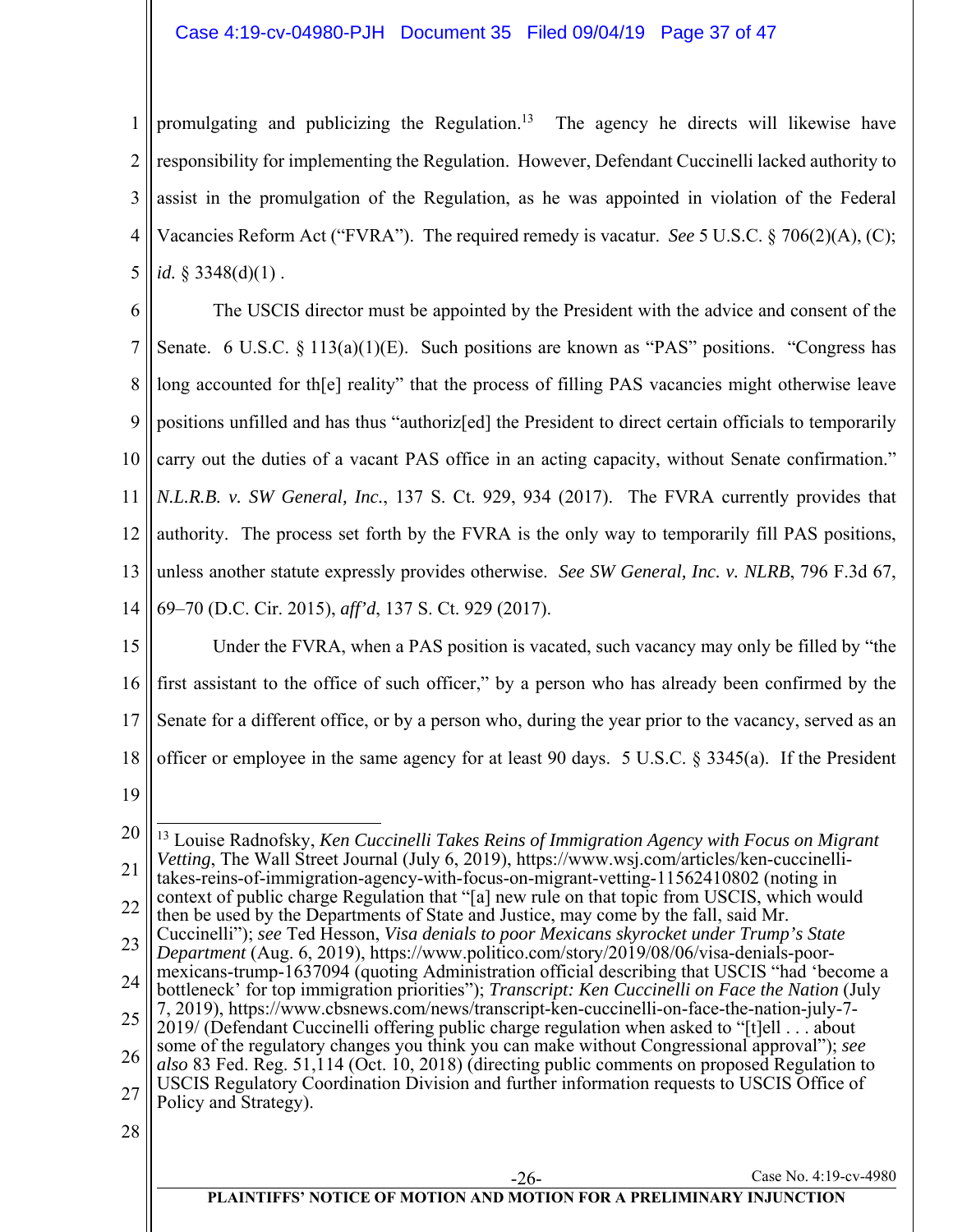1 2 takes no action to fill the vacancy, the first assistant automatically becomes the acting replacement. 5 U.S.C.  $\S$  3345(a)(1)–(3).

3 4 5 6 7 8 9 10 The Director of USCIS, Francis L. Cissna, resigned at the President's request effective June 1, 2019. *See USCIS Names Acting Director as Director Cissna Exits After Posting Metrics Report* (June 3, 2019), https://www.natlawreview.com/article/uscis-names-acting-director-director-cissnaexits-after-posting-metrics-report. USCIS first assistant, Deputy Director Mark Koumans became acting director on June 2, 2019. On that date, Defendant Cuccinelli was ineligible for the acting directorship, as he: (1) had not already been confirmed by the Senate for a different office; (2) was not the first assistant to the office of the Director; and (3) had not served as an officer or employee in the USCIS for a least 90 days during the year prior. *See* 5 U.S.C. § 3345(a).

11 12 13 14 15 16 17 On June 10, 2019, Acting DHS Secretary McAleenan created a new position— "Principal Deputy Director" of USCIS—and amended the USCIS Order of Succession to declare this new position to be "first assistant" under the FVRA. He appointed Defendant Cuccinelli to that new position and to the position of Acting Director of USCIS. Both Defendant Cuccinelli's appointment as Principal Deputy Director and the revised order of succession terminate *the day that the President appoints a new USCIS Director.* Cho Decl., Exs. U (memo re Cuccinelli appointment), and V (memo re order of succession).

18 19 20 21 22 23 24 25 26 Defendant Cuccinelli's appointment thus violated the FVRA. The eligibility criteria in the FVRA must attach at the time the vacancy arises in order to effectuate the goal of the statute. To hold otherwise would be to render the FVRA dead letter, allowing any President at any time to, after an officer resigns, temporarily create a new "first assistant" role and appoint a person of his choice to that role, in order to bypass Congress's chosen method of succession. This is the precise result Congress aimed to prevent in passing the FVRA. *See Hooks v. Kitsap Tenant Support Services*, 816 F.3d 550, 564 (9th Cir. 2016) ("The Senate Report suggests that the FVRA was motivated by a desire to reassert the Senate's confirmation power in the face of what was seen as executive overreach.")

27 28 As such, the Regulation cannot stand. *See SW General*, 796 F.3d at 70–71 ("[A]ctions taken by persons serving in violation of the [FVRA are] void *ab initio*"); 5 U.S.C. § 3348(d)(1).

# **PLAINTIFFS' NOTICE OF MOTION AND MOTION FOR A PRELIMINARY INJUNCTION**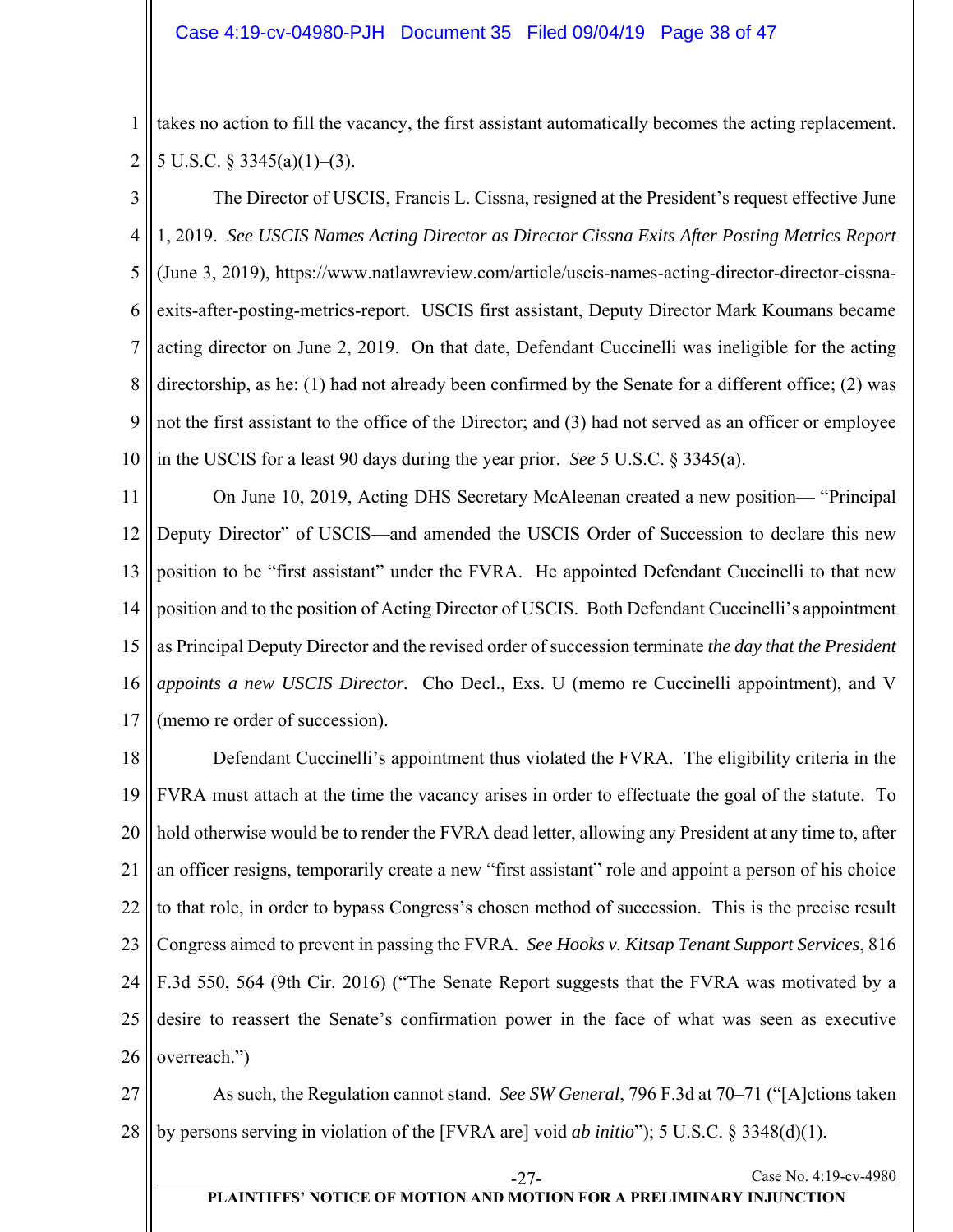1 2

#### **C. Without An Injunction, the Regulation Will Cause Plaintiffs Irreparable Harm In the Form of Frustration of Their Missions, Diversion of Their Resources, and Reductions In Their Funding.**

3 4 5 6 7 8 9 Plaintiffs are already suffering irreparable harm due to the Regulation, and, absent preliminary relief, they will suffer even greater harms. Plaintiffs are and increasingly will be injured through the frustration of their organizational missions, diversion of their resources, and reduction of their funding, each of which is independently sufficient to show irreparable harm. *E.g.*, *Valle del Sol Inc. v. Whiting*, 732 F.3d 1006, 1018, 1029 (9th Cir. 2013); *East Bay Sanctuary Covenant v. Trump*, 354 F. Supp. 3d 1094, 1116 (N.D. Cal. 2018) (*East Bay I*). A preliminary injunction is necessary to alleviate these harms.

10 11 12 13 14 15 16 17 18 19 20 21 22 23 24 25 26 27 28 Case No. 4:19-cv-4980 The missions of Plaintiff California Primary Care Association ("CPCA") and its healthcare provider members, including Plaintiff La Clínica de La Raza ("La Clínica") and Asian Health Services ("AHS"), are to provide high quality health care to low-income communities. Declaration of Carmella Castellano-García ("Castellano-García Decl.") (CPCA) ¶ 5; Declaration of Jane García ("García Decl.") (La Clínica) ¶ 3; Declaration of Thu Quach ("Quach Decl.") (AHS) ¶ 4; *see also* Cho Decl., Ex. G at 1; *id.*, Ex. W (La Clínica Cmt.) at 1; *id.*, Ex. X (AHS Cmt.) at 1–2. Many of the health-care providers' patients are immigrants with one or more characteristic that the Regulation weighs negatively, including receipt of public benefits like Medi-Cal (California's Medicaid program) and CalFresh (California's SNAP program). Castellano-García Decl. ¶¶ 17–19 (66% of members' patients enrolled in Medi-Cal); García Decl. ¶¶ 8–9; Quach Decl. ¶¶ 16–19 (estimating two-thirds of patients enrolled in Medi-Cal). As a result, these health-care providers have diverted resources from their core missions to address community and individual patient concerns about the public charge determination. García Decl. ¶¶ 13, 16, 21; Quach Decl. ¶¶ 26–29 (diverting an estimated \$1 million to education campaigns about the Regulation). These education efforts take away from their ability to serve their core organizational purposes, constituting irreparable harm. *Valle del Sol*, 732 F.3d at 1018; *East Bay I*, 354 F. Supp. 3d at 1116. In addition, CPCA's members, including La Clínica and AHS, obtain a substantial portion of their funding through Medi-Cal reimbursements. Castellano-García Decl. ¶¶ 7, 19–21; García Decl. ¶ 16; Quach Decl. ¶ 24 (Medi-Cal reimbursements accounting for 52% of annual budget). Some also help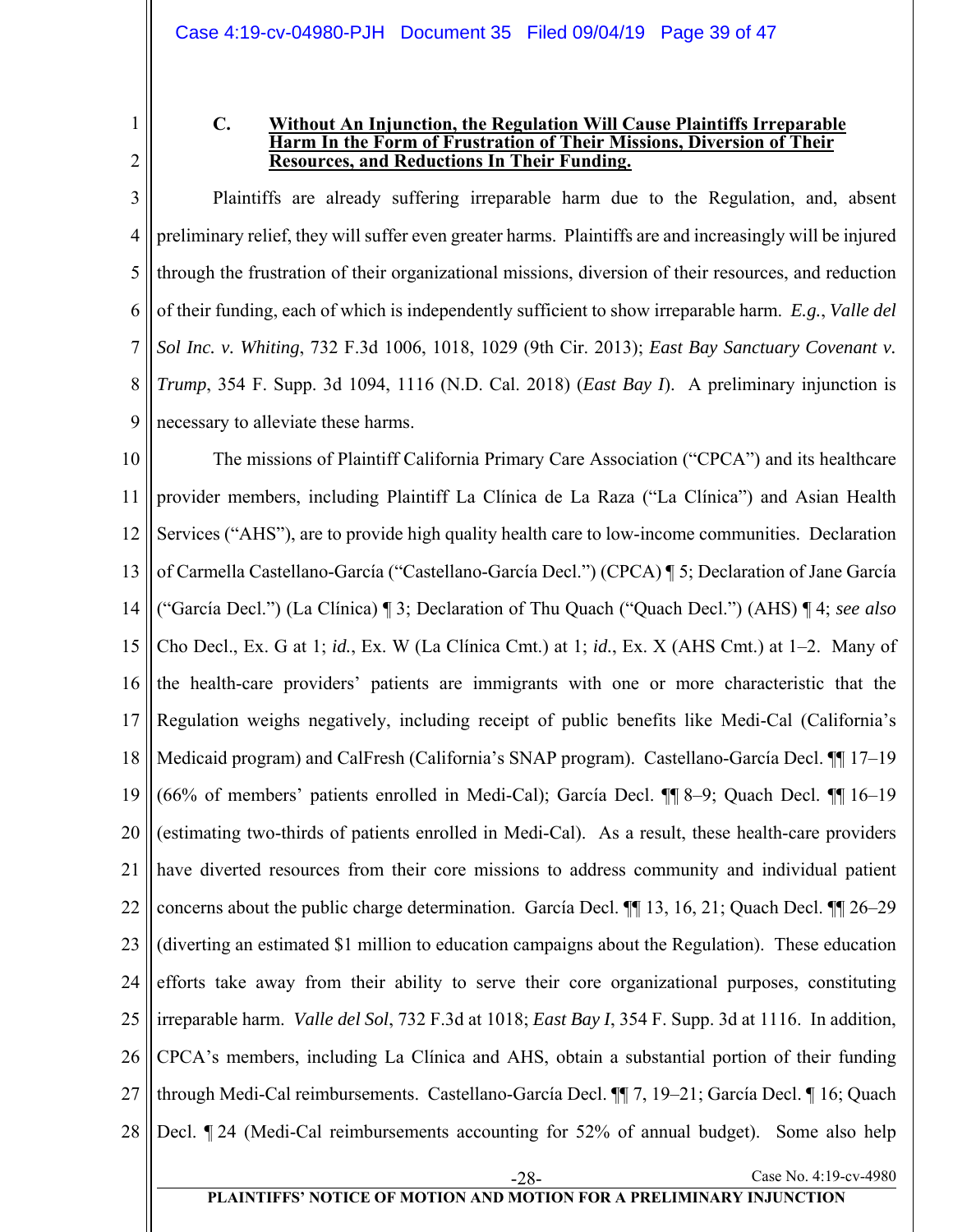1 2 3 4 5 6 7 8 9 10 11 12 patients enroll in public benefits, such as CalFresh. Quach Decl. ¶ 13. Due to the Regulation, many of their patients have begun opting out of services or disenrolling from Medi-Cal and other benefits entirely; Plaintiffs expect this disenrollment and forbearance to grow if the Regulation goes into effect. García Decl. ¶¶ 11–12 (projecting at least 20% Medi-Cal disenrollment rate due to Regulation); Quach Decl. ¶¶ 20–22; Castellano-García Decl. ¶ 20 (estimating 82,000 to 247,000 of members' patients will disenroll from Medi-Cal due to Regulation); *see also* Ku Decl. ¶ 62 (estimating community health center losses nationwide between 295,000 to 538,000 fewer patients). Some patients will continue to seek services but without Medi-Cal coverage, and some will decide to seek services only when their health problems become more serious and costly to address; moreover, these health problems will be exacerbated by the effects of not using other benefits that improve health outcomes. Castellano-García Decl. ¶ 22; García Decl. ¶¶ 14–15; Quach Decl. ¶ 21– 23.

13 14 15 16 17 18 19 20 21 22 23 24 25 Health care providers like CPCA's members thus face drastic decreases in funding at the same time they face an increase in uncompensated, more expensive care, making their existing funding less effective. Castellano-García Decl. ¶¶ 16, 20–22 (estimating members will lose between \$46 and \$138 million annually in Medi-Cal reimbursements); García Decl. ¶¶ 13, 16, 18; Quach Decl. ¶ 24 (estimating annual loss of \$5.2 million in Medi-Cal reimbursements); *see also* Ku Decl. ¶ 63 (noting estimated California community health center losses, in the aggregate, of \$126 to \$240 million). Some will have to lay off employees and change or cancel programs. García Decl. ¶ 18; *see also* Ku Decl. ¶ 62 (estimating nationwide community health center staffing losses of 3,400 to 6,100 employees). These direct economic harms are irreparable in APA cases, where money damages are not available. *California v. Azar*, 911 F.3d 558, 581 (9th Cir. 2018); *State v. Azar*, 385 F. Supp. 3d 960, 978 (N.D. Cal. 2019); *East Bay I*, 354 F. Supp. 3d at 1116; *East Bay Sanctuary Covenant v. Barr*, 385 F. Supp. 3d 922, 957 (N.D. Cal. 2019) (*East Bay II*); *Doe v. Trump*, 288 F. Supp. 3d 1045, 1082 (W.D. Wash. 2017).

26 27 28 The advocacy and legal organizational Plaintiffs—African Communities Together ("ACT"), Council on American Islamic Relations-California ("CAIR-CA"), Central American Resource Center ("CARECEN"), Farmworker Justice ("FJ"), Korean Resource Center ("KRC"), Legal Aid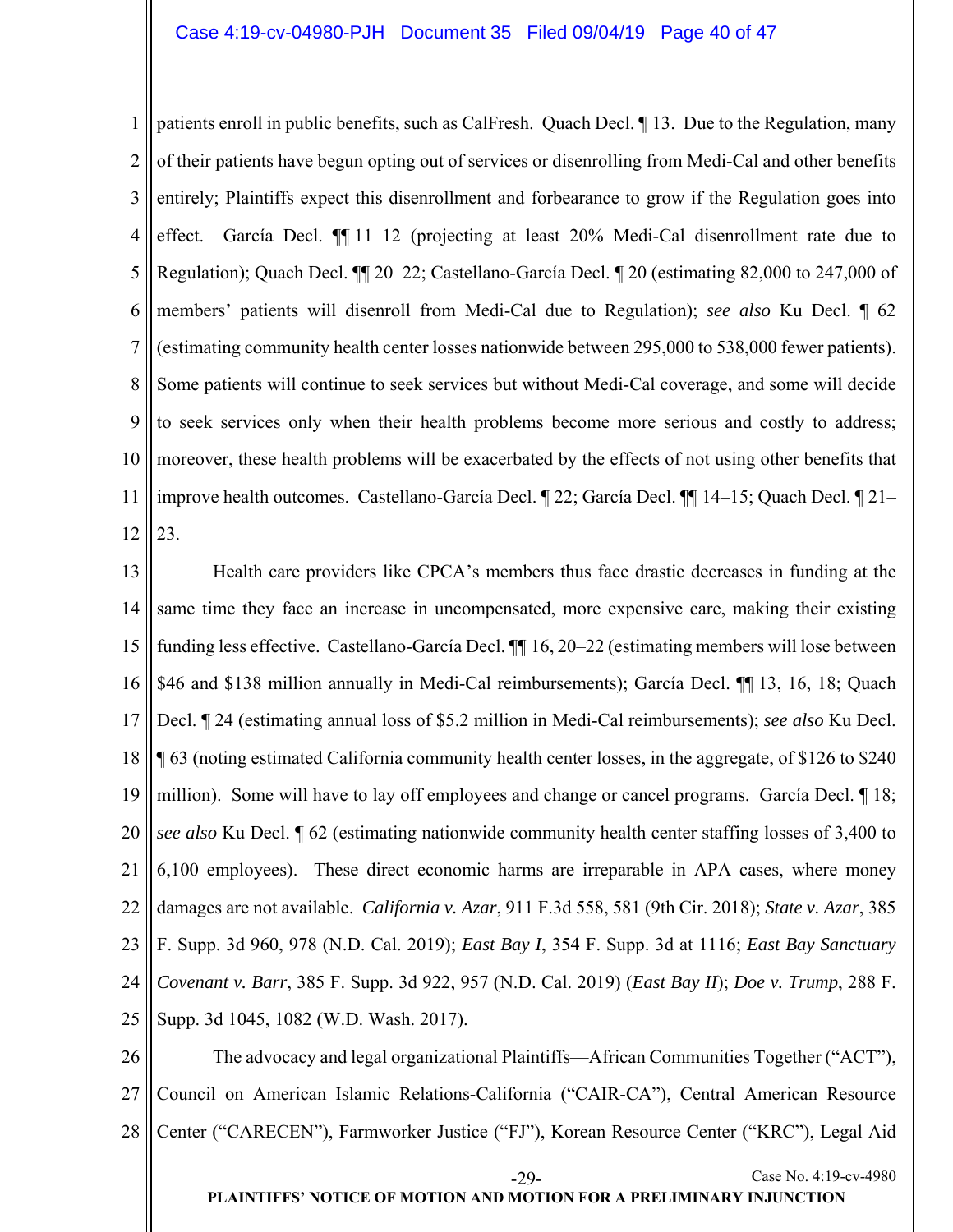1 2 3 4 5 6 7 8 9 10 11 12 13 14 15 16 17 18 19 20 Society of San Mateo County ("Legal Aid"), and Maternal and Child Health Access ("MCHA") face similar ongoing irreparable harms. Their missions are to provide advocacy and/or legal services to their clients and members, including obtaining immigration relief and helping to secure public benefits. Declaration of Amaha Kassa ("Kassa Decl.") (ACT) ¶¶ 3–7 Ayloush Decl. (CAIR-CA) ¶¶ 4–7; Declaration of Daniel Sharp ("Sharp Decl.") (CARECEN) ¶¶ 4–7; Declaration of Bruce Goldstein ("Goldstein Decl.") (FJ)  $\P\P$  4–5; Declaration of Jenny Seon ("Seon Decl.") (KRC)  $\P\P$  3– 7; Declaration of Hope Nakamura ("Nakamura Decl.") (Legal Aid) ¶¶ 3–8; Kersey Decl. (MCHA) ¶¶ 6–7, 14–20. All serve low-income immigrant communities; many of their clients receive one or more public benefit and have other characteristics weighed negatively by the Regulation. Kassa Decl. ¶¶ 6, 10; Ayloush Decl. ¶ 8; Sharp Decl. ¶¶ 8–9; Goldstein Decl. ¶ 7; Seon Decl. ¶¶ 5, 10; Nakamura Decl.  $\P$  7–8, 13; Kersey Decl.  $\P$  10, 12–15. Plaintiffs' missions and the services they provide are frustrated by the Regulation. Many of their clients will no longer be eligible for immigration relief or will choose to not enroll or to disenroll from benefits to remain eligible for immigration relief; even those who may still be eligible for relief or choose to apply for benefits will require additional time and resources from Plaintiffs to address the effects of the Regulation. Kassa Decl. ¶¶ 10–13, 16; Ayloush Decl. ¶¶ 11–14; Sharp Decl. ¶¶ 12–15, 18; Goldstein Decl. ¶ 8; Seon Decl. ¶¶ 10–14; Nakamura Decl. ¶¶ 12, 14–15; Kersey Decl. ¶¶ 23–30. This additional time and rising ineligibility or disenrollment means that Plaintiffs will be able to file fewer cases and help fewer clients. Kassa Decl. ¶¶ 10, 12–13; Ayloush Decl. ¶¶ 11–12; Sharp Decl. ¶ 13; Seon Decl. ¶¶ 10–14; Nakamura Decl. ¶¶ 14–16; Kersey Decl. ¶¶ 34, 36.

21 22 23 24 25 26 27 28 Plaintiffs also will lose funding as they file fewer cases, because for many of them, funding is directly proportional to the number of cases filed or clients served. Kassa Decl. ¶ 16; Ayloush Decl. ¶¶ 14, 18–19; Sharp Decl. ¶¶ 20–21; Seon Decl. ¶ 20; Nakamura Decl. ¶ 15; Kersey Decl. ¶ 34. The Regulation's complexity also decreases the utility of Plaintiffs' existing funding, as cases and client advocacy take longer and cost more money. Kassa Decl. ¶ 16; Ayloush Decl. ¶ 11–12, 14, 19; Sharp Decl. ¶¶ 12–14, 21; Seon Decl. ¶¶ 14, 23; Kersey Decl. ¶¶ 26, 29–30, 34, 36. Some Plaintiffs also have increased operational costs as they address the impact of the Regulation on their services, such as by hiring additional staff or adding new programs or services. Ayloush Decl.  $\llbracket$  14;

-30- Case No. 4:19-cv-4980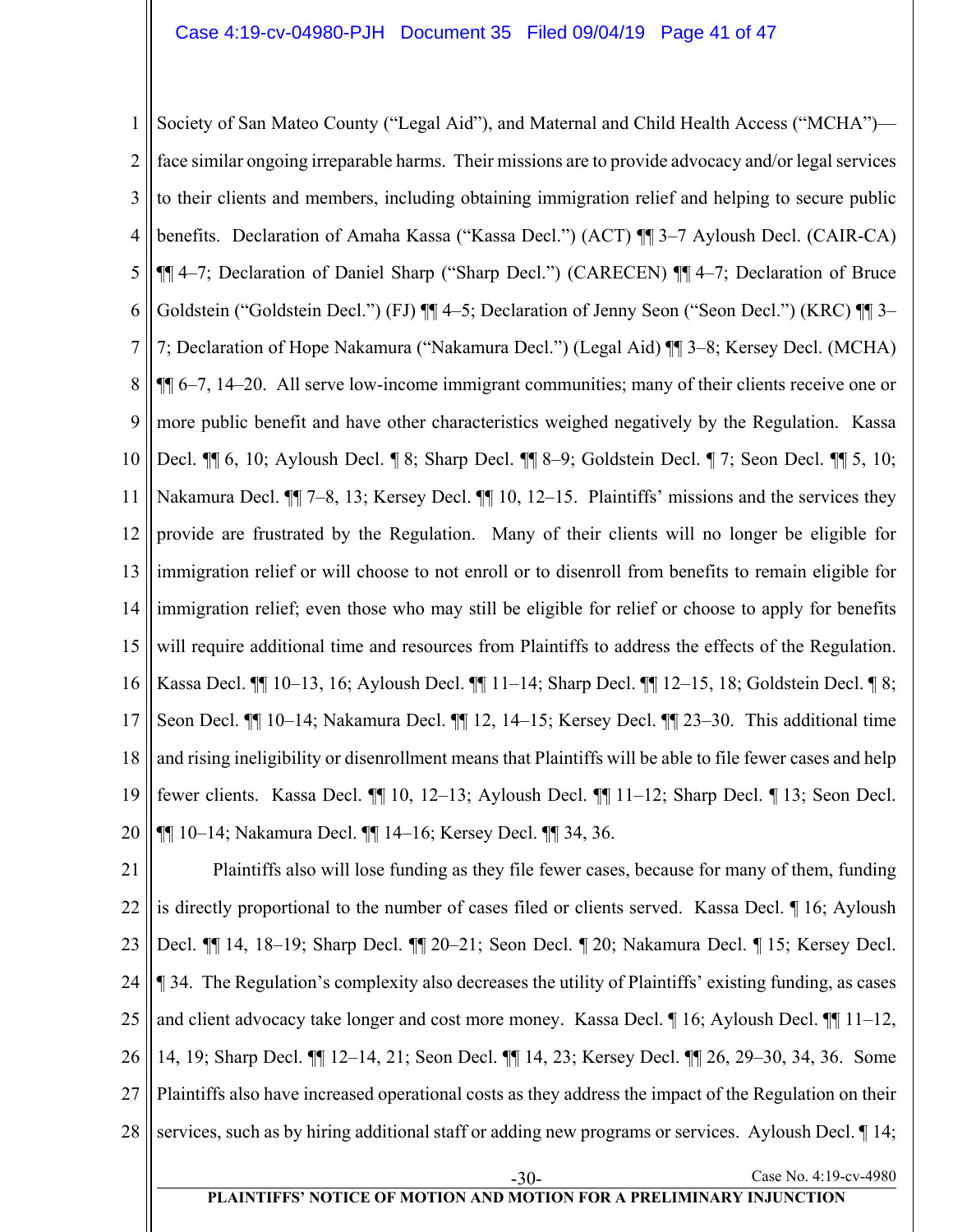1 2 3 4 5 6 7 8 9 10 11 Seon Decl. ¶ 14; Nakamura Decl. ¶¶ 13–14, 16–17; Kersey Decl. ¶¶ 21, 26–30, 35; *see also* Cho Decl., Ex. Y (Legal Aid Soc. San Mateo Cmt.) at 1–2; *id.*, Ex. Z (CARECEN Cmt.) at 1; *id.*, Ex. AA (CAIR-CA Cmt.) at 1; *id.*, Ex. BB (Farmworker Justice Cmt.) at 1; *id.*, Ex. CC (Maternal and Child Health Access Cmt.) at 1. As stated above, these direct economic harms are sufficient to show a likelihood of irreparable harm. *E.g.*, *California*, 911 F.3d at 581; *East Bay I*, 354 F. Supp. 3d at 1116; *East Bay II*, 385 F. Supp. 3d at 957; *State*, 385 F. Supp. 3d at 978. Plaintiffs also have had to divert resources from other core services and priorities to staffing, training, education, and public outreach addressing the Regulation. Kassa Decl. ¶¶ 11, 14–17; Ayloush Decl. ¶¶ 13, 15–16; Sharp Decl. ¶¶ 14–16; Goldstein Decl. ¶ 7–12; Seon Decl. ¶ 16–19, 21; Nakamura Decl. ¶¶ 13–14, 16–17; Kersey Decl. ¶¶ 26–29, 35–36. This diversion of resources constitutes ongoing irreparable harm. *Valle del Sol*, 732 F.3d at 1018; *Doe*, 288 F. Supp. 3d at 1082.

12 13 14 15 16 17 18 19 Therefore, to address Plaintiffs' ongoing, serious harms, Plaintiffs have promptly filed this action within days of the Regulation's final publication and moved for this injunctive relief in a matter of weeks. *See California*, 911 F.3d at 581 (promptly filing an action challenging the government's action "also weighs in [plaintiffs'] favor" for granting a preliminary injunction). Indeed, Defendants have already acknowledged that the Regulation will cause harms such as those suffered by Plaintiffs. For example, they admit that the Regulation will increase costs and time for health-care providers, legal services, and nonprofit organizations to address the application of the Regulation. 84 Fed. Reg. at 41,300–01.

20 21 22 23 24 25 26 27 28 A preliminary injunction would provide immediate relief. Plaintiffs cannot simply shift their services and resources to avoid the harms caused by the Regulation. Ayloush Decl. ¶ 23; Sharp Decl. ¶ 17. Doing so could cause Plaintiffs to incur more harm, such as the loss of goodwill in their community, which some Plaintiffs are already suffering as they are unable to assist their communities as much as they did before the Regulation. *See Doe*, 288 F. Supp. 3d at 1082; *see also Ariz. Dream Act Coal. v. Brewer*, 757 F.3d 1053, 1068 (9th Cir. 2014) (intangible harms like loss of goodwill are irreparable and appropriately redressed through preliminary injunctive relief); *see also* Ayloush Decl. ¶ 11; Sharp Decl. ¶ 13, 17; Seon Decl. ¶ 21; Kersey Decl. ¶ 37. If this Court enjoins operation of the Regulation, Plaintiffs' harms would be substantially alleviated. If clients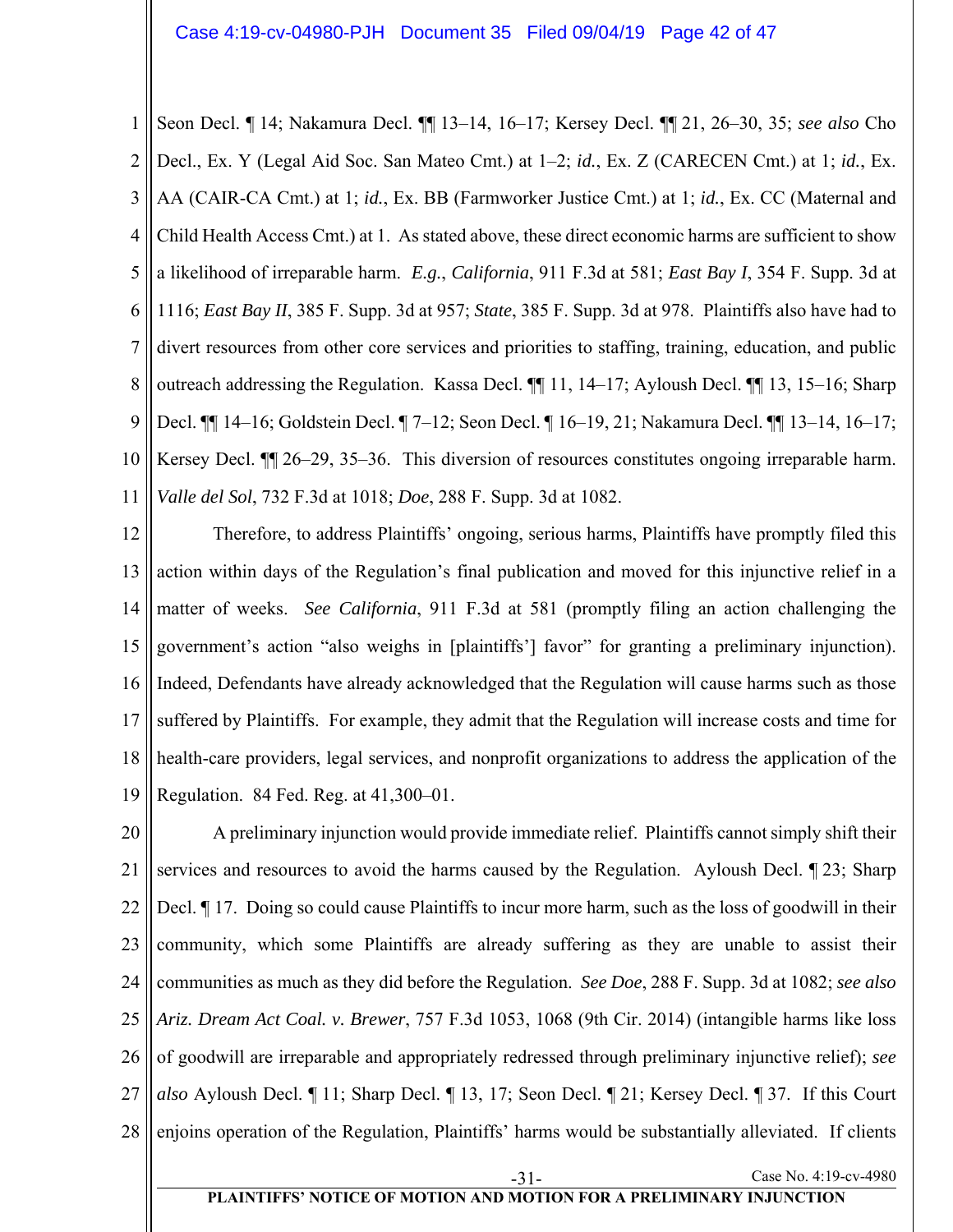1 2 3 4 5 6 7 8 9 10 11 and patients believed they were still eligible for immigration relief and were not, therefore, motivated to disenroll from or refuse public benefits, Plaintiffs would not face these same strains on their funding. Quach Decl. ¶ 30; García Decl. ¶ 20; Ayloush Decl. ¶ 24; Sharp Decl. ¶ 22; Kersey Decl. ¶ 34. They also could redirect time and resources back to their core functions and other priorities besides the Regulation. Kassa Decl. ¶¶ 18; Ayloush Decl. ¶ 24; Sharp Decl. ¶ 22; Goldstein Decl. ¶¶ 8, 13; Seon Decl. ¶¶ 22–23; Nakamura Decl. ¶¶ 14, 16; Quach Decl. ¶ 27. Further, without the threat of imminent implementation, Plaintiffs could target any education efforts about the Regulation on non-affected community members in order to reduce the Regulation's chilling effect, which has led and will lead to broader benefits disenrollment. Ayloush Decl. ¶ 24; Sharp Decl. ¶ 22. Plaintiffs' ongoing irreparable harm to their missions, services, resources, and funding would therefore be adequately addressed by a preliminary injunction.

12

13

#### **D. The Balance of Equities and Public Interest Favors Granting Plaintiffs' Preliminary Injunction to Maintain the Status Quo.**

14 15 16 17 18 19 20 21 22 23 24 25 26 27 28 The last two preliminary injunction factors, the balance of equities and the public interest, merge when the government is a party. *Drakes Bay Oyster Co. v. Jewell*, 747 F.3d 1073, 1092 (9th Cir. 2014). An injunction maintaining the status quo or restoring law to its prior, settled state "weigh strongly in favor of injunctive relief." *East Bay II*, 385 F. Supp. 3d at 958; *cf. East Bay Sanctuary Covenant v. Trump*, 932 F.3d 742, 778–79 (9th Cir. 2018). By contrast, allowing the government to violate the law is neither equitable nor in the public interest. *Valle del Sol*, 732 F.3d at 1029. Instead, "[t]he public interest is served by compliance with the APA" and "from proper process itself." *California*, 911 F.3d at 581–82. Moreover, Plaintiffs have credibly alleged, and Defendants themselves acknowledge, that the Regulation will lead to significant negative public health consequences. *See id.*; 84 Fed. Reg. at 41,310–12; *see also* Quach Decl. ¶ 21; García Decl. ¶¶ 15, 17, 19. Millions of individuals across the country will drop Medicaid coverage, leaving them uninsured and unable to obtain treatment for serious and chronic conditions, including diabetes, high-blood pressure, heart disease, and cancer. Ku Decl.  $\P\P$  9, 24, 35–52, 51–59. Evidence shows that such widespread reductions in Medicaid coverage will translate to increased mortality rates, and that the Regulation could result in an additional 1,300 to 4,000 deaths. Ku Decl. ¶¶ 9, 53, 56.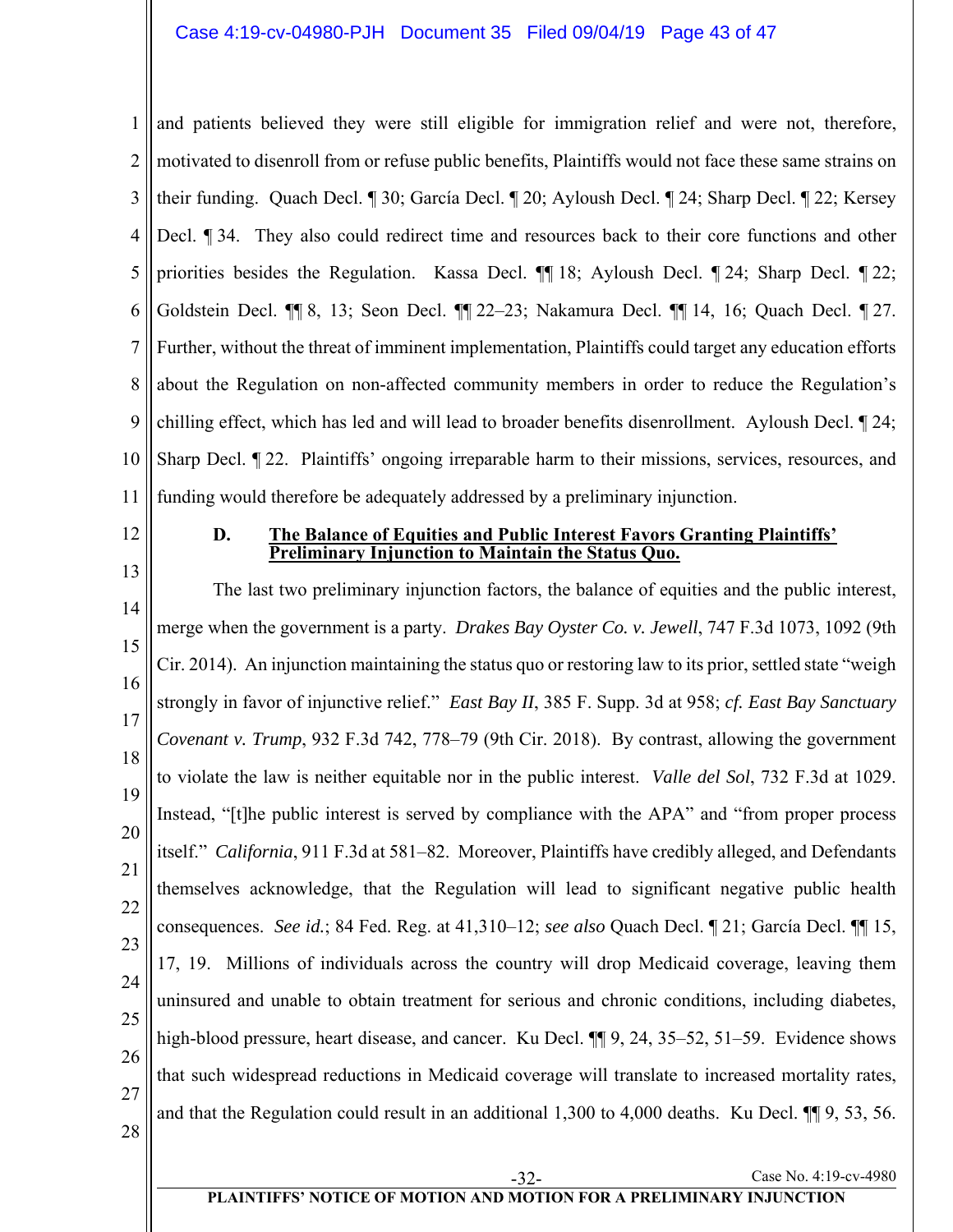1 2 3 4 5 6 7 8 9 Plaintiffs and many commenters on the Regulation also highlighted that the Regulation will have a disparate impact on immigrants based on age, race, gender, and other protected characteristics. Van Hook Decl. ¶ 10–14, 45–71, 77–79; Ayloush Decl. ¶¶ 20–22; *see also* Cho Decl., Ex. G at 10–11 ("[O]f the 25.9 million people who would be potentially chilled by the proposed rule, approximately 90% are people from communities of color."); *id.*, Ex. F at 55–59 (recognizing that the Regulation disparately impacts Latino, Asian and Pacific Islander, and Black Immigrants); *id.*, Ex. H at 2, 6 (opposing the Regulation highlighting its disparate impact on seniors of color); *id.*, Ex. C at 5–6, 8– 10, 28–30 (providing data regarding the Regulation's disparate impact, including on green card applications and applications from API communities).

10 11 12 13 14 15 16 Plaintiffs seek an injunction that would preserve the pre-Regulation status quo—the way the law has been interpreted for over a century—while Defendants seek to implement an impermissible interpretation of the statute that is contrary to law and will harm at least hundreds-of-thousands. *See Ariz. Dream Act Coal.*, 757 F.3d at 1060–61 (explaining that a prohibitory injunction "prohibits a party from taking action and preserves the status quo pending a determination of the action on the merits," and that "the 'status quo' refers to the legally relevant relationship between the parties before the controversy arose"). The equities and public interest clearly favor an injunction.

17

#### **E. The Court Should Enter a Nationwide Injunction and Postpone the Effective Date of the Regulation.**

18 19 20 21 22 23 24 25 26 27 28 Given the irreparable harms and public interests at stake, as well as the balance of the equities, the Court should enter a nationwide preliminary injunction and postpone the effective date of the Regulation. 5 U.S.C. § 705; *East Bay I*, 354 F. Supp. 3d at 1119 n.20. A nationwide injunction is appropriate in this case because "[i]n immigration matters, [the Ninth Circuit] ha[s] consistently recognized the authority of district courts to enjoin unlawful policies on a universal basis." *East Bay Sanctuary Covenant*, 932 F.3d at 779. "Such relief is commonplace in APA cases, promotes uniformity in immigration enforcement, and is necessary to provide the plaintiffs here with complete redress." *Id.* (quoting *Regents of the Univ. of Cal. v. U.S. Dep't of Homeland Sec.*, 908 F.3d 476, 512 (9th Cir. 2018)); *see also East Bay Sanctuary Covenant v. Barr*, -F.3d-, No. 19- 16487, 2019 WL 3850928, at \*2 (9th Cir. Aug.16, 2019) ("We have upheld nationwide injunctions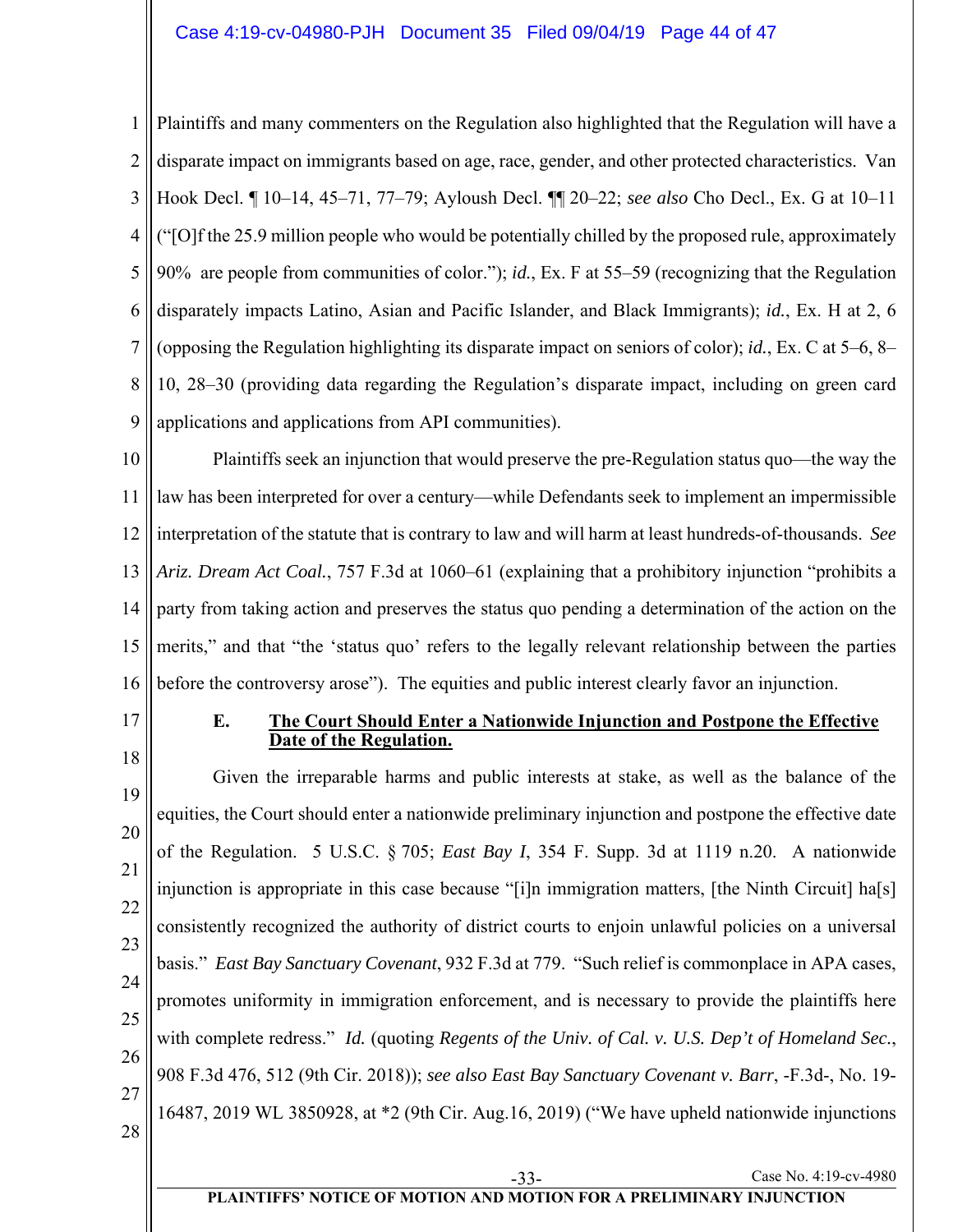1 2 3 4 where such breadth was necessary to remedy a plaintiff's harm."). Nationwide relief is necessary to provide Plaintiffs with complete redress because Plaintiffs FJ and ACT are based outside of California and serve populations across the United States. *See* Kassa Decl. ¶ 3; Goldstein Decl.  $\P\P$  3–5.

5 6 7 8 9 10 11 12 13 14 Moreover, all of Plaintiffs' clients and patients would still be effected by the Regulation with anything less than nationwide injunctive relief because they may move states or have family members living in other states who are considered under the Regulation, *see* § 212.21(d)(1)(iv–vi), (2)(iii–iv, vi–vii). That means Plaintiffs would still be harmed by the Regulation with a geographically-limited injunction, because clients and patients would remain ineligible for immigration relief or would not access public benefits. And a geographically limited injunction has the potential for increased confusion and chilling effects caused by disparate enforcement of the Regulation in different locales. Therefore, only a nationwide injunction will provide complete redress to Plaintiffs and be consistent with the Ninth Circuit's clear direction that such relief is warranted in APA cases involving immigration enforcement.

#### 15 **IV. CONCLUSION**

16 17 18 For all of the foregoing reasons, Plaintiffs respectfully request that the Court issue a nationwide preliminary injunction against enforcement of the Regulation and postpone its effective date until after the Court has completed judicial review of its validity.

19 Dated: September 4, 2019

20

Respectfully submitted,

| 21 | /s/Nicholas Espíritu                                                 |
|----|----------------------------------------------------------------------|
|    | NICHOLAS ESPIRITU (SBN 237665)                                       |
| 22 | espiritu@nilc.org                                                    |
|    | LÍNTOŇ JOAQUIN (SBN 73547)                                           |
| 23 | joaquin@nilc.org                                                     |
| 24 | ALVARO M. HUERTA (SBN 274787)                                        |
|    | huerta@nilc.org<br>MAYRA B. JOACHIN (SBN 306065)                     |
| 25 | joachin@nilc.org                                                     |
|    | NATIONAL IMMIGRATION LAW CENTER                                      |
| 26 | 3450 Wilshire Boulevard, #108-62                                     |
|    | Los Angeles, CA 90010                                                |
| 27 | Telephone: (213) 639-3900                                            |
|    | Fax: (213) 639-3911                                                  |
| 28 |                                                                      |
|    |                                                                      |
|    | Case No. 4:19-cv-4980<br>$-34-$                                      |
|    | PLAINTIFFS' NOTICE OF MOTION AND MOTION FOR A PRELIMINARY INJUNCTION |
|    |                                                                      |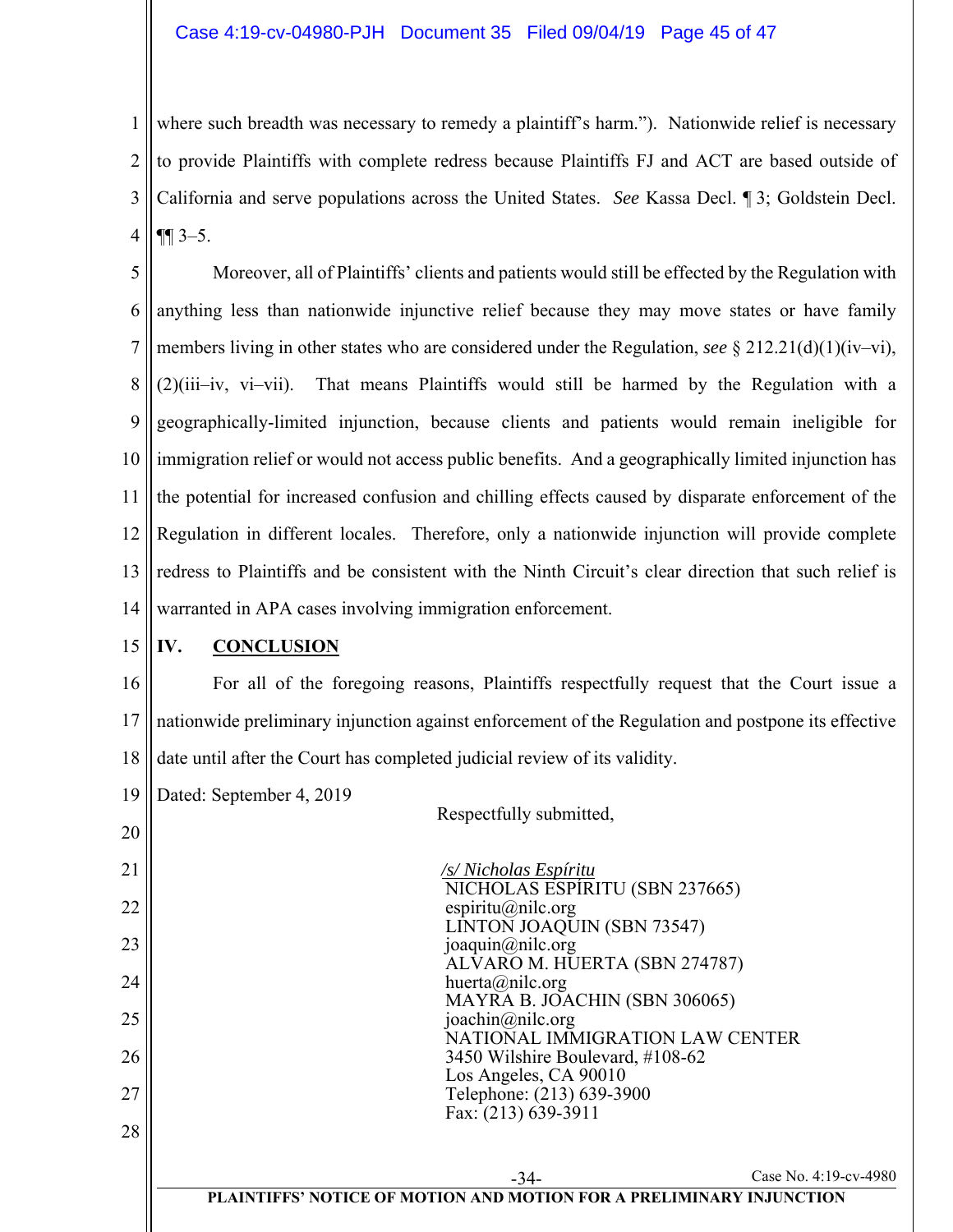|    | Case 4:19-cv-04980-PJH Document 35 Filed 09/04/19 Page 46 of 47 |                    |                                                                        |                                                                      |
|----|-----------------------------------------------------------------|--------------------|------------------------------------------------------------------------|----------------------------------------------------------------------|
|    |                                                                 |                    |                                                                        |                                                                      |
| 1  |                                                                 | adozier@wclp.org   | <b>ANTIONETTE DOZIER (SBN: 244437)</b>                                 |                                                                      |
| 2  |                                                                 |                    | ROBERT D. NEWMAN (SBN) 86534)<br>rnewman@wclp.org                      |                                                                      |
| 3  |                                                                 | dkane@wclp.org     | DAVID KANE (SBN: 292186)                                               |                                                                      |
| 4  |                                                                 |                    | 3701 Wilshire Boulevard, Suite 208                                     | WESTERN CENTER ON LAW & POVERTY                                      |
| 5  |                                                                 |                    | Los Angeles, CA 90010<br>Tel: (213) 487-7211                           |                                                                      |
| 6  |                                                                 |                    | Fax: (213) 487-0242                                                    |                                                                      |
| 7  |                                                                 |                    | MARTHA JANE PERKINS (SBN 104784)                                       |                                                                      |
| 8  |                                                                 |                    | perkins@healthlaw.org<br>NATIONAL HEALTH LAW PROGRAM                   |                                                                      |
| 9  |                                                                 |                    | 200 N. Greensboro Street, Ste. D-13<br>Carrboro, NC 27510              |                                                                      |
| 10 |                                                                 |                    | Tel.: (919) 968-6308<br>Fax: (919) 968-8855                            |                                                                      |
| 11 |                                                                 |                    | LABONI HOQ (SBN 224140)                                                |                                                                      |
| 12 |                                                                 |                    | lhoq@advancingjustice-la.org<br>YANIN SENACHAI (SBN 288336)            |                                                                      |
| 13 |                                                                 |                    | ysenachai@advancingjustice-la.org<br>MICHELLE (MINJU) CHO (SBN 321939) |                                                                      |
| 14 |                                                                 |                    | mcho@advancingjustice-la.org                                           | ASIAN AMERICANS ADVANCING JUSTICE -                                  |
| 15 |                                                                 | <b>LOS ANGELES</b> | 1145 Wilshire Blvd., 2nd Floor                                         |                                                                      |
| 16 |                                                                 |                    | Los Angeles, CA 90017<br>Telephone: (213) 977-7500                     |                                                                      |
| 17 |                                                                 |                    | Fax: $(213)$ 977-7500                                                  |                                                                      |
| 18 |                                                                 | broder@nilc.org    | TANYA BRODER (SBN 136141)                                              |                                                                      |
| 19 |                                                                 | <b>CENTER</b>      | NATIONAL IMMIGRATION LAW                                               |                                                                      |
|    |                                                                 |                    | 2030 Addison Street, Suite 420                                         |                                                                      |
| 20 |                                                                 |                    | Berkeley, CA 94704<br>Telephone: (510) 663-8282                        |                                                                      |
| 21 |                                                                 |                    | Fax: (213) 639-3911                                                    |                                                                      |
| 22 |                                                                 |                    | cuevasingram@nilc.org                                                  | JOANNA ELISE CUEVAS INGRAM <sup>**</sup> (SBN 290011)                |
| 23 |                                                                 | <b>CENTER</b>      | NATIONAL IMMIGRATION LAW                                               |                                                                      |
| 24 |                                                                 | P.O. Box 170392    | Brooklyn, NY 11217                                                     |                                                                      |
| 25 |                                                                 |                    | Telephone: (213) 377-5258<br>Fax: (213) 377-5258                       |                                                                      |
| 26 |                                                                 |                    | MAX S. WOLSON*                                                         |                                                                      |
| 27 |                                                                 | wolson@nile.org    | NATIONAL IMMIGRATION LAW                                               |                                                                      |
| 28 |                                                                 | <b>CENTER</b>      |                                                                        |                                                                      |
|    |                                                                 |                    | $-35-$                                                                 | Case No. 4:19-cv-4980                                                |
|    |                                                                 |                    |                                                                        | PLAINTIFFS' NOTICE OF MOTION AND MOTION FOR A PRELIMINARY INJUNCTION |